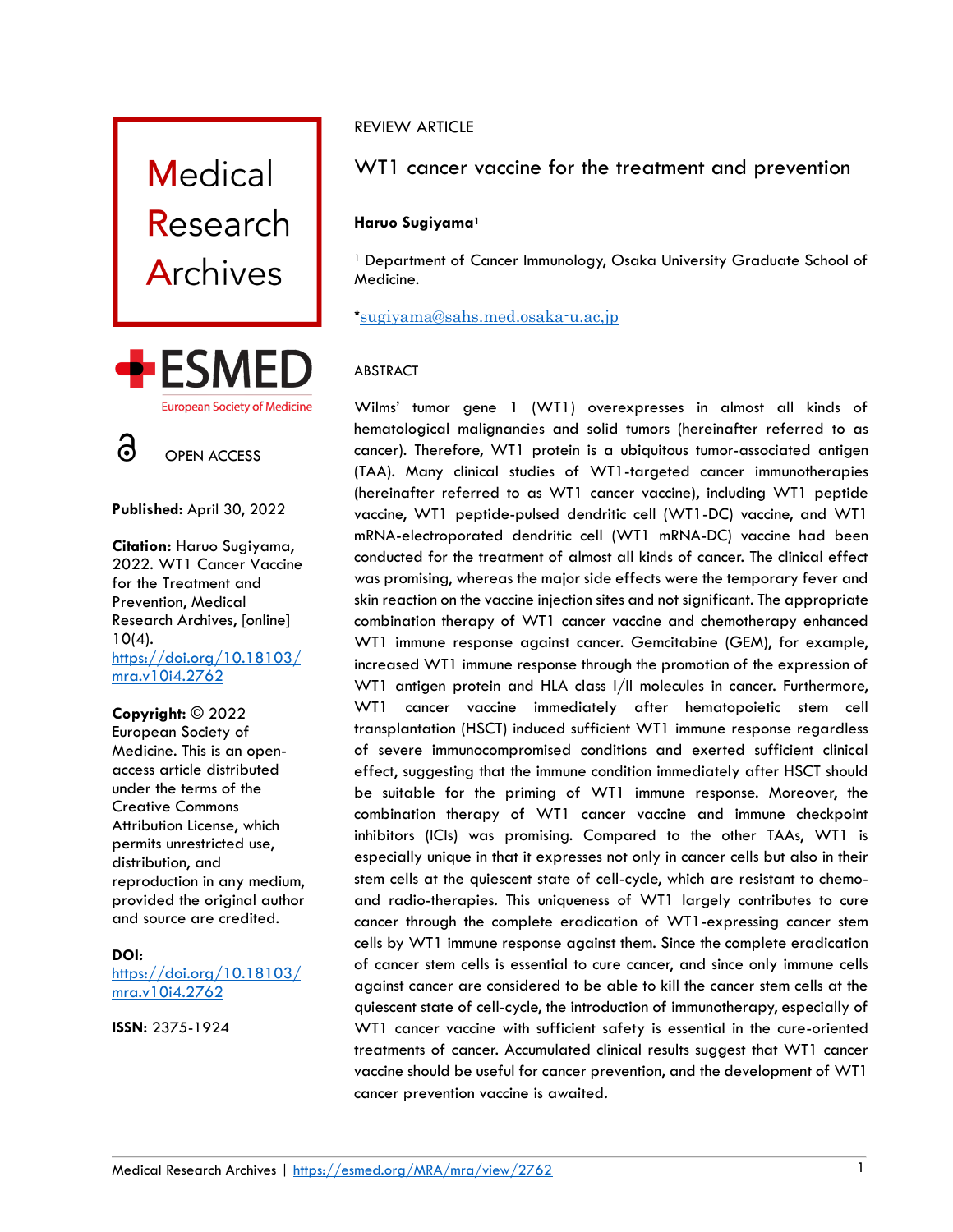#### **1. Introduction**

WT1 is a gene responsible for childhood renal tumor, Wilms' tumor, and encodes a transcription factor that regulates many genes. 1, 2 The WT1 gene is originally defined as a tumor suppressor gene, but it seems to be rather an oncogene. The WT1 gene plays an important role in cell proliferation and differentiation, embryogenesis, angiogenesis, leukemogenesis and tumorigenesis.3, 4, 5, 6 The WT1 gene overexpresses in acute myeloid leukemia (AML) and acute lymphoid leukemia (ALL)  $7, 8$  and the suppression of WT1 overexpression by WT1 specific anti-sense oligomers stopes the leukemic cell growth. $9$ , 10 The WT1 gene also overexpresses in many kinds of solid tumors, <sup>11,</sup> <sup>12</sup> and higher WT1 expression in cancer is correlated to worse prognosis.<sup>13</sup> These results strongly indicate that the WT1 gene is an oncogene.

The accumulated data show that WT1 is a universal marker for the detection of minimal residual leukemic (MRL) cells, which remain in leukemia patients after treatment and cause the relapse. WT1 mRNA quantitation assay made it possible to detect MRL cells in acute AML 14, 15, <sup>16</sup> ALL, <sup>14, 15, 16, 17</sup> and myelodysplastic syndrome (MDS) 18, 19, 20 WT1 mRNA quantitation assay for the detection of the MRL cells of AML, ALL, and MDS is available as a clinical test, WT1 mRNA Assay Kit II "Otsuka", which is covered by national health insurance in Japan. This test is also available as WT1 mRNA OneStep Assay Otsuka in Europe and Wilms' tumor-1 gene (WT1) mRNA RT-PCR Assay Kit Otsuka in China.

WT1 protein overexpression in not only hematological malignancies but also almost all kinds of solid tumors indicated that WT1 protein should be a ubiquitous TAA that was useful for cancer immunotherapy. To confirm this, preclinical studies were conducted. Mouse MHC class I-restricted WT1 peptides induced WT1-specific cytotoxic lymphocytes (WT1-CTLs) and the WT1-CTLs killed WT1-expressing leukemia cells in vitro and in vivo with an HLA class I restriction manner. 21, 22 Furthermore, human HLA class Irestricted WT1 (WT1-I) peptides in vitro induced WT1-CTLs that were able to kill human WT1 expressing leukemia cells. 23, 24, 25

Based on these findings, National Cancer Institute, USA evaluated 75 popular TAAs for the clinical utility and ranked the WT1 antigen as the top among them (Figure 1). 26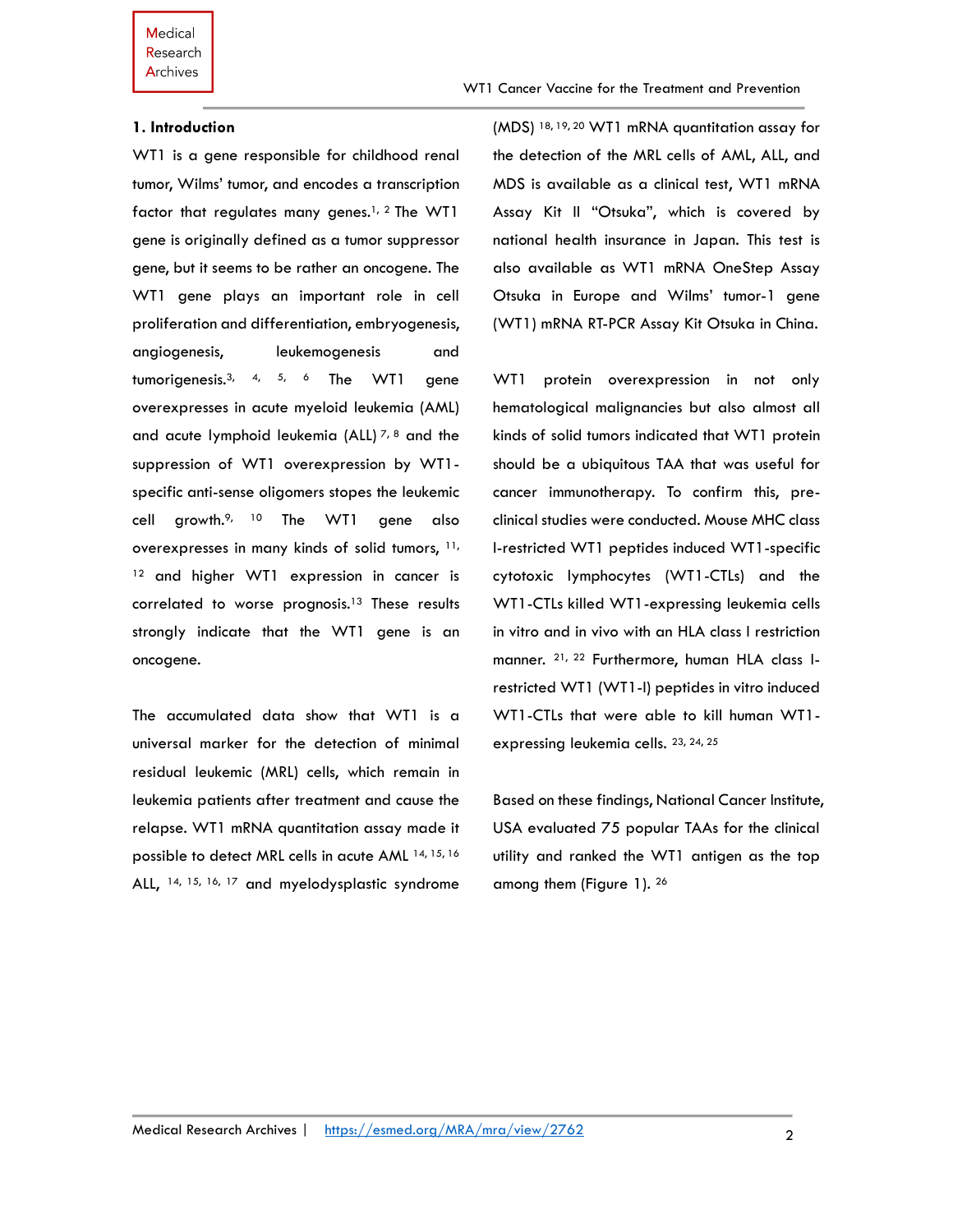| WT <sub>1</sub>                                                    |                                                                                                                                                                                                                                      |                                                  | 0.81<br>−                            |
|--------------------------------------------------------------------|--------------------------------------------------------------------------------------------------------------------------------------------------------------------------------------------------------------------------------------|--------------------------------------------------|--------------------------------------|
| MUC1                                                               |                                                                                                                                                                                                                                      |                                                  | 0.79                                 |
| LMP2                                                               |                                                                                                                                                                                                                                      |                                                  | 0.78                                 |
| HPV E6 E7                                                          |                                                                                                                                                                                                                                      |                                                  | 0.77                                 |
| <b>EGFRullI</b>                                                    |                                                                                                                                                                                                                                      |                                                  | 0.76<br>m —                          |
| HER-2/neu                                                          |                                                                                                                                                                                                                                      |                                                  | $\overline{10}$ .75                  |
| Idiotype                                                           |                                                                                                                                                                                                                                      |                                                  | 0.75<br>ш                            |
| MAGE A3                                                            |                                                                                                                                                                                                                                      |                                                  | 0.71                                 |
| p53 non-mutant                                                     |                                                                                                                                                                                                                                      | 0.66                                             | 0.67                                 |
| NY-ESO-1                                                           |                                                                                                                                                                                                                                      | 0.65                                             |                                      |
| <b>PSMA</b>                                                        |                                                                                                                                                                                                                                      | $\overline{1}^{0.65}$                            |                                      |
| GD2                                                                |                                                                                                                                                                                                                                      | $\overline{10.62}$                               |                                      |
| <b>CEA</b>                                                         |                                                                                                                                                                                                                                      | 0.60                                             |                                      |
| MelanA/MART1                                                       |                                                                                                                                                                                                                                      | $\overline{111}$ 0.60                            |                                      |
| Ras-mutant                                                         |                                                                                                                                                                                                                                      | 0.59                                             |                                      |
| gp100                                                              |                                                                                                                                                                                                                                      | 0.58<br>m                                        |                                      |
| p53 mutant                                                         |                                                                                                                                                                                                                                      | 0.57                                             |                                      |
| Proteinase3 (PR1)                                                  |                                                                                                                                                                                                                                      | 0.56                                             |                                      |
| Bcr-abl<br><b>Tyrosinase</b>                                       |                                                                                                                                                                                                                                      | 0.56                                             |                                      |
| survivin                                                           |                                                                                                                                                                                                                                      | 0.55                                             |                                      |
| PSA                                                                |                                                                                                                                                                                                                                      | 0.55                                             |                                      |
| hTERT                                                              |                                                                                                                                                                                                                                      | 0.54                                             |                                      |
| Sarcoma translocation breakpoints                                  |                                                                                                                                                                                                                                      | 0.54<br>╓┓                                       |                                      |
| EphA2                                                              |                                                                                                                                                                                                                                      | 0.53                                             |                                      |
| PAP                                                                |                                                                                                                                                                                                                                      | 0.52<br>ш<br>n                                   |                                      |
| ML-IAP                                                             |                                                                                                                                                                                                                                      | 0.50<br>ш                                        |                                      |
| <b>AFP</b>                                                         |                                                                                                                                                                                                                                      | 0.49                                             |                                      |
| <b>EpCAM</b>                                                       |                                                                                                                                                                                                                                      | 0.48                                             |                                      |
| ERG (TMPRSS2 ETS fusion gene)                                      |                                                                                                                                                                                                                                      | 0.48                                             |                                      |
| <b>NA17</b>                                                        |                                                                                                                                                                                                                                      | Ő.48                                             |                                      |
| PAX3                                                               |                                                                                                                                                                                                                                      | 0.47                                             |                                      |
| <b>ALK</b>                                                         |                                                                                                                                                                                                                                      | 0.46<br>π                                        |                                      |
| Androgen receptor                                                  |                                                                                                                                                                                                                                      | 0.45                                             |                                      |
| <b>Cyclin B1</b>                                                   |                                                                                                                                                                                                                                      | 0.44<br>п                                        |                                      |
| <b>Polysialic Acid</b>                                             |                                                                                                                                                                                                                                      | 0.44                                             |                                      |
| <b>MYCN</b>                                                        |                                                                                                                                                                                                                                      | 0.42                                             |                                      |
| <b>TRP-2</b>                                                       |                                                                                                                                                                                                                                      | 0.42                                             |                                      |
| RhoC                                                               |                                                                                                                                                                                                                                      | 0.42                                             |                                      |
| GD3                                                                |                                                                                                                                                                                                                                      | 0.41                                             |                                      |
| <b>Fucosyl GM1</b>                                                 |                                                                                                                                                                                                                                      | 0.41                                             |                                      |
| mesothelin                                                         |                                                                                                                                                                                                                                      | 0.41                                             |                                      |
| PSCA (Prostate Stem Cell Antigen)                                  |                                                                                                                                                                                                                                      | 0.40                                             |                                      |
| <b>MAGE A1</b>                                                     |                                                                                                                                                                                                                                      | 0.40                                             |                                      |
| sLe(a)                                                             |                                                                                                                                                                                                                                      | п<br>0.40                                        |                                      |
| CYP1B1                                                             |                                                                                                                                                                                                                                      | 0.39                                             |                                      |
| PLAC1 (PLACenta-specific1)                                         |                                                                                                                                                                                                                                      | 0.38                                             |                                      |
| GM3 ganglioside<br>BORIS (brother of regulator of imprinted sites) |                                                                                                                                                                                                                                      | 0.38                                             |                                      |
| Tn                                                                 |                                                                                                                                                                                                                                      | 0.37                                             |                                      |
| GloboH                                                             | π                                                                                                                                                                                                                                    | 0.37                                             |                                      |
| ETV6-AML                                                           |                                                                                                                                                                                                                                      | 0.37                                             |                                      |
| NY-BR-1                                                            |                                                                                                                                                                                                                                      | 0.36                                             |                                      |
| RGS5                                                               |                                                                                                                                                                                                                                      | 0.35                                             |                                      |
| SART3                                                              |                                                                                                                                                                                                                                      | 0.35                                             |                                      |
| STn                                                                |                                                                                                                                                                                                                                      | 0.34                                             |                                      |
| Carbonic anhydrase IX                                              |                                                                                                                                                                                                                                      | 0.34                                             |                                      |
| PAX5                                                               | г                                                                                                                                                                                                                                    | 0.33                                             |                                      |
| OY-TES1                                                            | П                                                                                                                                                                                                                                    | 0.32                                             |                                      |
| Sperm protein 17                                                   | 0.30                                                                                                                                                                                                                                 |                                                  |                                      |
| LCK                                                                | 0.28                                                                                                                                                                                                                                 |                                                  |                                      |
| <b>HMWMAA</b>                                                      | $\Box$ <sup>0.27</sup>                                                                                                                                                                                                               |                                                  |                                      |
| Sperm fibrous shealth proteins                                     | 0.27                                                                                                                                                                                                                                 | <b>Criteria</b>                                  |                                      |
| AKAP-4                                                             | 0.26                                                                                                                                                                                                                                 |                                                  |                                      |
| SSX <sub>2</sub>                                                   | 0.26<br>.<br>−                                                                                                                                                                                                                       | THERAPEUTIC FUNCTION                             | 0.25<br>$\blacktriangleleft$<br>0.32 |
| XAGE 1                                                             | $\Box$ <sup>0.23</sup><br>0.22                                                                                                                                                                                                       |                                                  |                                      |
| <b>B7H3</b>                                                        | <b>The Contract of the Contract of the Contract of the Contract of the Contract of the Contract of the Contract of the Contract of the Contract of the Contract of the Contract of the Contract of The Contract of The Contract </b> | <b>IMMUNOGENICITY</b>                            | ₫<br>0.17                            |
| Legumain                                                           | $\Box$ 0.19<br>п<br>$\overline{1}$ 0.18                                                                                                                                                                                              | SPECIFICITY                                      | ◀<br>0.15                            |
| Tie 2                                                              |                                                                                                                                                                                                                                      | ONCOGENICITY                                     | ◀<br>0.15                            |
|                                                                    |                                                                                                                                                                                                                                      |                                                  |                                      |
| Page4                                                              | 0.17<br>$\mathbf{L}$                                                                                                                                                                                                                 | EXPRESSION LEVEL & % POSITIVE CELLS              | 0.07<br>4                            |
| VEGFR2                                                             | $\mathbb{D}^{0.16}$                                                                                                                                                                                                                  |                                                  |                                      |
| MAD-CT-1 (protamine 2)                                             | 0.15<br>□                                                                                                                                                                                                                            | STEM CELL EXPRESSION                             | ۰<br>0.05                            |
| FAP                                                                | 0.14                                                                                                                                                                                                                                 | NUMBER OF PATIENTS WITH ANTIGEN POSITIVE CANCERS | 0.04                                 |
| MAD-CT-2                                                           | 0.14<br>0.14                                                                                                                                                                                                                         | NUMBER OF EPITOPES                               | ◀<br>0.04                            |
| PDGFR-beta                                                         | 0.13                                                                                                                                                                                                                                 | CELLULAR LOCATION OF EXPRESSION                  | $0.02$ $\blacktriangleleft$          |
| Fos-related antigen 1                                              | П                                                                                                                                                                                                                                    |                                                  |                                      |

**Fig. 1 Cancer antigen pilot prioritization: representation of ranking based on predefined and preweighted criteria and subcriteria. Inset, the color used to designate each creterion and its relative weight. Number at the end of each bar relative rank of that antigen.**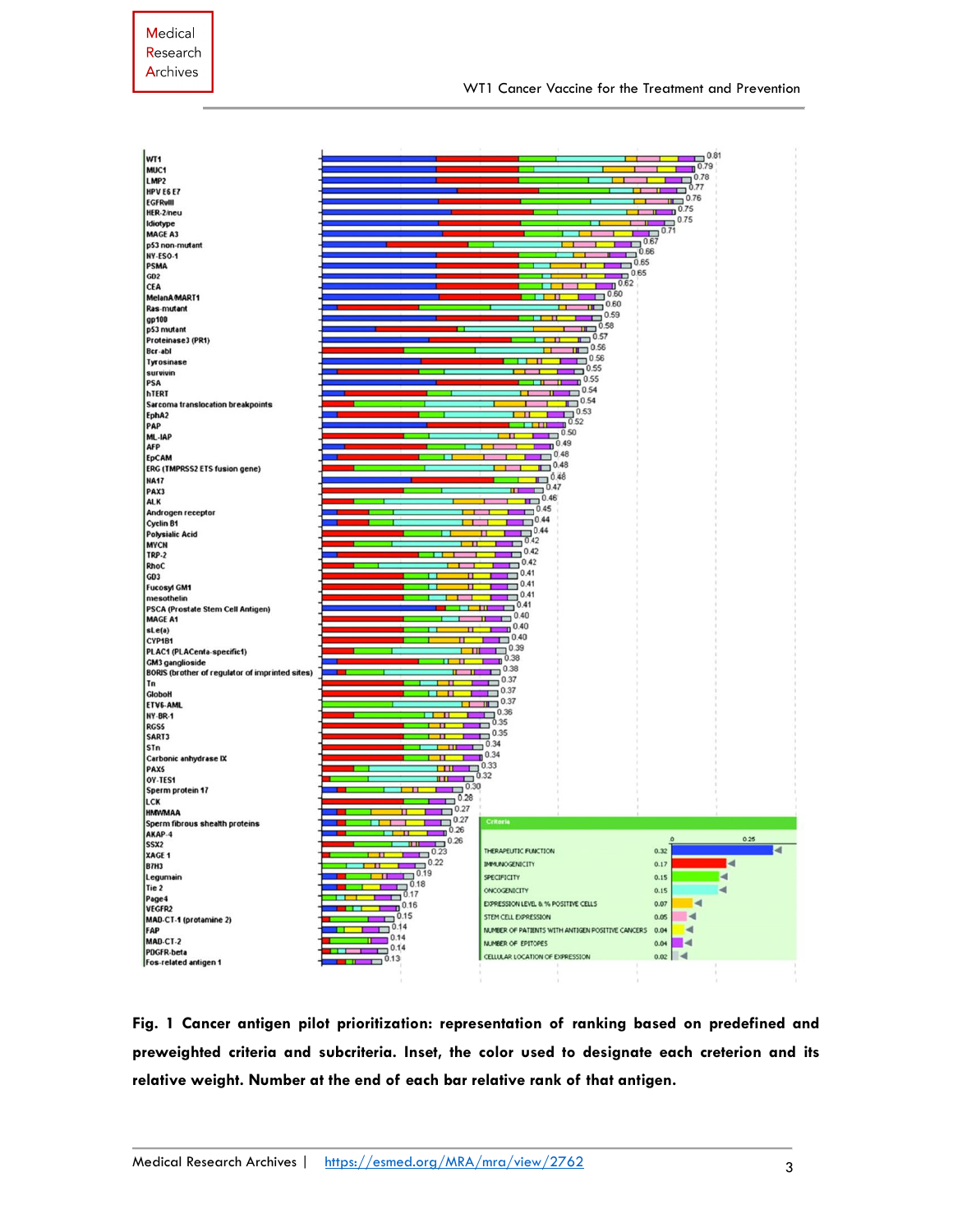After that, human HLA class II-restricted WT1 (WT1-II) peptides were identified and applied to WT1 cancer vaccine. 27, 28 The combinational use of WT1-I and WT1-II peptides largely

increased the clinical effect, compared to the use of WT1-I peptides alone. Cellular and humoral immune responses against cancer were schematically described (Fig.2)



Fig. 2 Cellular and humoral immune response against cancer

A First-in-Human clinical study of WT1 peptide vaccine using the WT1-I peptides alone started in 2001. <sup>29, 30</sup> Afterwards, many clinical studies of WT1 cancer vaccine, including WT1 peptide vaccine, 31, 32, 33, 34 WT1-DC vaccine, 35, 36 and WT1 mRNA-DC vaccine,<sup>37</sup> are being conducted for hematological malignancies and various kinds of solid tumors.

The aim of this review article is to summarize many clinical studies of WT1 cancer vaccine and to show the advantages of the combination of WT1 cancer vaccine and the other treatments and the importance of WT1 cancer vaccine in the cure-oriented cancer treatments. Application of WT1 cancer vaccine to cancer prevention are also discussed.

# **2. Clinical study of WT1 cancer vaccine**

# **2.1 Procedure**

In WT1 peptide vaccine, WT1-I (killer) peptides alone, or the cocktail of the WT1-I (killer) and WT1-II (helper) peptides was cutaneously injected in the emulsion with adjuvants. On the other hand, in WT1-DC and WT1 mRNA-DC vaccines, monocytes were recovered by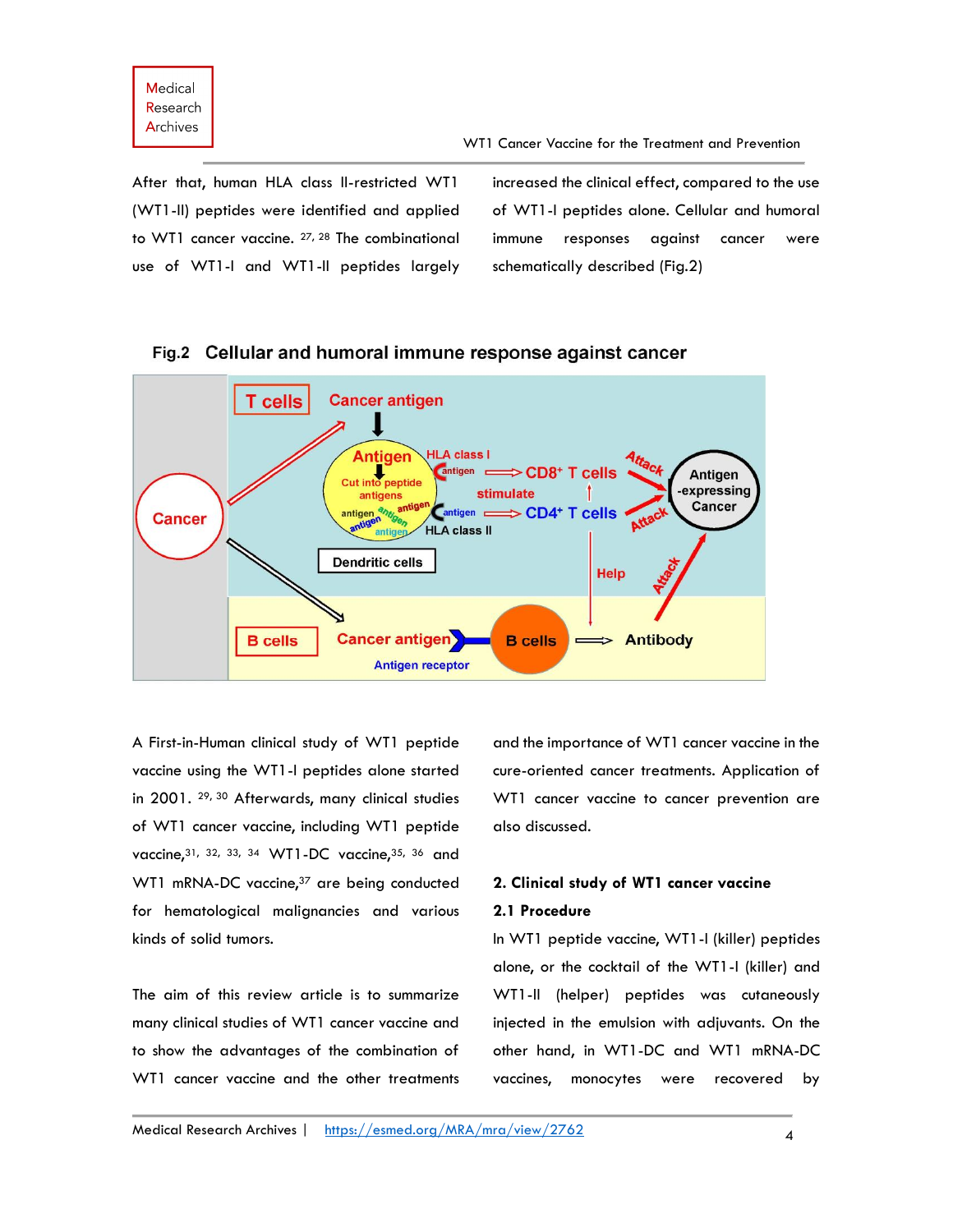apheresis from patients and matured into DCs. The matured DCs were pulsed with WT1 peptides (WT1-I peptides alone, or the cocktail of the WT1-I and WT1-II peptides), or electroporated with WT1 mRNA, and cutaneously injected (see the references for the details of WT1 peptides, adjuvants, methods of WT1 DC maturation and WT1 mRNA electroporation, and the others). (Fig.3)

### Fig.3

Mechanism of the induction of WT1 immune response by WT1 cancer vaccine



Recently, to promote the endocytosis of WT1 antigen into DCs, antibody fusion proteins consisting of WT1 protein fragments and an antibody specific for endocytic receptor DEC205 on human DCs had been developed.<sup>38</sup>

#### **2.2 Clinical study**

# **2.2.1 Acute myeloid leukemia (AML) and acute lymphoid leukemia (ALL)**

Oka et al provided the first report of WT1 peptide vaccine for AML.<sup>30</sup> Twelve patients were treated with WT1 peptide vaccine containing either natural or mutated WT1 peptide with the dose escalation.<sup>39</sup> The decrease in leukemic blast cells or WT1 mRNA levels was observed in 5 patients within 3 WT1 vaccinations. Four of 5 patients survived for unexpected long time. Three patients who had molecular relapse before WT1 vaccination are alive over 17 years. Tsuboi et al reported in detail these 3 long-term survivors. <sup>40</sup> These 3 patients achieved complete remission (CR) by the repeated WT1 peptide vaccination and survive over 17 years until now without significant adverse effects, indicating the cure of AML. Mailander et al treated a patient in relapse with 30% leukemic blasts with WT1 peptide vaccine alone, and a complete hematological remission was confirmed 16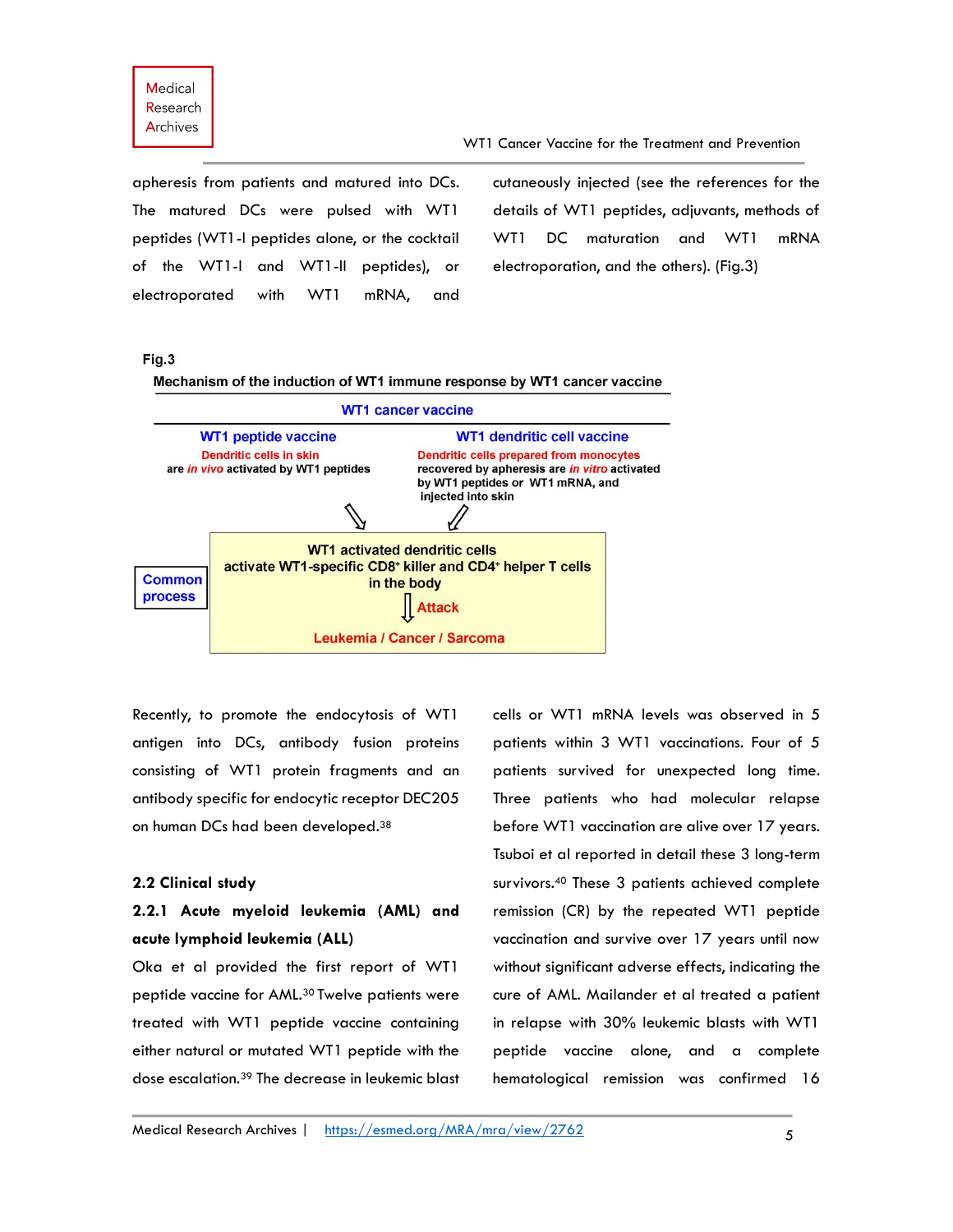weeks after the vaccination.41, 42 Yasukawa et al treated a patient in relapse with WT1 peptide vaccine and reported that this patient achieved CR after the vaccination and survived during the follow-up time of 3 years without an increase in leukemic blasts.<sup>33</sup> Uttenthal et al reported that in 2 of the 5 evaluable patients who were treated with WT1 peptide vaccine, WT1-CTLs were induced, and WT1 mRNA levels, which reflected amount of leukemic cells, decreased to normal levels.<sup>43</sup> Brayer et al treated 16 patients with AML in first or second CR with WT1 peptide vaccine.<sup>44</sup> Two patients in CR2 at the time of vaccination demonstrated relapse-free survival (RFS) >1 year with duration of their remission exceeding duration of their first remission. There was a comparative and statistically significant improvement in overall survival (OS) in the WT1 vaccinated patients compared to the historical cohort (495 days versus 165 days, p=0.0175) although RFS was not statistically significant between the two (319 days versus 131 days, p=0.19). These results showed the clinical effect of WT1 peptide vaccine for relapse-high risk AML patients. Shah et al treated one AML and 3 ALL patients who had relapse after HSCT with WT1-DC vaccine with donor lymphocyte infusion.<sup>45</sup> Although obvious clinical effect was not observed, WT1-specific immune response was detected in all of the 3 ALL patients. Nakata et al treated 20 patients in CR but at high risk for relapse with WT1 peptide vaccine.<sup>46, 47</sup> Twoyear disease-free survival (DFS) rate was 25%, and 2-year OS rate was 40%. Maslak et al treated 22 patients with WT1 peptide vaccine

(galinpepimut-S), which consisted of multiple WT1 peptides. Three-year OS rate was 47%.<sup>34,</sup> <sup>48</sup> Furthermore, Anguille et al treated 30 patients with WT1 mRNA-DC vaccine.<sup>49, 50</sup> Five-year OS rate was 40%. Importantly, these 3 independent clinical studies demonstrated a similar clinical efficacy of WT1 cancer vaccine, indicating high reliability of these 3 clinical studies. Since these OS rates were equivalent to those of HSCT, HSCT might be in part replaced with WT1 cancer vaccine in the future. On the other hand, a clinical study of WT1 peptide vaccine containing WT1- II (helper) peptide alone (OCV-501) was done. Kobayashi et al and Kiguchi et al conducted a multicenter, randomized, double-blind, placebocontrolled phase II study to evaluate the efficacy and safety of OCV-501.51, 52 Elderly AML patients who achieved first CR were randomly allocated to receive either OCV-501 (N=69) or placebo (N=65). Median DFS in OCV-501 and placebo groups was 12.1 and 8.4 months, respectively, and the difference was not significant. However, importantly, OCV-501 responders with the WT1 immune responses such as the production of IgG antibodies against vaccinated WT1 helper peptide and induction of WT-specific CD4<sup>+</sup> T cells had significantly longer OS compared to placebo arm (p<0.0001), indicating the potential clinical effect of OCV-501 for AML.

# **2.2.2 Chronic myeloid leukemia (CML)**

Oji et al and Narita et al conducted a phase I/II clinical study of WT1 peptide vaccine for patients with CML who were treated with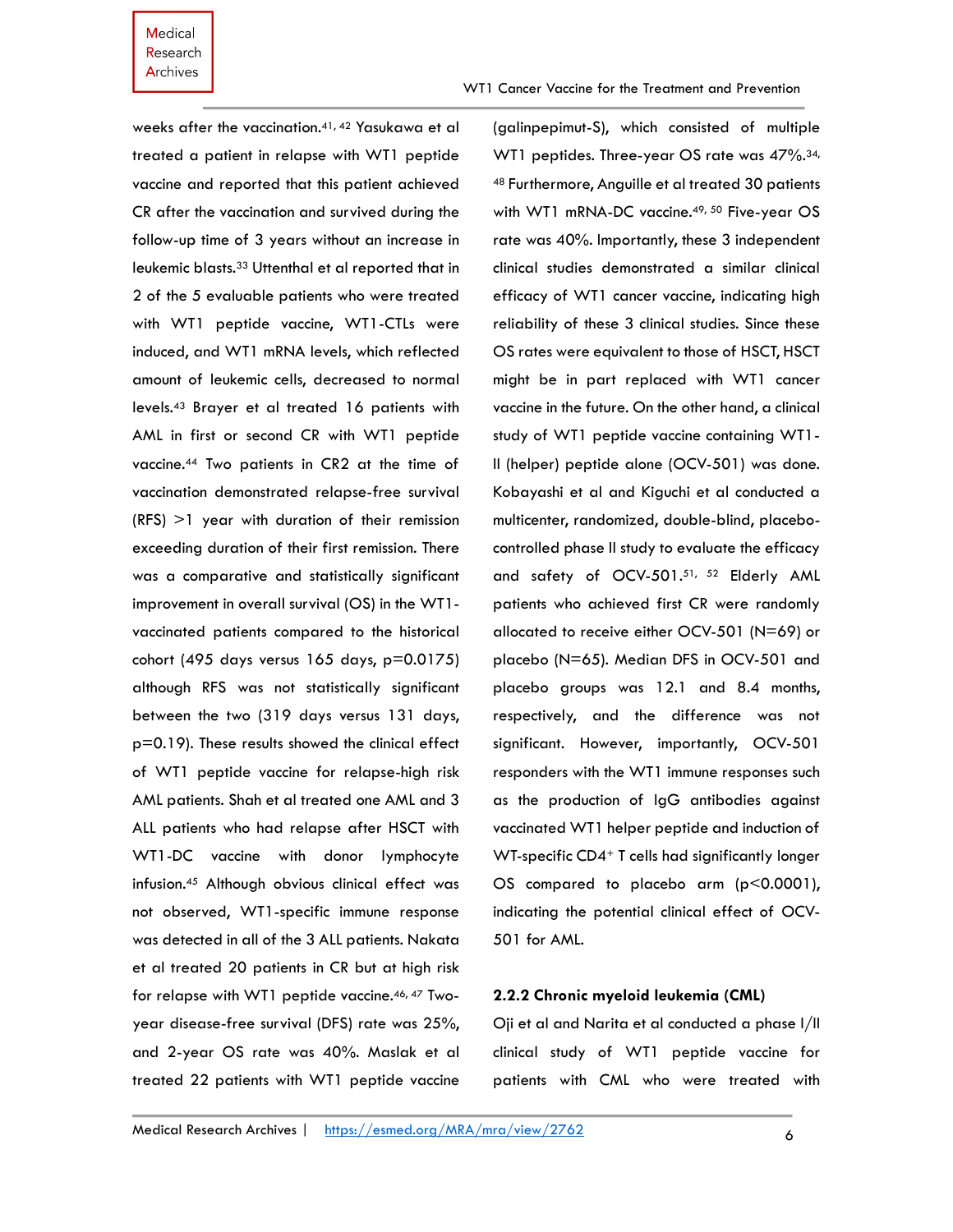WT1 Cancer Vaccine for the Treatment and Prevention

imatinib, but became resistant to it.<sup>53, 54, 55</sup> After WT1 peptide vaccination, WT1-CTLs were induced, and then bcr/abl mRNA levels decreased to and stayed at, undetectable ones. Hughes et al also showed that WT1-CTLs became detectable in major molecular response and molecular response after the tyrosine kinase inhibitor (TKI) therapy although they was not detected at diagnosis.<sup>56</sup> These results indicated that spontaneous WT1-CTL induction should contribute at least in part to the clinical effect of TKI therapy. Interestingly, Zhi-Dong et al showed that the appearance of graft-versus-leukemia (GVL) effect by HSCT for CML was associated with the induction of WT1-CTLs, which resulted from the spontaneous WT1 immune response against WT1-expressing CML cells.<sup>57</sup> These results indicated that the GVL effect was at least in part due to the WT1 immune response against WT1-expressing CML cells.

#### **2.2.3 Myelodysplastic syndrome (MDS)**

Oka et al treated 2 MDS patients with WT1 peptide vaccine, which was conducted as a Firstin-Human clinical study. <sup>29</sup> Unexpectedly, white blood cells (WBC) promptly decreased in the 2 patients after the vaccination, and sepsis occurred in the 2 patients. It was thought that these adverse effects resulted from the prompt induction of WT1-CTLs, followed by the killing of MDS leukemic stem/progenitor cells by the CTLs. Since MDS is a stem cell disease, the majority of patients' WBC is derived from WT1-expressing leukemic stem cells. Therefore, it was reasonable to think that the prompt killing of the WT1expressing leukemic stem cells by WT1-CTLs gave rise to the prompt reduction in WBC located downstream of the stem cells because WBC was continuously being producing from the stem cells. Therefore, WT1 peptide vaccine was very effective. Yasukawa et al treated a patient with frequent red blood cell (RBC) transfusion with WT1 peptide vaccine.<sup>33</sup> After the repeated vaccination, RBC counts were maintained at more than 7.0 g/dL without the transfusion during 3 years of follow-up time. Brayer et al treated 2 high-risk patients with WT1 peptide vaccine, and one of 2 experienced a prolonged decrease in transfusion dependence, and the bone marrow biopsy collected after the WT1 peptide vaccination showed a 35-40% reduction in myeloblast frequency.<sup>44</sup> These 4 clinical studies showed that WT1 peptide vaccine was effective. On the basis of these clinical results, company (Sumitomo Pharma, SP) -led clinical studies of WT1 peptide vaccine were conducted. Ueda et al treated 26 patients with WT4869 WT1 peptide vaccine, which was consisted of HLA-A\*24:02-restricted WT1-I (killer) peptide and adjuvant.<sup>58</sup> One and 12 of 22 patients evaluable for hematological response were marrow CR (4.5%) and SD (54.5%), respectively. The overall response rate was 18.2%; the disease control rate was 51.9%; and median OS was 64.7 weeks. Median OS of 13.0 months in WT4869 arm for azacitidinerefractory patients was longer than median OS of 5.6 months in a historical control. Since these clinical results encouraged the further clinical study, a company (SP)-led phase I/II clinical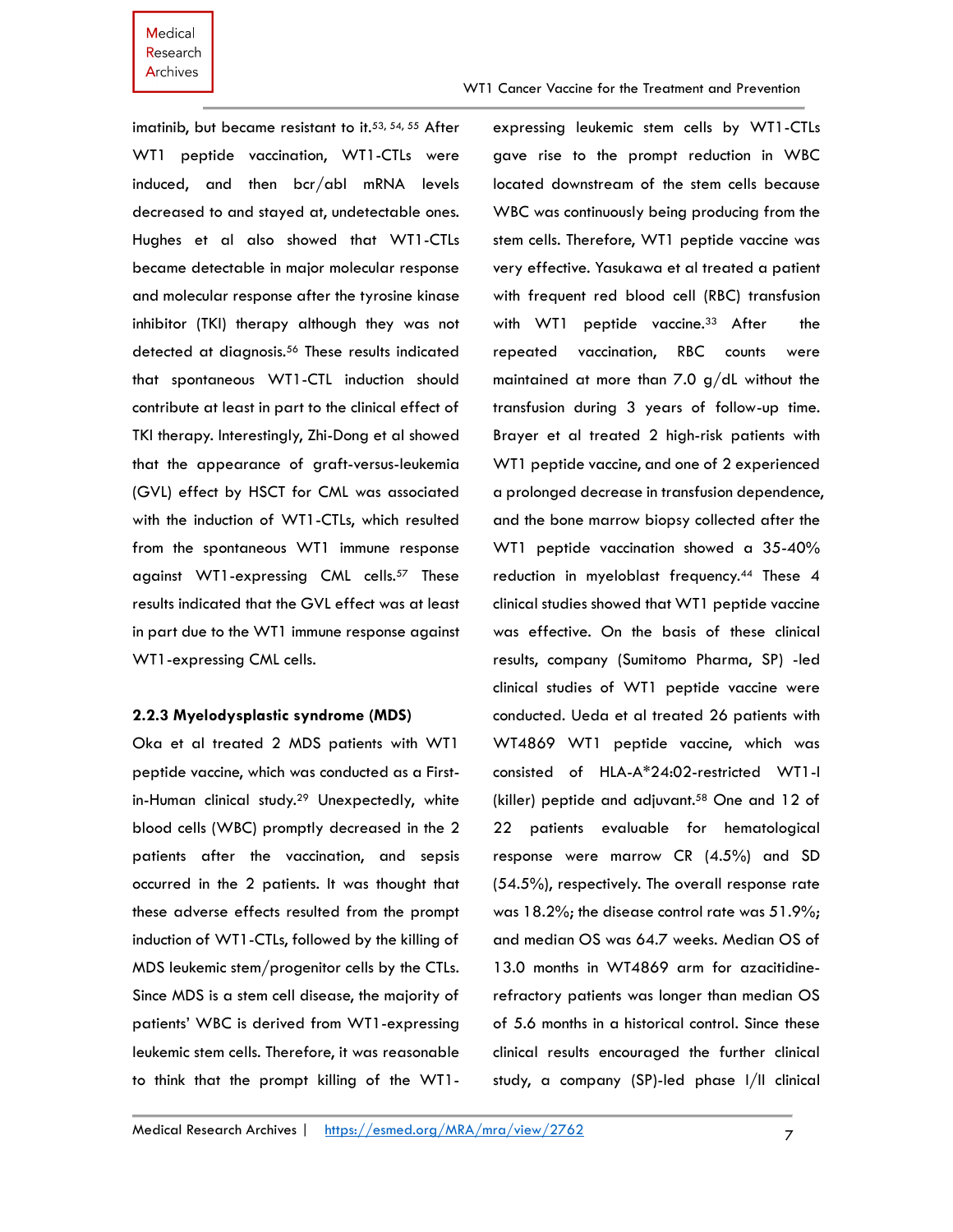WT1 Cancer Vaccine for the Treatment and Prevention

study of DSP-7888, WT1 peptide vaccine consisting of a cocktail of WT1-I (killer) and WT1-II (helper) peptides was conducted for azacitidine-resistant, relapse-high risk MDS. Miyakoshi et al and Usuki et al reported that median OS of the patients who were treated with DSP-7888 was 8.5 months while median OS of historical control was 5.6 months.<sup>59, 60, 61</sup> Importantly, median OS was 10.25 months and 4.94 months in WT1-specific DTH (delayed type hypersensitivity to WT1 peptide)-positive and negative patients, respectively, and this difference in median OS was statistically significant ( $p=0.0045$ ), indicating that the clinical effect of DSP-7888 was produced by the WT1 immune response.

#### **2.2.4 Malignant lymphoma**

Ogasawara et al treated 5 patients (2 diffuse large B cell lymphoma, one follicular lymphoma, one mantle cell lymphoma, and one peripheral T cell lymphoma) with WT-DC vaccine.<sup>62</sup> One follicular lymphoma was CR; one mantle cell lymphoma was partial remission (PR); one diffuse large B cell lymphoma and one peripheral T cell lymphoma were stable disease (SD); and one diffuse large B cell lymphoma was progressive disease (PD). A 60-year-old male with follicular lymphoma who had residual disease after the several courses of R-CHOP chemotherapy achieved CR after WT1-DC vaccine, and survived over 48.7 months. A 70-year-old male with mantle cell lymphoma who relapsed after intensive chemotherapy of R-CHOP and R-MEOP achieved PR after the vaccination, and survived

for 37.9 months. A 51-year-old male with diffuse large B cell lymphoma who relapsed regardless of intensive chemo-radio therapies achieved SD after the vaccination and survived for 39.7 months. A 90-year-old female with peripheral T cell lymphoma who relapsed after THP-COP chemotherapy achieved SD by the vaccination, and survived for 44.0 months. It was noteworthy that there was a clear correlation between WT1 immune response and a prolongation of disease stabilization and survival time, showing that WT1-DC vaccine was effective. Shah et al treated one patient with relapsed Hodgkin lymphoma with WT-DC therapy. <sup>45</sup> However, obvious clinical effect was not observed. Israyelyan et al discovered that a large percentage of non-Hodgkin lymphoma (NHL) of all grades maintained WT1-CTLs. <sup>63</sup> They examined 63 patients on the frequencies of functional WT-CTLs by the ex vivo CD137 assay. The frequencies of patients with the WT1-CTLs was 55.8% in high/intermediate grade NHL patients and 20.0% in low grade NHL ones, and the difference was statistically significant (p=0.011). These results indicated the involvement of WT1-CTLs in spontaneous anticancer immunity against NHL

### **2.2.5. Multiple myeloma (MM)**

Tsuboi et al showed that 3 of 4 patients with multidrug-resistant MM who were treated with WT1 peptide vaccine had clinical effects.<sup>64</sup> In one Bence-Jones type patient, the frequency of myeloma cells in bone marrow decreased from 85 % to 25 % during three month (a total of 12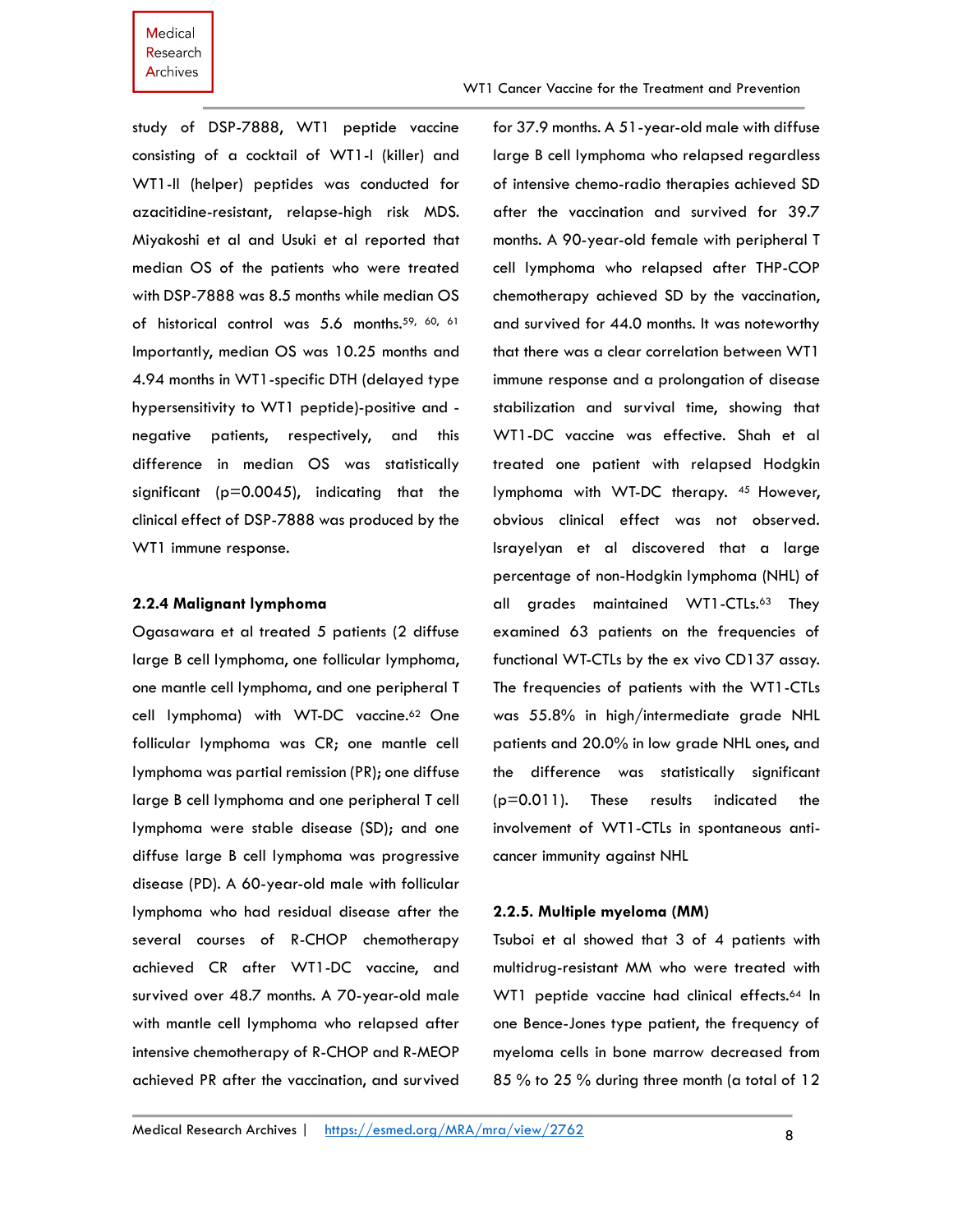injections) of WT1 peptide vaccination, and multiple bone lesions were improved. Tyler et al examined the significance of WT1-CTL response in patients with relapsed MM and high-risk cytogenetics who were undergoing allogeneic T cell-depleted HSCT followed by donor lymphocyte infusion (DLI). <sup>65</sup> All of 24 patients subsequently developed increments of WT1-CTL frequencies that were associated with reduction in specific myeloma markers in the absence of graft-versus-host disease (GVHD). These results showed an association between the emergence of WT1-CTLs and graft-versus-myeloma effect, indicating that WT1-CTLs induced spontaneously after HSCT contributed to graft-versus-myeloma effect. Taken together, these results indicated that WT1 peptide vaccine was effective for MM.

### **2.2.6 Brain tumor**

Izumoto et al treated 21 patients with recurrent glioblastoma multiforme (GBM) with WT1 peptide vaccine. <sup>66</sup> Two, 10 and 9 of them were PR (9.5%), SD (47.6%), and PD (42.9%), respectively, at the time points of 3 months after the WT1 vaccination. Disease control rate was 57.1%, and median PFS was 20 weeks. Therefore, these clinical results were promising. Two SD patients became CR by the repeated WT1 peptide vaccination thereafter. Some patients were miss-judged as PD because of the pseudo-progression of tumor although the WT1 peptide vaccine was effective for them. Therefore, actual clinical effects were considered to be more. Furthermore, Hashimoto et al examined the effect of WT1 peptide vaccine on

relapse prevention for 7 GBM patients who received the complete surgical resection of tumor.<sup>67</sup> OS of the patients who received WT1 peptide vaccine was much longer, compared to OS of historical control. In the above 2 clinical studies, only WT1-I (killer) peptides were used. On the other hand, Tsuboi et al treated 14 patients with recurrent malignant glioma with the combination of WT-I (killer) and WT1-II (helper) peptides. <sup>68</sup> Eleven of 14 patients completed 6 WT1 vaccinations, while 3 patients dropped put due to early disease progression. Six of the 11 evaluable patients were SD (54.5%), and the remaining 5 patients were PD (45.5%). Median OS and one-year OS rate were 24.7 weeks and 36 %, respectively. Although a 58-year-old male with GBM received partial resection of the tumor, followed by the combination therapy of radiation and temozolomide, the GBM was progressive. Therefore, this patient was treated with a total of 49 WT1 vaccinations over one year and 9 months. The tumor growth became stable, and the reduction in Gadolium-enhanced lesion and improvement of the midline shift on MRI were observed. Frequencies of WT1-CTLs notably increased from 0.017 to 2.50% 4 weeks after WT1 peptide vaccination. A 31-year-old male with relapsed anaplastic astrocytoma who was treated with WT1 peptide vaccine and radio-chemotherapies survived in progressionfree over 320.1 weeks. Chiba et al examined the relationship between the clinical effect and either WT1 protein or MIB-1 (a marker of cell proliferation) expression levels in GBM, and provided valuable findings. <sup>69</sup> The both median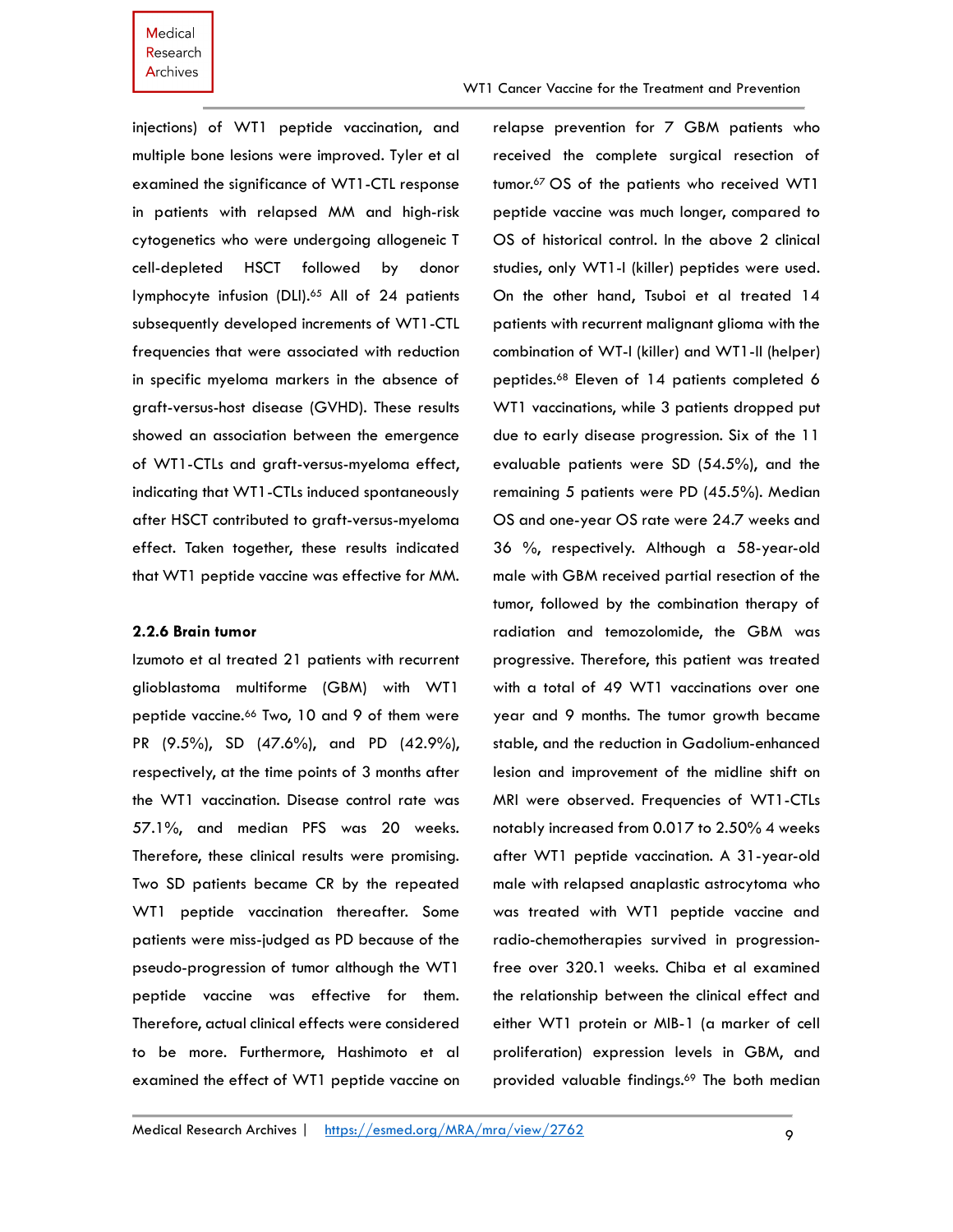WT1 Cancer Vaccine for the Treatment and Prevention

progression-free survival (PFS) and median OS were significantly longer in the WT1 protein high expression group compared to WT1 protein low expression group (p=0.022 for median PFS, p=0.035 for median OS) whereas they were not related to MIB-1 expression levels. These results indicated that WT1 immune response against WT1 protein in GBM led to the clinical effect, and that higher WT1 protein expression in GBM induced stronger WT1 immune response against GBM, resulting in the occurrence of the better clinical effect. Sakai et al treated 7 relapsed patients (3 GBM, 2 anaplastic astrocytoma, 1 anaplastic oligoastrocytoma, and 1 anaplastic oligodendroglioma) with the combination of WT1-DC vaccine and chemotherapy.<sup>70</sup> All patients excerpt for 2 GBM patients with PD achieved SD. One GBM patient were still alive 46 months after the initial diagnosis. These results showed that WT1-DC vaccine was effective. Sakai et al also reported two patients who were treated with WT1-DC vaccine in the progressive diseases after the failure in the initial standard treatment.<sup>71</sup> WT1-DC vaccine led to a marked decrease in tumor size and an improvement of performance status and neurological disorders in association with an increase in WT1-CTLs. Hashii et al reported a case of a 13-year-old boy with relapsed diffuse midline glioma (grade IV).<sup>72</sup> The patient who presented vertigo, diplopia, and right hemiplegia received radiotherapy and chemotherapy with temozolomide. However, since the tumor regrew, this patient was treated with WT1 peptide vaccine. After the WT peptide vaccination, tumor size was obviously reduced with the induction of WT-CTLs, and his quality of life drastically improved so much as to the extent that this patient was able to live his daily life without difficulty. Best response was SD, and OS was 6.5 months from the start of the vaccination and 8.3 months from the relapse, which was markedly longer than 3.2 months of the median OS in conventional therapies. Yokota et al treated 105 patients with malignant glioma with WT1 peptide vaccine after surgical resection, completed 12 or more vaccinations for 54 patients, and provided important findings regarding the rationale of WT1 cancer vaccine. <sup>73</sup> Of the 54 patients, 27 PD patients received second tumor resection. Therefore, the paired tumor specimens before and after the vaccination were able to be obtained from 20 of the 27 PD patients and pathologically examined for the expression of WT1 protein and HLA class I molecules. Interestingly, the both of WT1 protein and HLA class I molecule expression significantly decreased in the tumors resected after the vaccination compared to those resected before the vaccination (p=0.012 for WT1 protein, p=0.008 for HLA class I molecule). Importantly, higher WT1 protein expression in the tumors resected before the vaccination was significantly associated with a longer OS (p<0.05). Furthermore, higher WT1 protein expression in the tumors resected after the vaccination was also significantly associated with a longer PFS ( $p=0.012$ ) and OS ( $p<0.01$ ). These results indicated that at least one cause by which anti-tumor effect of WT1 peptide vaccine was diminished was the decrease in WT1/HLA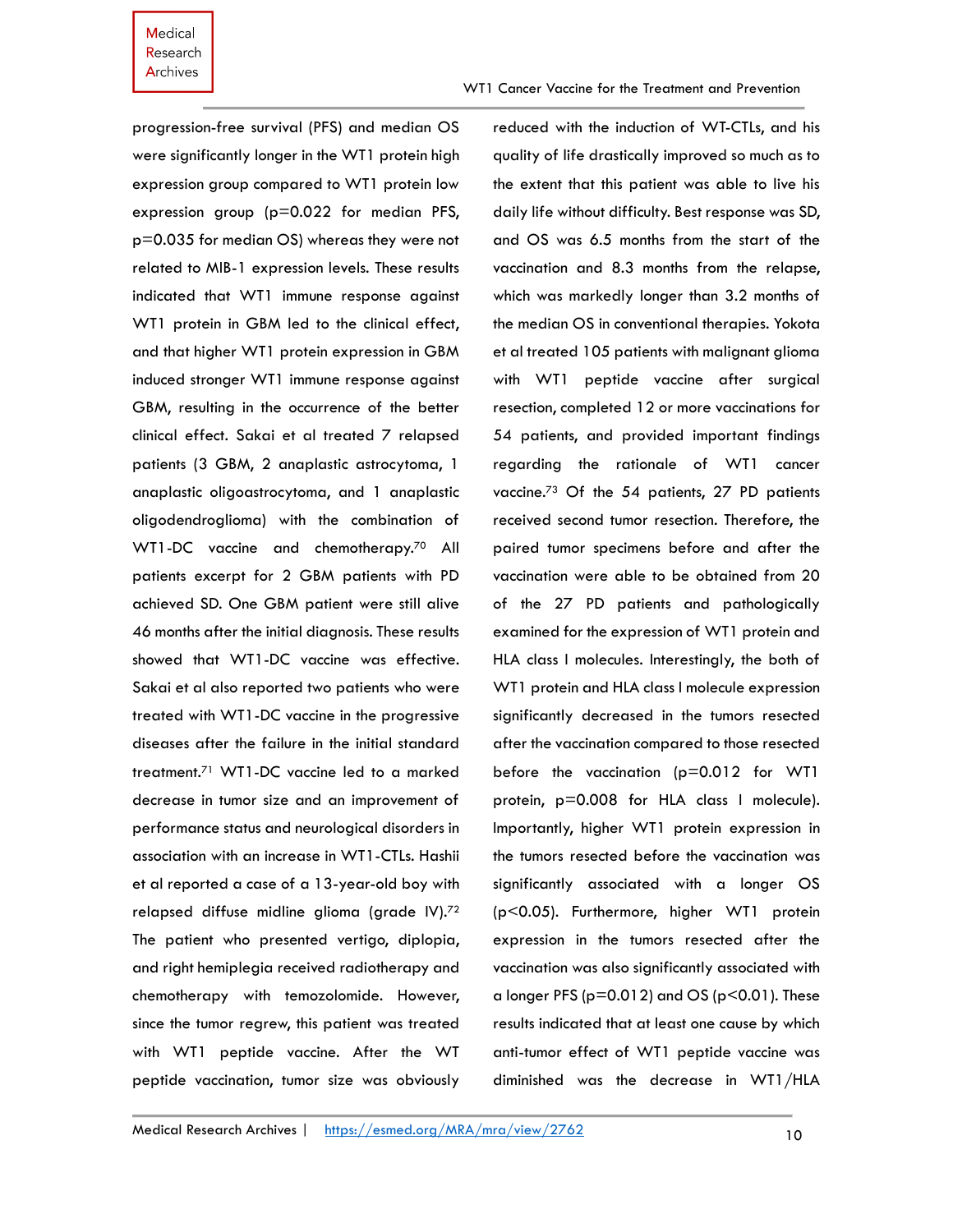WT1 Cancer Vaccine for the Treatment and Prevention

complexes on the tumor cell surface, which played an essential role in the recognition and killing of tumor by WT1-CTLs. These results also strongly indicated that anti-tumor effect by WT1 peptide vaccine was produced by WT1 immune response against WT1-expressing GBM tumor cells. These results clearly demonstrated that the loss or decrease in WT1 and/or HLA class I molecule expression was a mechanism of escape of tumor from WT1 immune response. On the basis of these results, a company (SP)-led phase I clinical study of WT2725, WT1 peptide vaccine consisting of one HLA-A\*02:01/- A\*02:06-restricted WT1 peptide and adjuvant was conducted for advanced GBM. Fu et al reported that 7 of 21 patients survived over one year, and 3 of the 7 patients survived over 18 months.<sup>74</sup> Two of the 7 patients achieved CR after pseudo-progression and survived over 2 years. Based on these promising clinical results, 2 clinical studies, a phase I/II and II clinical studies of DSP-7888 were conducted for pediatric malignant glioma and adult GBM, respectively. Fujisaki et al reported that one and 3 of 11 patients with diffuse intrinsic pontine glioma (DIPG) were PR (9.1%) and SD (27.3%), respectively, and that 2 of 5 patients with GBM and one of 2 patients with high grade glioma were SD (40.0% for GBM, 50.0% for high grade glioma). <sup>75</sup> Median OS of DIPG was 5.4 months and better than 2.7 months of the historical control. One DIPD patient survived over 20 months. Global clinical study for adult GBM (WIZARD 201G), where bevacizumab and bevacizumab + DSP-7888 arms were

randomized at a ratio of 1:1, had been conducted.

#### **2.2.7 Head and neck cancer**

Ogasawara et al treated 11 patients (2 oral cavity, 2 gingiva, 2 nasopharynx, 2 larynx, one hypopharynx, and 2 oropharynx) with WT1-DC vaccine combined with conventional chemotherapy. <sup>76</sup> Five and 6 of 11 patients were SD (45.5%) and PD (54.5%), respectively. Median PFS was 13.0 and 2.8 months in SD and PD patients, respectively, and the difference was statistically significant (p=0.0014). Median OS was 30.3 and 8.1 months in SD and PD patients, respectively, and the difference was also statistically significant (p=0.0126). Importantly, median PFS was 13.0 and 2.8 months in WT1 immune response-positive and-negative patients, respectively, and the difference was statistically significant (p=0.0025). Similarly, median OS was 30.3 and 7.6 months in WT1 immune response-positive and-negative patients, respectively, and the difference was statistically significant (p=0.0025). These results indicated that WT1-DC vaccine was effective, and that the patients who were able to induce WT1 immune response were able to induce clinical effect.

#### **2.2.8 Lung cancer**

Oka et al and Tsuboi et al reported that 4 of 8 evaluable patients who were treated with WT1 peptide vaccine at the advanced stage had clinical effects.30, 77 In a 76-year-old male at the terminal stage, tumor decreased, and tumor markers became normal, and cancerous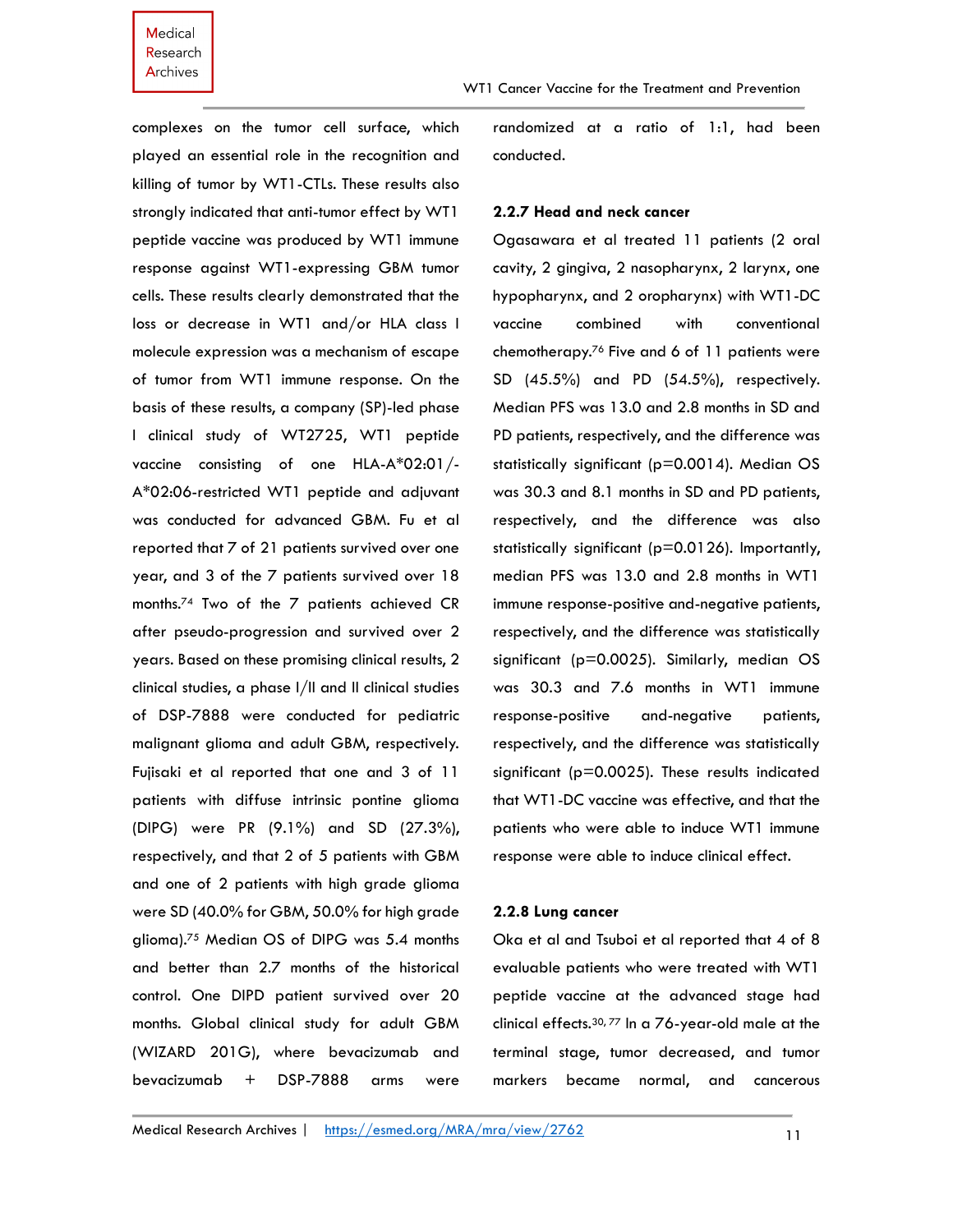lymphangiopathy improved after 2 WT1 peptide vaccinations. This patient survived for 2 years and one month. To evaluate the clinical effect of WT1 peptide vaccine on the prevention of relapse after the complete resection of nonsmall cell lung cancer at clinical stages I B and Ⅱ A, 12 patients were treated with WT1 peptide vaccine a total of 19 times (5 times weekly, 4 times biweekly, and then 10 times monthly) for one year. Then WT1 peptide vaccination was discontinued and the patients were observed without any additional treatments thereafter. In the phase I part, 11 of the 12 patients who were treated with WT1 peptide vaccine survives over 7 years and 6 months until today without significant adverse effect. OS of WT1-vaccinated patients was much longer compared to the OS of the historical control patients who were treated with operation alone or operation  $+$  chemotherapy (manuscript in preparation). These results showed the strong preventative effect of WT1 peptide vaccine on the relapse of non-small cell lung cancer. Krug et al treated 3 patients with WT1 peptide vaccine, and in 2 evaluable patients, WT1-specific CD4<sup>+</sup> and CD8<sup>+</sup> T cell responses were detected although clinical effect was not able to be evaluated because of a small number of patients.<sup>78</sup> Takahashi et al treated 62 patients with inoperable or recurrent lung cancer with WT1 and/or muc-1 peptide-pulsed DC vaccine.<sup>79</sup> One, 4, 26, and 31 of the 62 patients were CR (1.6%), PR (6.5%), SD (41.9%), and PD (50.0%), respectively. Median OS was 27 months from diagnosis and 12 months from the

start of the DC vaccine, showing the longer OS compared to that of historical control. Importantly, two items of the use of WT1 peptide in the DC vaccine and Hb concentration were prognostic factors, but not the use of muc-1. These results indicated that the clinical effect resulted from the WT1 immune response against tumor.

#### **2.2.9 Malignant mesothelioma**

Malignant mesothelioma is a typical tumor that expresses WT1 at high levels. May et al identified the WT1 peptide epitopes specific for CD4+ and CD8<sup>+</sup> T cells that recognized and killed malignant mesothelioma cells.<sup>80</sup> As a clinical application of these WT1 peptides, Krug et al vaccinated 9 patients with these WT1 peptides. <sup>78</sup> Eight patients were PD, but one relapsed patient remained without progression 36 months after the start of the study, suggesting the clinical effect. In the following clinical study, Zauderer et al randomized 41 patients to galinpepimut-S, which contained 4 WT1 peptides that stimulated both CD4<sup>+</sup> and CD8<sup>+</sup> T cells, with GM-CSF + Montanide arm, or GM-CSF + Montanide arm, after surgery and another treatment modality.<sup>81</sup> One-year PFS rate was 33% and 45% in the control and vaccine arms, respectively. Median PFS was 7.4 months and 10.1 months and median OS was 18.3 months and 22.8 months in the control and vaccine arms, respectively. Therefore, clinical effect was observed although it was underpowered because of a small number of patients.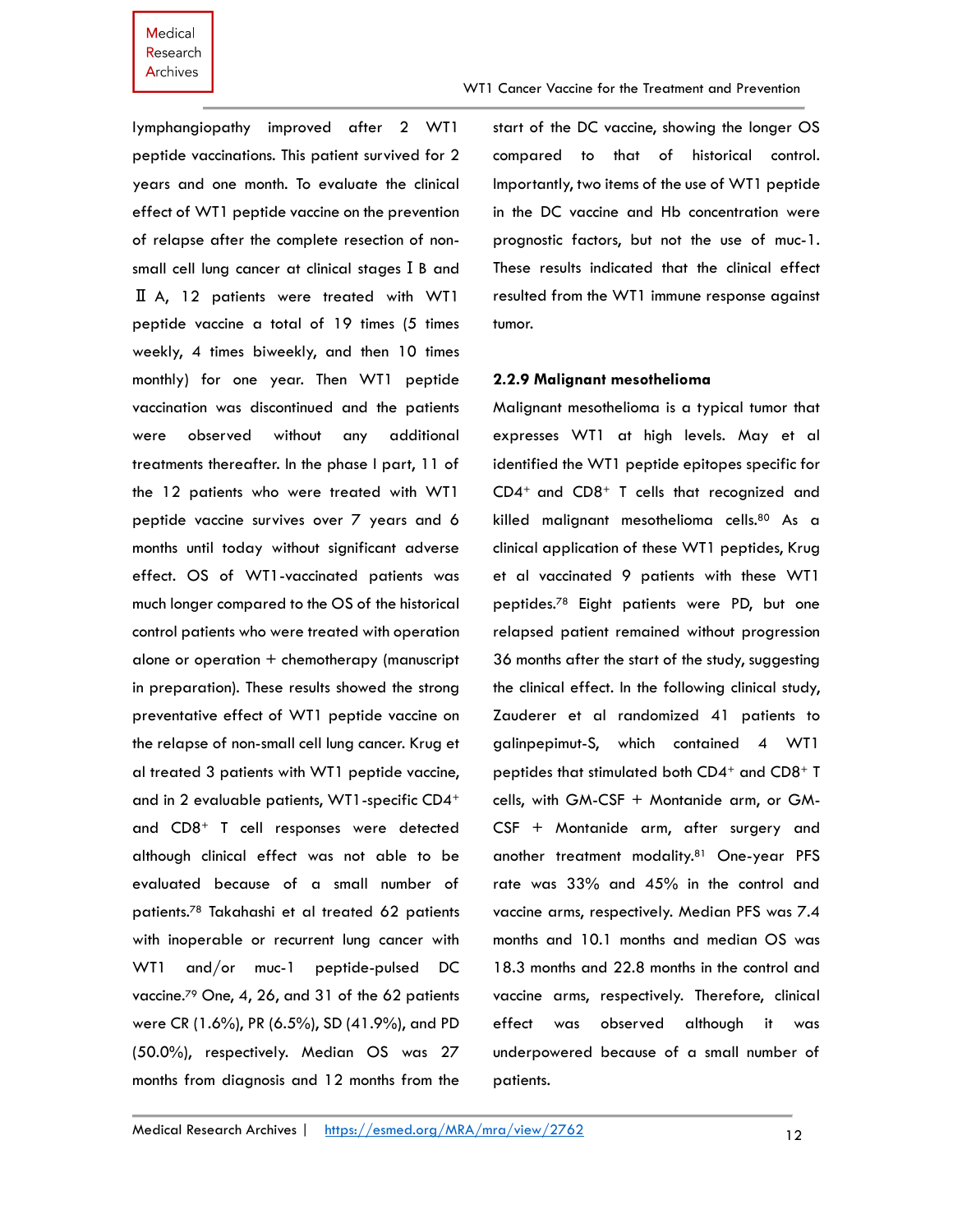#### **2.2.10 Thymoma and Thymic cancer**

Oji et al treated 4 patients with invasive thymoma and 8 patients with thymic cancer with WT1 peptide vaccine.<sup>82, 83</sup> Three and one of the 4 thymoma patients were SD (75.0%) and PD (25.0%), respectively. In a 53-year-old male with a pleural disseminated thymoma resistant to conventional therapies, the tumor size decreased after WT1 peptide vaccination and then stayed at SD for as long as one year and 7 months. Of 8 patients with thymic cancer, 6 and 2 were SD (75.0%) and PD (25.0%), respectively. In a 53 year-old male who had recurrent tumor, multiple lung and bone metastasis, and kidney metastasis that were resistant to intensive chemotherapy after the surgery followed by radiation, the tumor growth was stabilized for 4.5 months after WT1 peptide vaccination in the association with the WT1-CTL induction and WT1-specific DTHpositivity. These results showed that WT1 peptide vaccine was effective for thymoma and thymic cancer.

#### **2.2.11 Breast cancer**

Oka et al reported that in 2 patients with recurrent, metastatic breast cancer, the metastatic tumor decreased by WT1 peptide vaccine. <sup>30</sup> In one patient who was resistant to chemotherapy and had ileus due to involvement of metastatic tumor into colon, the ileus disappeared after 2 WT1 peptide vaccinations, and the patient survived over 3 years and one month, showing the clinical effect of the vaccine.

Higgins et al treated the patients with stage II/III breast cancer with the vaccine (WT1 immunotherapeutic) combining the WT1 recombinant antigen with the AS15 immunostimulant, or placebo in 4 cohorts according to neoadjuvant treatment (aromatase inhibitors, chemotherapy, trastuzumab + chemotherapy, or HR<sup>+</sup> HER2<sup>-</sup> chemotherapy).<sup>84</sup> Clinical effect was not able to be evaluated because of patients' complex background and a small number of patients. However, importantly, in the cohort where aromatase inhibitors + WT1 immunotherapeutic were administered without chemotherapy and routine corticosteroids, all patients developed WT1-specific antibodies as a humoral immune response against WT1 antigen. On the other hand, none of the patients who were treated with chemotherapy + WT1 immunotherapeutic developed the WT1 antibodies. These results showed that chemotherapy suppressed the WT1 immune response but not aromatase inhibitors. Gillmore et al detected WT-CTLs in tumor-draining lymph node in patients with stage I/II breast cancer and demonstrated the endogenous and spontaneous immune response against WT1 antigen in breast cancer patients, showing that WT1 protein was really immunogenic in breast cancer.<sup>85</sup>

# **2.2.12 Salivary gland cancer**

Sasabe et al treated with WT1 peptide vaccine a 66-year-old female with growing pulmonary metastasis regardless of chemo-radiotherapy, followed by the administration of lymphokineactivated killer cells + IL-2 + IFN- $\gamma$ .<sup>86</sup> The tumor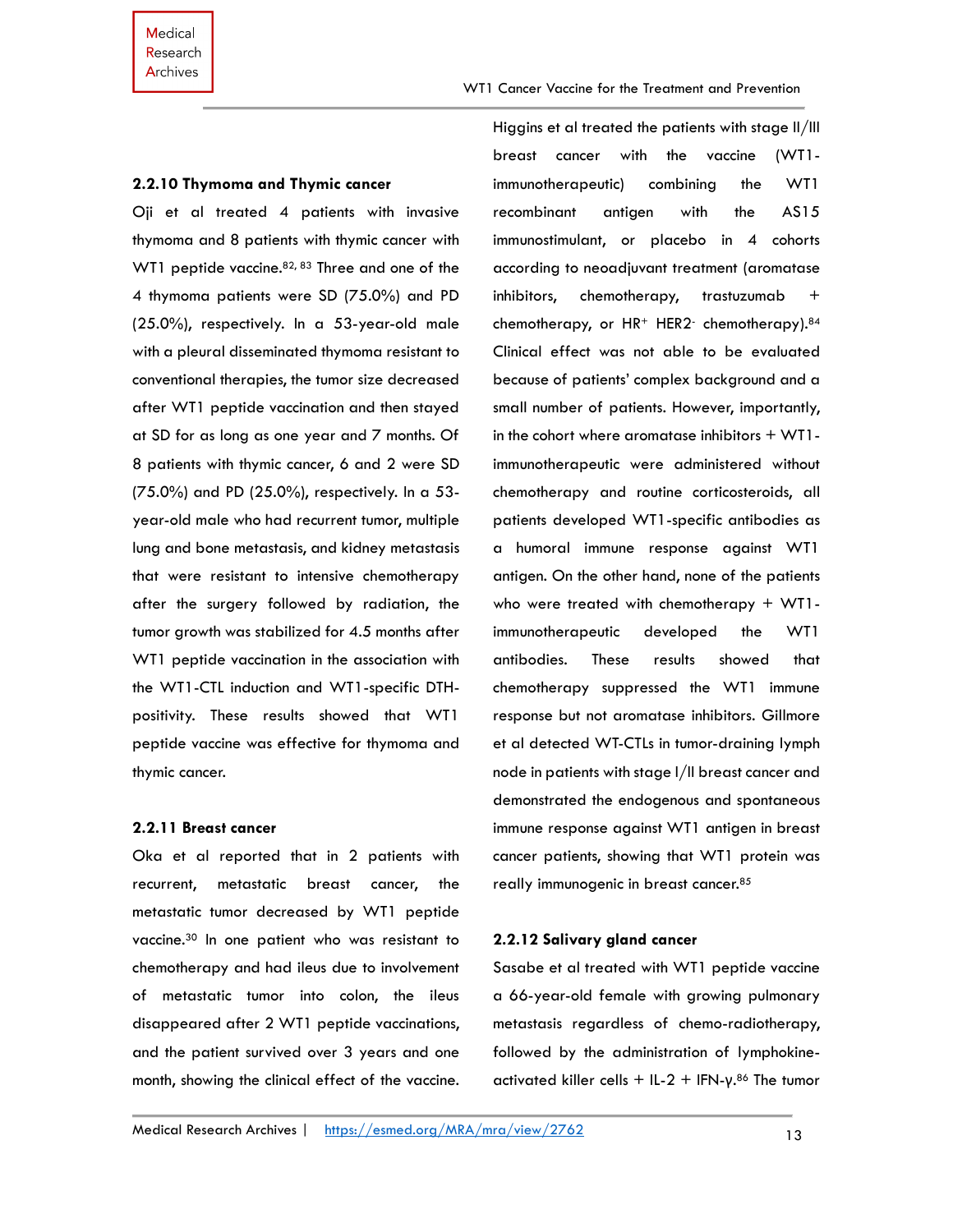WT1 Cancer Vaccine for the Treatment and Prevention

growth stopped during one year of WT1 peptide vaccination, but the tumor regrew after the discontinuation of WT1 peptide vaccination. Shirakata et al reported that in a 56-year-old male with recurrence who was treated with WT1 peptide vaccine, rapid tumor growth was suppressed, and then the tumor growth decreased and stayed at SD for further 7 weeks until the end of the clinical study for 12 weeks. 87 Necrotic lesion in the tumor was found by CT examination at the end of WT1 peptide vaccination. WT1-CTLs increased after the WT1 peptide vaccination, and WT1-specific DTH became positive. These results showed that WT1 peptide vaccine was effective.

### **2.2.13 Esophageal cancer**

Matsuda et al reported that they treated 10 patients with the advanced cancer with WT1-DC vaccine combined with docetaxel, and that one and 9 patients were SD (10%) and PD (90%), respectively.<sup>88</sup> Importantly, the frequencies of WT1-CTLs significantly increased after the vaccination compared to those before the vaccination (p=0.040). However, it seemed that the anti-tumor WT1 immune response was not strong enough to suppress tumor growth because of severe immunosuppressive conditions induced by intensive chemotherapy. Ogasawara et al reported that 15 patients on the recurrent or refractory status regardless of surgery, chemotherapy and/or radiotherapy were treated with WT1-DC therapy, and that one, 2, 3, and 9 of the 15 patients were CR (6.7%), PR (13.3%), SD (20.0%), and PD (60.0%),

respectively.<sup>89</sup> Median PFS and OS were 4.1 and 7.0 months from the vaccination, respectively. In a 65-year-old female who had many metastatic lesions in para-aorta lymph nodes and abdomen cavity, these lesions gradually regressed and disappeared after the 14<sup>th</sup> WT1-DC + S-1 therapy, and CR was achieved. The CR was maintained by the repeated WT1-DC + S-1 therapy for as long as 14 months. Median OS was 18.3 and 5.8 months in the responding patients (CR, PR, and SD) and non-responding ones (PD), respectively, and it was significantly longer in the responding patients than the nonresponding ones (p=0.0049). WT1-specific CTLs significantly increased in the responding patients after the DC vaccination (p=0.043), but not in the non-responding ones. Furthermore, the frequency of the WT1-specific CTLs after the DC vaccination was significantly higher in the responding patients than the non-responding ones (p=0.043). These results showed that WT1- DC was effective for recurrent or refractory esophageal cancer.

# **2.2.14 Gastric cancer**

Kobayashi et al directly injected WT1 and muc-1 peptide-pulsed DCs into the tumor in an 80 year-old patient with recurrent gastric cancer. Surprisingly, the tumor completely disappeared, and CR was achieved. <sup>90</sup> Importantly, WT1-CTLs were induced at high frequency, indicating that the clinical effect was due to the WT1 immune responses against the gastric cancer. Lu et al treated 10 patients at stages III/IV with WT1- DC vaccine.<sup>91</sup> Six and 4 of the 10 patients were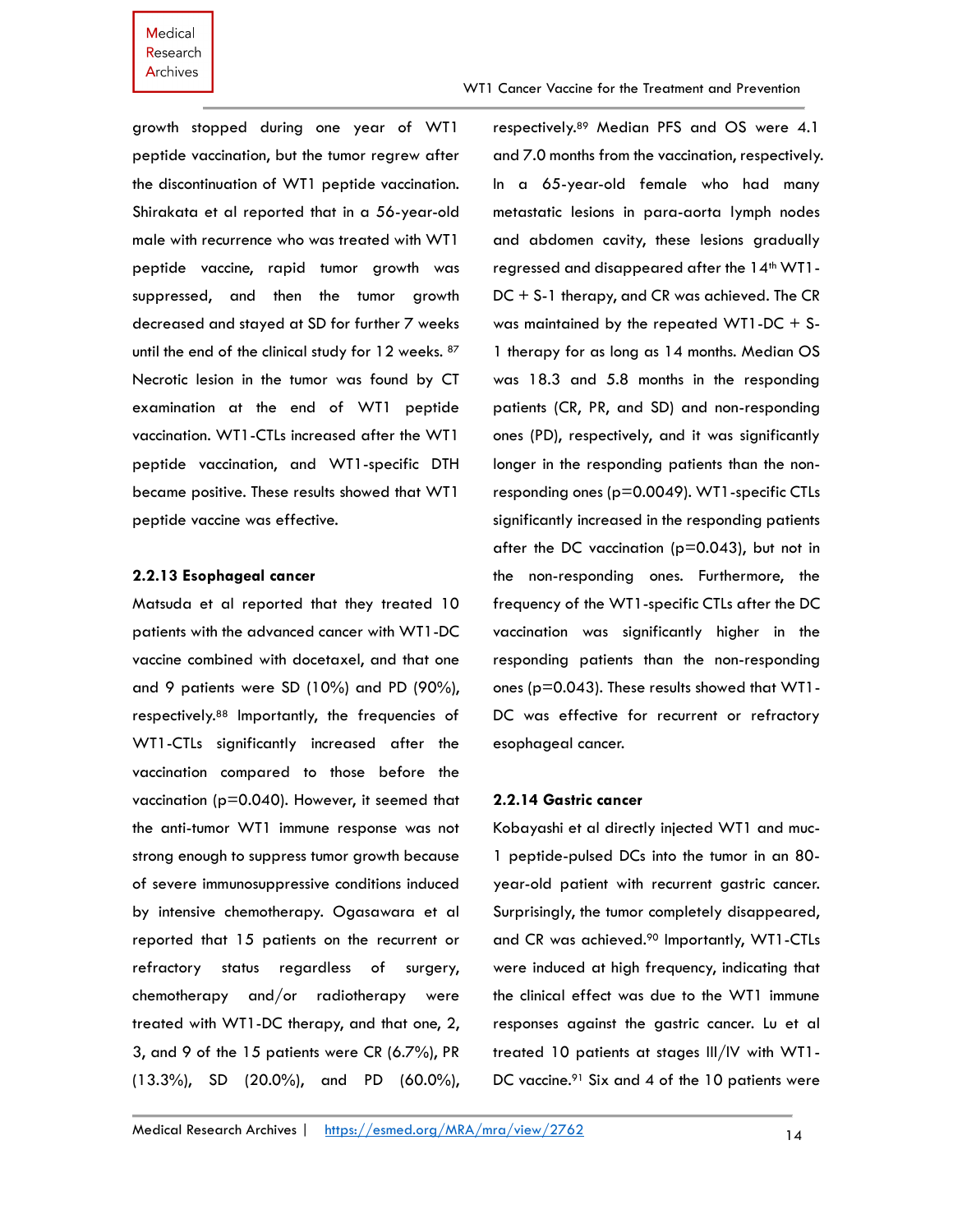WT1 Cancer Vaccine for the Treatment and Prevention

SD (60%) and PD (40%), respectively. Two of the 4 PD patients was evaluated to be clinically effective although the 2 patients finally became PD. OS was significantly longer in SD patients compared to PD patients (p<0.05). These results indicated that WT1-DC vaccine was effective for gastric cancer.

#### **2.2.15 Pancreatic cancer**

Kaida et al conducted an open-labeled, doseescalation phase I clinical study of WT1 peptide vaccine, and treated 9 patients with advanced cancer with the combination of GEM and WT1 peptide vaccine.<sup>92</sup> Eight and one of the 9 patients were SD (88.9%) and PD (11.1%), respectively, and disease control rate at 2 months was 88.9%. One patient showed a reduction in the tumor size at 3 months. Since WT1 immune responses were not examined in detail, the contribution of WT1 peptide vaccine to clinical outcome was not able to be evaluated. Nishida et al treated 32 patients with advanced, inoperable pancreatic cancer with the combination of GEM + WT1 peptide vaccine  $(GEM + WTI).<sup>93</sup>$  Six and 16 of 30 patients who were eligible for evaluation of clinical effect were PR (20.0%) and SD (53.3%), respectively. Median PFS and OS were 4.2 and 8.1 months, respectively. Six-month and one-year OS rates were 71.0% and 29.0%, respectively. These clinical results suggested that GEM + WT1 had better clinical effect than GEM alone. On the basis of these promising results, Nishida et al conducted the randomized clinical study of GEM alone versus GEM + WT1.94 Patients with

advanced pancreatic cancer were randomized to GEM arm, or GEM + WT1 arm at a ratio of 1 to1. Six- month PFS rates in the stage IV were 3.9 % and 37.8 % for GEM and GEM + WT1 arms, respectively, and the difference was statistically significant (p=0.017). The patients in the GEM + WT1 arm were divided into WT1 specific DHT-positive and-negative ones, and median PFS and 6-month PFS rates were analyzed. Median PFS was 6.5 and 2.5 months in DTH-positive and-negative patients, respectively, and 6-month PFS rate was 60.0 and 17.8 % in DTH-positive and-negative patients, respectively. Importantly, PFS in DTHpositive patients was significantly prolonged compared to that in DTH-negative patients (p=0.001), whereas PFS in DTH-negative patients was similar to that in the patients treated with GEM alone. These results strongly indicated that the clinical effect of GEM + WT1 resulted from WT1 immune response. This should be the first demonstration of the statistically significant clinical effect of TAA peptide-based cancer vaccine in randomized control trial. Kimura et al treated 36 patients at advanced stages with the combination of GEM/S-1 and DCs pulsed with WT1 peptide and 0 - 3 peptides of Muc-1, CEA, CA-125, and Her 2 peptides. Since clinical effect was 2 CR (6.7%), 4 PR (13.3%), 9 SD (30.0%), and 15 PD (50.0%) among 30 evaluable patients, it was sufficient for the advanced cancer.<sup>95</sup> However, the contribution of WT1-DC vaccine to clinical effect remained unclear since the relationship between the clinical effect and WT1 immune responses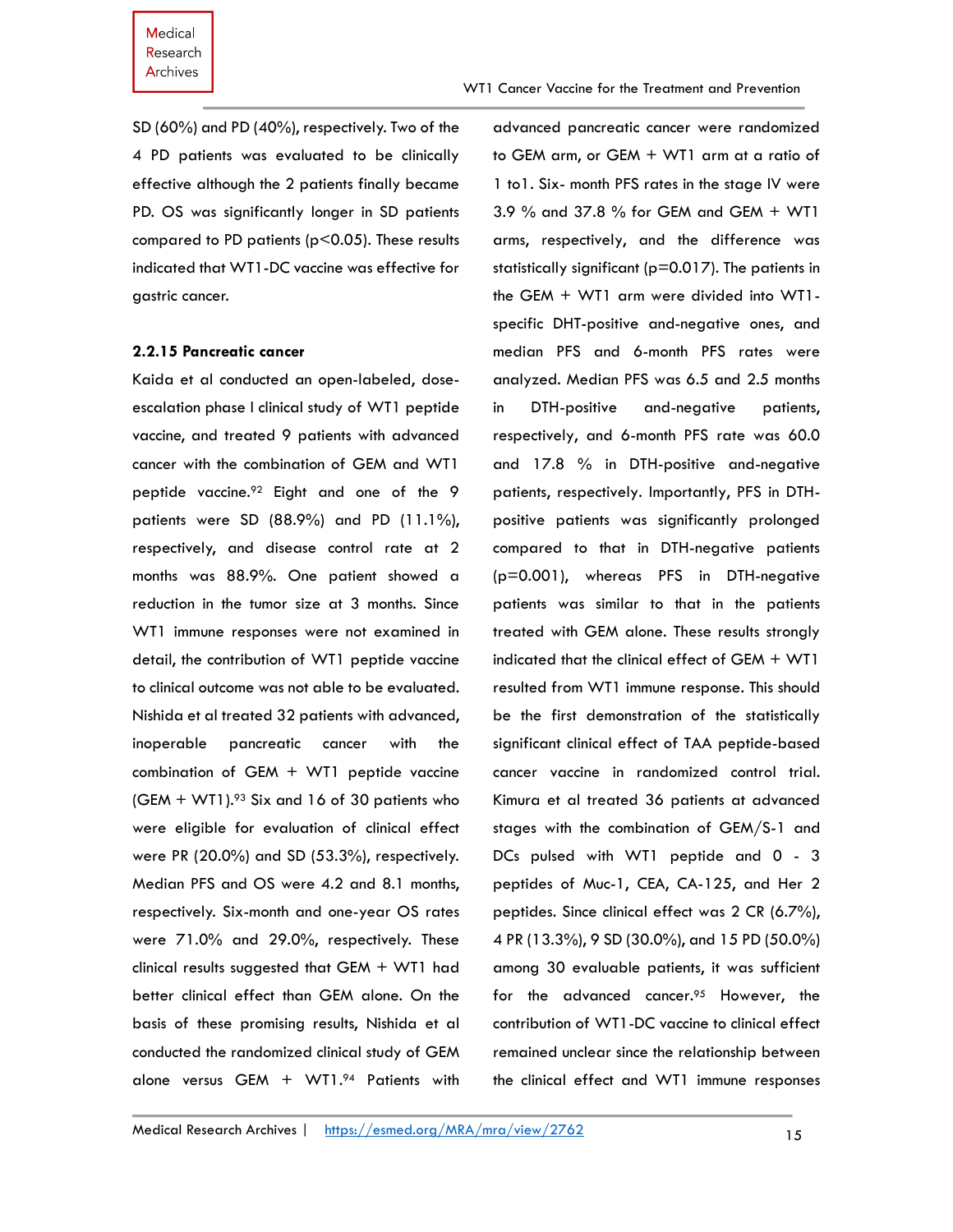was not be able to be evaluated. Mayanagi et al evaluated the feasibility of, and immune response to WT1-DC vaccine combined with GEM as a first-line therapy in 10 patients with advanced pancreatic cancer.<sup>96</sup> The frequencies of WT1-CTLs significantly increased after the combination therapy ( $p=0.036$ ). Six and 4 of the 10 patients were SD (60%) and PD (40%), respectively. OS were significantly longer in SD patients than PD patients (p=0.016). This combination therapy controlled the cancer progression in all patients with locally advanced disease without liver metastasis, but not in patients with liver metastasis. Hanada et al evaluated 6 patients who were treated with the combination of WT1-DC vaccine with chemotherapy, radiotherapy, and/or surgery.<sup>97</sup> In 2 of 4 WT1-specific DTH-positive patients, survival time was long (more than 2,747 and 1,134 days). However, clinical effect was not able to be evaluated because of a small number of patients. Nagai et al treated 10 patients with the combination of WT1/Muc-1-DC vaccine and chemotherapy after tumor resection. <sup>98</sup> The induction of WT1-CTLs was related to longer survival, although it was not statistically significant, suggesting the anti-tumor effect of WT1 immune response. Ota et al treated 48 patients with metastatic and unresectable or relapsed cancer with WT1/Muc-1 DC vaccine in combination of chemotherapy.<sup>99</sup> Seven, 20, and 21 of the 48 patients were PR (14.6%), SD (41.7%), and PD (43.8%). Median OS and PFS were 8.1 and 15.1 months from the start of the DC vaccine, respectively. Importantly, median

OS and PFS were significantly longer in patients with the positive immune response to WT1 or Muc-1 compared to those without the positive immune response (p<0.001). In these 6 clinical studies of WT1-DC vaccine described above, only WT1-I (killer) peptides were used. On the other hand, Koido et al conducted a novel clinical study of WT1-DC vaccine where one arm used one each of WT1-I (killer) and WT1-II (helper) peptide while another used the both WT1-I and WT1-II peptides, and compared the clinical effect.<sup>100, 101</sup> The both of PFS and OS were significantly better in WT1-I and -II peptidesdouble pulsed DC arm than WT1-I or WT1-II peptide-pulsed DC arm (p=0.001 for PFS, and p=0.036 for OS). As expected, the frequencies of WT1-CTLs increased in the both arms after the vaccination, but the increase was significant in only WT1-I and WT1-II peptides-double pulsed DC arm (p=0.003). Furthermore, the frequencies of WT1-CTLs after the vaccination were higher in WT1-I and WT1-II peptidesdouble pulsed DC arm than WT1-I or WT1-II peptide-pulsed DC arm, and the frequencies were higher in the patients with OS≧1 year than

those with  $OS \leq 1$  year. Moreover, in the WT1-I

and WT1-II peptides-double pulsed DC arm, the both of PFS and OS were significantly longer in WT1-specific DTH-positive patients than the DTH-negative patients (p=0.018 for PFS, and p=0.021 for OS). Importantly, a significant increase in WT1-specific CD4<sup>+</sup> (WT1-CD4+) helper T cells was found in WT1-I and -II peptides-double pulsed DC arm (p<0.0001).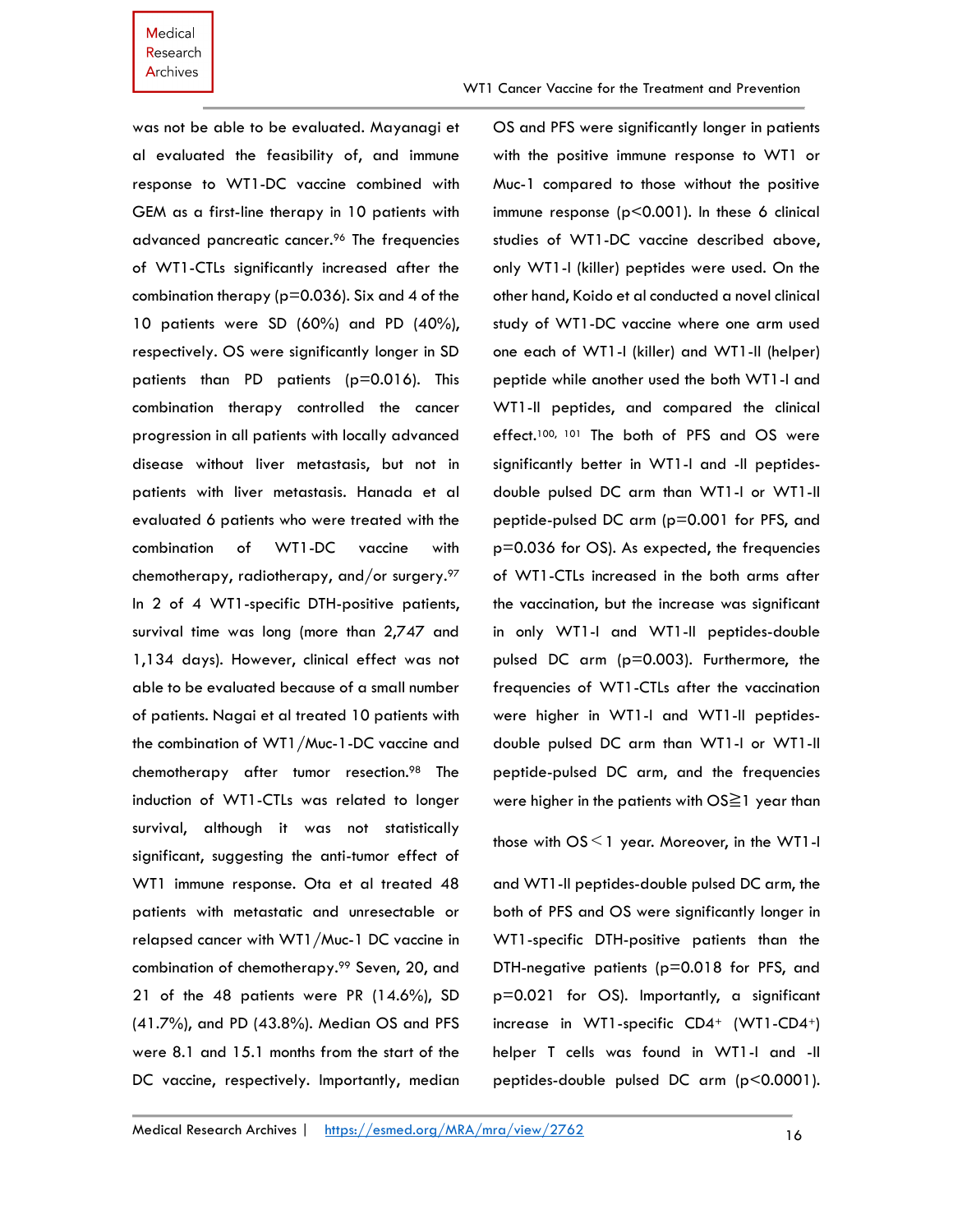These results confirmed in the clinical practice a concept that the use of the both WT1-I (killer) and WT1-II (helper) peptides induced WT1-CTLs stronger than the use of one each of WT1-I and WT1-II peptides, followed by the better clinical effect. On the basis of these results, the following WT1-DC vaccine routinely used both WT1-I (killer) and WT1-II (helper) peptides. Yanagisawa et al treated 8 patients with WT1-I and WT1-II peptides-double pulsed DC vaccine with chemotherapy after tumor resection.<sup>102</sup> WT1-CTLs became detectable in 7 of the 8 patients after the vaccination although they were within the background levels before the vaccination. Two-year OS rate after surgery was significantly better in WT1 immune responsepositive patients compared to the negative patients (71.4% vs. 0.0%, p=0.008). Katsuda et al conducted a double-blind randomized comparative clinical study of WT1-DC vaccine (TLP0-001) in combination with S-1 for advanced pancreatic cancer refractory to standard chemotherapy.<sup>103</sup> A total of 185 patients with inoperable or metastatic pancreatic cancer who were refractory or intolerant to standard primary chemotherapy with GEM + nab-paclitaxel were allocated to secondary treatment with either placebo in combination with S-1 (the control group) or TLP0- 001 in combination with S-1 (the investigational product group). The primary objective of this trial was to evaluate the safety and efficacy (as measured by overall survival) of the investigational product by comparing the two groups. The clinical results are awaited.

#### **2.2.16 Gallbladder and bile duct cancer**

Kaida et al treated 8 patients with advanced gallbladder cancer and 8 patients with advanced bile duct cancer with the combination of WT1 peptide vaccine and GEM.<sup>92</sup> Objective clinical efficacy was not apparent although elongation of OS was suggested. However, WT1 immune response was observed as followed. A 59-year-old female with bile duct cancer had the increase in the frequencies of WT1-CTLs from undetectable levels before the vaccination to 14.9% 2 months after the vaccination, achieved SD, and survived over 686 days.

### **2.2.17 Colorectal cancer**

Koesters et al showed that WT1-CTLs lysed WT1-expressing colon tumor cells, and identified WT1 protein as an attractive target for the development of antigen-specific immunotherapy in colon cancer.<sup>104</sup> Shimoraida et al treated 3 patients at advanced stages with WT1-DC vaccine after operation + chemotherapy.<sup>105</sup> DFS of 2 patients was 34.0 and 24.5 months, respectively, and OS of them was 43.6 and 32.4 months, respectively. Since PFS was long regardless of advanced stages of the diseases, WT1-DC vaccine seemed to be effective for colon cancer.

#### **2.2.18 Renal cancer**

Iiyama et al treated 3 patients with recurrent, multiple metastatic tumor with WT1 peptide vaccine.106 In the two patients who completed 3-month vaccination, the tumor decrease and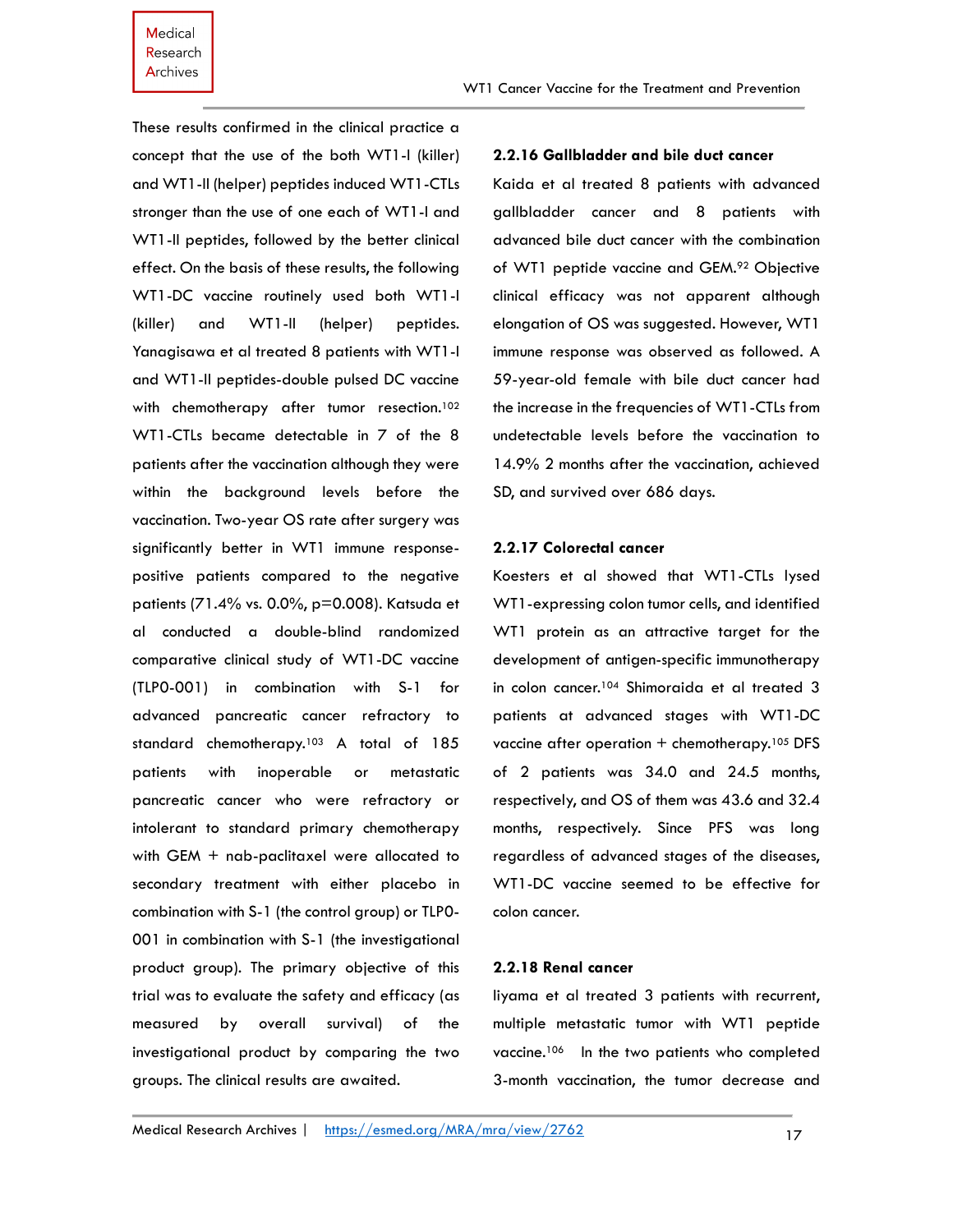became SD, and the appearance of new metastatic lesions was suppressed for a long time. Morita et al reported that in the 2 patients who received HSCT after chemotherapy, there was a clear relationship between the appearance of GVHD, better clinical effect, and high frequency of WT1-CTLs. <sup>107</sup> Therefore, these results indicated that WT1-CTLs that were spontaneously induced as the result of WT1 specific immune response against WT1 expressing renal tumor played at least a part of the graft versus tumor (GVT) effect by HSCT, aim of which was to induce GVT effect for the eradication of tumor. Ogasawara et al treated 5 patients at advanced stages with WT-DC vaccine, and reported that 4 of the 5 patients were SD (80%), 2 of which were a durable SD (11.7 months+, 19.3 months+), that WT-CTLs significantly increased in the SD patients after the vaccination  $(p<0.01)$  but not in the PD patient, and that the frequencies of WT-CTLs after the vaccination were significantly higher in the SD patients compared to the PD patient  $(p<0.05)$ .<sup>108</sup> These results indicated that WT1 cancer vaccine was effective for renal cancer.

# **2.2.19 Bladder cancer**

Ogasawara et al treated 5 patients with WT1- DC vaccine, and reported that 3 and 2 of 5 patients were SD (60%) and PD (40%), respectively.<sup>108</sup> Two patients without muscle invasion but at relapse regardless of transurethral resection (TUR) of tumor were treated with WT1-DC vaccine, and achieved SD. These 2 patients survived without relapse over

33.4 and 84.8 months, respectively, with the repeated WT1-DC vaccine. Another patient without muscle invasion who repeatedly relapsed regardless of TUR achieved SD by WT1-DC vaccine. However, relapse occurred 26.8 months after the vaccination, and total cystectomy was performed. This patient survived over 69.1 months. WT-CTLs significantly increased in the SD patients after the vaccination (p<0.01) but not in the PD patient, and were significantly higher in the SD patients compared to the PD patient (p<0.05). These results indicated that WT1-DC vaccine was effective for bladder cancer.

# **2.2.20 Gynecologic cancer**

Ohno et al treated 12 patients (6 ovarian, 4 cervical, one corpus cancer, and one uterine carcinosarcoma) who were resistant to standard therapies with WT1 peptide vaccine, and 9 patients were eligible for evaluation of clinical effect.<sup>109</sup> Two of 4 ovarian cancer patients were SD (50%), and all of 3 cervical cancer patients were SD (100%). One corpus cancer and one uterine carcinosarcoma patients were PD. In a 53-year-old patient with ovarian serous adenocarcinoma, CA125, a tumor marker returned to normal range, and SLD (sum of the longest diameters) became – 15.5% 3 months after the WT1 peptide vaccination, and pleural and cardiac fluid disappeared. In the following clinical study, Dohi et al reported that in 53 year-old patient with serous ovarian cancer who was treated with WT1 peptide vaccine, pelvic tumor mass reduced with the normalization of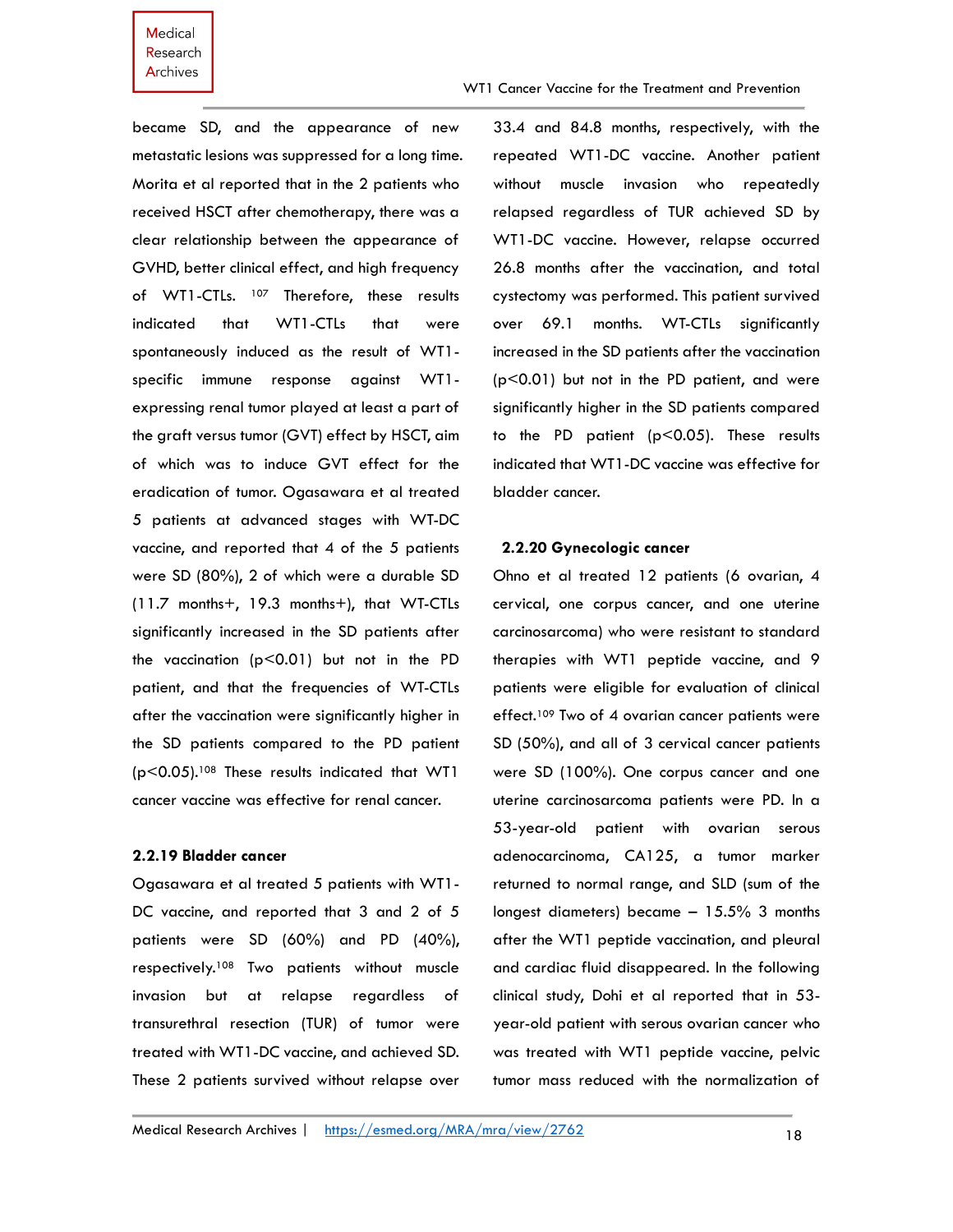WT1 Cancer Vaccine for the Treatment and Prevention

CA125, and pleural and cardiac effusion disappeared.<sup>110</sup> Miyatake et al treated with WT1 peptide vaccine 40 patients with various kinds of tumors (24 ovarian, 11 cervical, and 5 uterine sarcoma) that were resistant to chemotherapy and radiotherapy.<sup>111</sup> Clinical effect was SD (40%) and PD (60%). Importantly, WT1-specific DTH positivity was significantly associated with OS as an independent prognostic factor ( $p=0.023$ ). On the other hand, age, uterus or cervical cancer, and carcinoma or sarcoma were not prognostic factors. These results indicated WT1 immune responses led to clinical effect. Nishida et al treated 25 patients with recurrent or chemotherapy-resistant ovarian cancer with WT1 peptide vaccine.<sup>112</sup> Nineteen patients completed 3-month WT1 peptide vaccination, and 9 of 25 patients were SD (36.0%). In serous type, 7 and 10 of 17 patients were SD (41.2%) and PD (58.8%), respectively. In non-serous type, 2 and 6 of 8 patients were SD (25.0%) and PD (75.0%), respectively. WT1- CTLs significantly increased after WT1 peptide vaccination (p=0.0017), and WT1 peptidespecific antibodies against the vaccinated WT1 peptide were also produced after the vaccination. Therefore, the both of cellular and humoral immune responses against the WT1 peptide were induced. The frequencies of WT1- CTLs with higher avidity for WT1/HLA complexes were positively correlated with better PFS (p=0.0333), and higher titers of WT1 peptide-specific antibodies also predicted better PFS (p=0.0023). These results indicated that WT1 immune response induced the clinical

effect in advanced ovarian cancer. On the other hand, WT1-DC vaccine was also conducted. Coosemans et al treated one ovarian carcinosarcoma (OCS) and one serous ovarian cancer (SOC) with WT1 mRNA-DC therapy, and reported the extended survival of 19 months for OCS and 12 months for SOC.<sup>113</sup> These results indicated the feasibility and T cell immunogenicity of WT1 mRNA-DC vaccine in ovarian cancer. Coosemans et al also treated 6 patients with uterine tumors (3 serous endometrial carcinoma, and 3 leiomyosarcoma) with WT1 mRNA-DC vaccine.<sup>114, 115, 116</sup> A 46year-old patient with serous endometrial carcinoma at stage IV (Pat.1) showed a transient molecular response after the vaccination. The other 2 patients with leiomyosarcoma (Pats. 2 and 4) showed a radiological response, which was not maintained with booster vaccines. An oncological response was observed in 4 patients with the end-stage disease (Pats.1 and 2, and 2 patients with serous endometrial carcinoma) in association with immune response. Kobayashi et al evaluated the feasibility and clinical effect of WT1-DC vaccine for recurrent ovarian cancer.<sup>117</sup> Two, 14 and 32 of 56 patients were PR (3.6%), SD (25%), and PD (57%), respectively, and the remaining 8 patients were not able to be evaluated. In 17 patients who were examined for the frequencies of WT1-CTLs, they significantly increased after WT1-DC vaccine (p=0.004). These results showed that WT-DC vaccine was effective for ovarian cancer. On the basis of these clinical studies, a company (SP) led phase I/II clinical study of the combination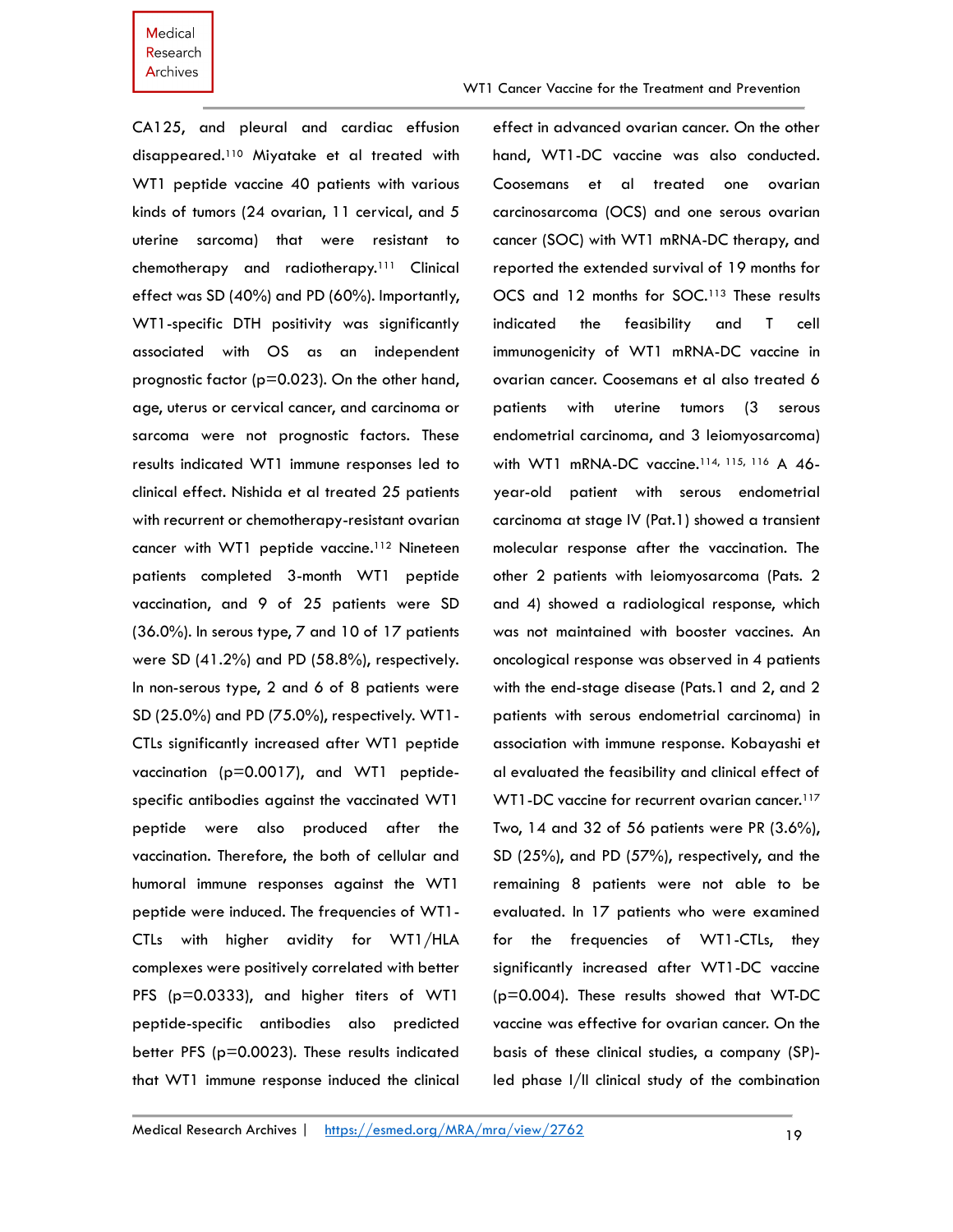therapy of DSP-7888 and ICIs for advanced ovarian cancer is being conducted.

#### **2.2.21 Malignant melanoma**

Nishida et al treated 7 patients with metastatic malignant melanoma with WT1 peptide vaccine, where BCG-CWS (Bacille-Calmette-Guerin cell wall skeleton) was used as an adjuvant instead of Montanide.<sup>118</sup> Three and 4 of 7 patients were SD (42.9%) and PD (57.1%), respectively. Of 3 SD patients, 2 with lung metastasis survived over one year after WT1 peptide vaccination. Nishioka et al reported that in a 64-year-old man at stage IV who was treated as described above, metastatic lesion in lung was growing before the vaccination, but the growth was stabilized (SD) and then suppressed after the vaccination. Since no new metastatic lesions appeared for 6 months, the lung lesion was surgically resected. WT1-specific DTH became positive after the vaccination.<sup>119</sup> Fukuda et al treated 9 patients on the stage  $\overline{N}$  with the combination of chemotherapy (carboplatin and paclitaxel) and DCs pulsed with WT1, gp100, tyrosinase peptides, and either MAGE-A3 (for HLA-A\*24:02) or MAGE-A2 (for HLA-A\*02:01) peptide. <sup>120</sup> Of 9 patients, one, 4 and 4 were PR (11.1%), SD (44.4%), and PD (44.4%), respectively, and disease control rate was 55%. Median PFS and OS were 2.3 months and 12.0 months, respectively. Immune response after the vaccination was evaluated by HLA tetramer assay. Positivity of the peptide-specific CTLs was 1/9 for gp100, 0/9 for tyrosinase, 0/9 for MAGE-A3/A2, and 4/9 for WT1. Therefore,

positivity of the WT1-CTLs were highest among 4 common TAAs. Furthermore, OS rate was better in the patients with WT1 immune responses, compared to those without the responses (p=0.051), indicating that the clinical effect was at least in part induced by WT1 immune response. These results confirmed that WT1 peptide was the most potent TAA between WT1, gp100, tyrosinase, and MAGE-A3/MAGE-A2 peptides.

# **2.2.22 Soft tissue sarcoma**

Hashii et al treated 4 patients at high risk for relapse with metastasis after intensive chemoradiotherapy with WT1 peptide vaccine and chemotherapy. One rhabdomyosarcoma was CR; one osteosarcoma was PD; one liposarcoma was SD; and one synovial sarcoma was PD.<sup>121</sup> In a 12-year-old boy with osteosarcoma, a tumor marker, alkaline phosphatase was transiently decreased after the WT1 peptide vaccination although the final outcome was PD. In a 16-yearold boy with liposarcoma, the growth of ileocecal tumor was stabilized after the vaccination (SD). In a 19-year-old boy with synovial sarcoma, a transient SD was achieved after the vaccination although the disease finally became PD. These clinical results indicated that WT1 peptide vaccine was effective for soft tissue sarcoma. Ohta et al reported in detail the clinical course of the above rhabdomyosarcoma patient who achieved CR by WT peptide vaccine.<sup>122</sup> This 7-year-old girl had a mass on her lower left leg, a lymph node metastasis from the right axis to para-aortic legion, multiple bone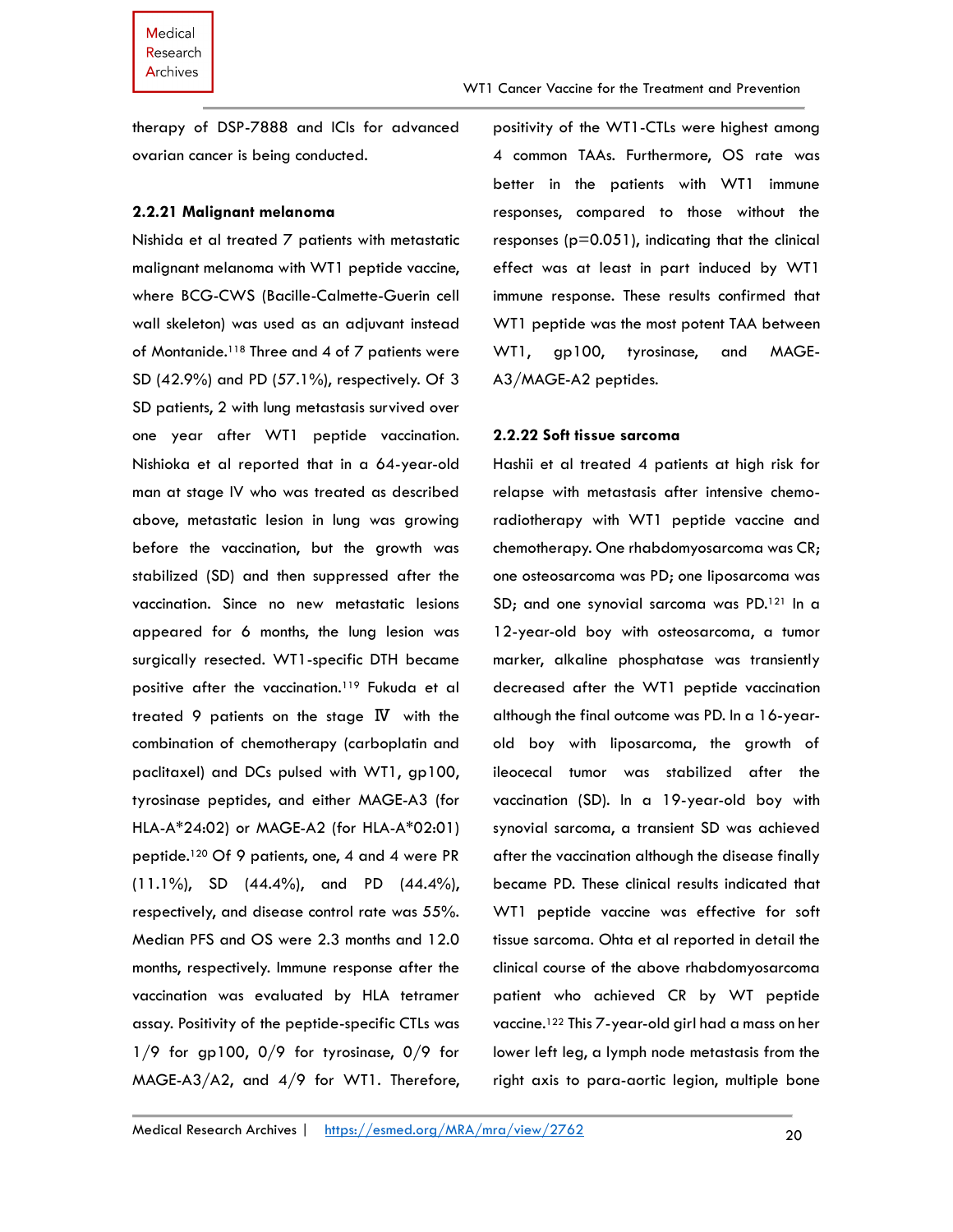metastases in right parietal, right  $4<sup>th</sup>$  rib and thoracic vertebrae, and bone marrow invasion. She received intensive chemotherapy, followed by operation, and then high-dose chemotherapy with autologous hematopoietic stem cell rescue, followed by radiotherapy on the metastatic lymph nodes. Although primary tumor and all metastatic lesions except for those on the lumbar vertebrae disappeared after these intensive therapies, the lesions on lumbar vertebrae remained and were positive for bone scintigraphy. However, bone scintigraphy on metastatic lesions on lumbar vertebrae became negative after 3 months (12 WT1 peptide vaccinations) from the start of the vaccination, and CR was achieved. She is alive without disease over 15 years and 10 months. Sawada et al treated one osteosarcoma, 2 rhabdomyosarcoma, and one Ewing sarcoma patients in CR but at high risk for relapse with WT1 peptide vaccine.<sup>123</sup> These 4 patients survived in continuous CR over 5 to 7 years, indicating that WT1 peptide vaccine was very effective. On the basis of these clinical results, Miyachi et al conducted a doctor-led phase II clinical study of DSP-7888 for patients with soft tissue sarcoma (19 rhabdomyosarcoma, one malignant rhabdoid tumor, one myoepithelial carcinoma, and one synovial sarcoma) in CR but at high risk for relapse after multi-modal treatment. The patients were randomized to DSP-7888 or control (no maintenance therapy) arm at a ratio of 1:1 after the front-line therapy.<sup>124</sup> One-year event-free survival (EFS) rate after randomization was 68% in DSP7888

arm and 34% in control arm. The hazard ratio for EFS of the DSP-7888 arm to the control arm was 0.29, and the difference was statistically significant (p=0.035). These results clearly demonstrated the usefulness of DSP7888 WT1 peptide vaccine for prevention of relapse of soft tissue sarcoma. To confirm it, a phase III clinical study is awaited.

#### **2.2.23 Familial adenomatous polyposis**

Familial adenomatous polyposis (FAP) is a dominant hereditary disease with one locus mutation of APC, a tumor-suppressor gene. In FAP, many colon adenomas appear in young age, and then transform into adenocarcinoma, followed by total colon resection. A doctor-led phase I/II clinical study of DSP-7888 was conducted for the evaluation of suppressive effect of WT1 peptide vaccine on the appearance and growth of adenoma and the transformation of the adenoma into adenocarcinoma. The clinical results are awaited.

#### **2.2.24 The other solid tumors**

Sawada et al treated various kinds of solid tumors with WT1 peptide vaccine.<sup>123</sup> Of 3 patients with neuroblastoma who received autologous and allogeneic HSCT but were in overt diseases, one and 2 were SD (33.3%) and PD (66.6%), respectively. This SD patient survived for 7 months after WT1 peptide vaccination. They also treated 2 patients with hepatoblastoma with minimal residual diseases after HSCT. An 8-year-old boy had the stabilization of tumor growth by the WT1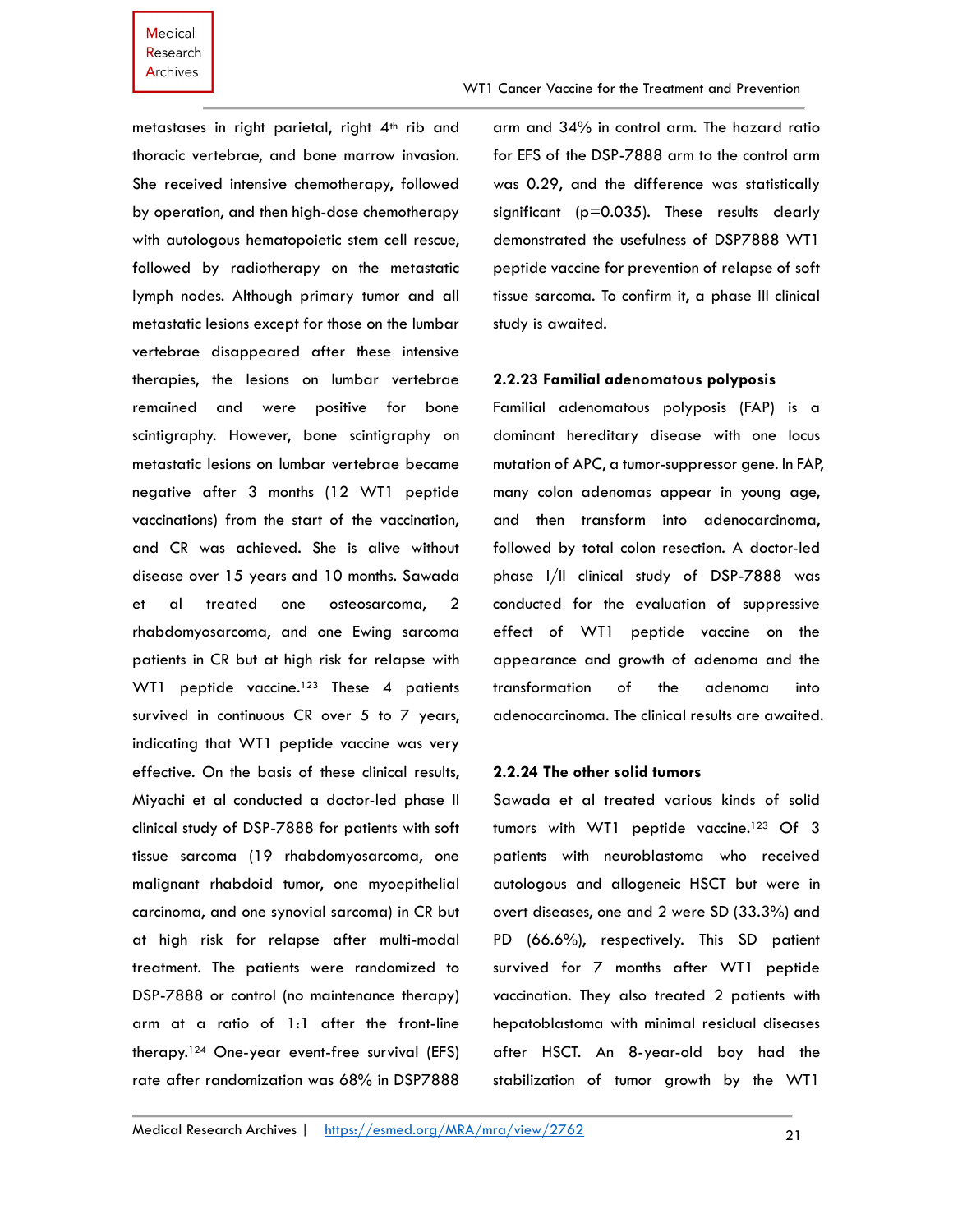# Medical Research **Archives**

peptide vaccination. After that surgery was performed, and tumor was completely resected. This patient survived in continuous CR over 7 years. A 14-year-old girl with neuroendocrine tumor with metastasis of liver, lung, and paraaortic lymph nodes had MR (minimal response). and/or steroids was applied to the skin ulcer. In any case, WT1 cancer vaccine was very safe and tolerable for almost all patients with advanced malignancies (see the references for the detailed adverse effects).

# **2.4 Importance of HLA class II-restricted WT1 helper peptides**

It is well known that CD4<sup>+</sup> helper T cells plays an essential role in immune response against cancer as well as infection. In the vaccination with the combination of WT1-I (killer) and WT1-II (helper) peptides, WT1-specific CD4+ (WT1-CD4+) helper T cells are induced, and the induced WT1-CD4<sup>+</sup> helper T cells promote the induction and proliferation of WT1-CTLs (WT1 specific CD8<sup>+</sup> killer T cells). Furthermore, the WT1-CD4<sup>+</sup> helper T cells terminally differentiate into WT1-CD4<sup>+</sup> cytotoxic T cells, and the cytotoxic T cells attack and kill WT1 expressing tumor cells. Therefore, WT1-CD4<sup>+</sup> helper T cells initially help the induction and proliferation of WT1-CTLs and terminally differentiate into WT1-CD4<sup>+</sup> cytotoxic T cells. In a WT1-expressing tumor-bearing mouse model, the vaccination with the combination of WT1-I (killer) and WT1-II (helper) peptides induced higher frequencies of WT1-CTLs and maintained the WT1-CTLs at higher levels for a long time, compared to the vaccination with WT1-I (killer) peptide alone. <sup>126</sup> Furthermore, tumor-infiltrating WT1-CTLs significantly increased in the vaccination with the combination of WT1-I (killer) and WT1-II (helper) peptides, compared to that of WT1-I (killer) peptide alone (p<0.05). In

# **2.3 Adverse effects of WT1 cancer vaccine** Common adverse effects were fever, and

effective for these solid tumors.

The metastases of para-aortic lymph nodes deceased, and those of liver were stabilized after the vaccination, although the lung metastases were progressive. Sugiyama et al reported a case of a 6-year-old boy with highrisk neuroblastoma with multiple bone metastases in skull bone, ribs, long bones of extremities, vertebral bodies, and pelvis, and bone marrow invasion.<sup>125</sup> This patient was treated with intensive chemo-radio therapies rescued by HSCT and 123Imetaiodobenzylguanidine (3 times) in the combination with WT1 peptide vaccine (66 times), and achieved CR nine years after the diagnosis. It seemed that the clinical effect was ascribed to not only GVT effect but also WT1 immune responses against tumor. These clinical results indicated that WT1 peptide vaccine was

redness, swelling and itching at the injection sites of WT1 peptide vaccine, WT1-DC vaccine, or WT1 mRNA-DC vaccine. Ulceration with pain at the injection sites was sometimes caused in the case of induction of strong WT1 immune response. In the case of the painful ulceration, the intervals of WT1 vaccination were extended,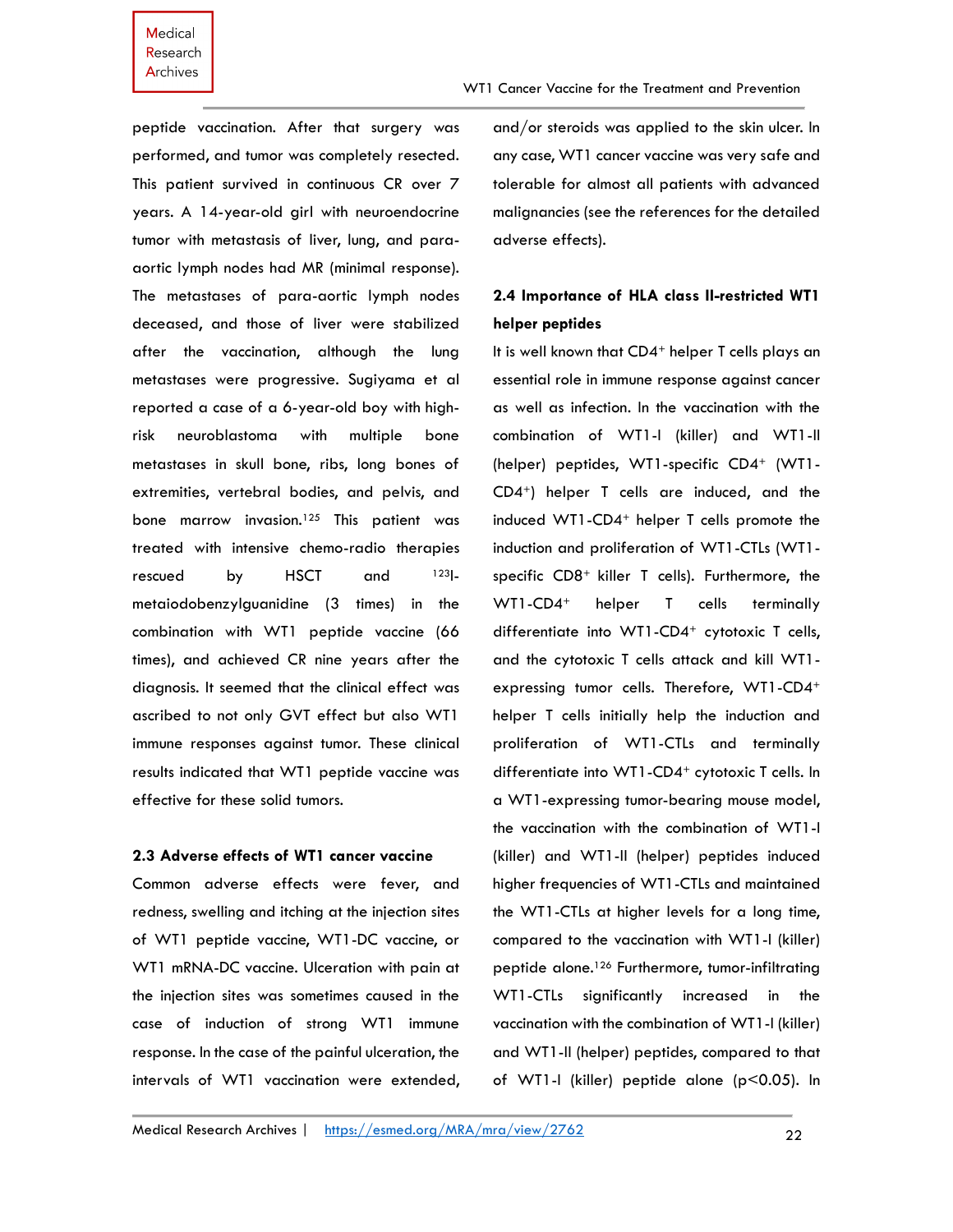another mouse model, the vaccination with the combination of WT1-I (killer) and WT1-II (helper) peptides induced more frequently not only WT1-CTLs but also WT1- CD4<sup>+</sup> T cells in association with longer survival, compared to that with WT1-I (killer) peptide alone.<sup>28</sup> In fact, patients who had WT1-CD4<sup>+</sup> T cells that were endogenously induced before or 2 weeks after the vaccination with WT1-I (killer) peptide alone had better clinical effect of WT1-I (killer) peptide vaccine, compared to the patients without such WT1-CD4<sup>+</sup> T cells at the both time points.<sup>127</sup> Therefore, these results indicated that WT1 - CD4<sup>+</sup> T cells played an essential role in the all aspects of the induction, proliferation, and tumor infiltration of WT1-CTLs, leading to better clinical effect. In the real world of clinical study of WT1 cancer vaccine, the combinational vaccination of WT1-I (killer) and WT1-II (helper) peptides largely improved the clinical effect, compared to the vaccination of WT1-I (killer) peptide alone, as described above. Therefore, in the recent clinical study of WT1 cancer vaccine, including DSP-788, the combinational vaccination of WT1-I (killer) and WT1-II (helper) peptides are being conducted.

# **2.5 Combination therapy of WT1 cancer vaccine and the other treatments**

Combination therapy of WT1 cancer vaccine and GEM was effective for the advanced pancreatic cancer. GEM treatment increased the WT1 protein, HLA class I and II molecule expression, and activated DCs, resulting in the improvement of the clinical effect of WT1 cancer

vaccine.128,129,130,131 The reader is referred to the other great reviews for general information on the immune effects of chemotherapeutics.132, 133, 134 Furthermore, some clinical studies showed that combination therapy of WT1 cancer vaccine and HSCT should be a novel strategy for the treatments of intractable malignancies.135,136,137,138 It is well known that immune checkpoint inhibitors (ICIs) are effective for only hot tumor containing many infiltrating immune cells, but not for cold tumor where the infiltration of immune cells is poor. On the other hand, WT1 cancer vaccine is able to change the cold tumor into the hot tumor containing many infiltrating immune cells. Therefore, the combination therapy of WT1 cancer vaccine and ICIs is surely promising.139 A company (SP)-led phase I/II clinical study of the combination therapy of DSP-7888 and ICIs is being conducted for ovarian cancer.

# **3. Immunotherapy is essential for cureoriented cancer treatments.**

Cure-oriented treatments of cancer must have a potential of complete eradication of cancer stem cells that are resistant to chemo-and radiotherapies because they are in the quiescent state of cell-cycle. It is considered that the immune response against cancer plays an essential role in the eradication of the quiescent cancer stem cells. Therefore, immunotherapy should be essential for cure-oriented treatments.140,141,142,143,144. Thus, the TAAs targeted for the immunotherapy must be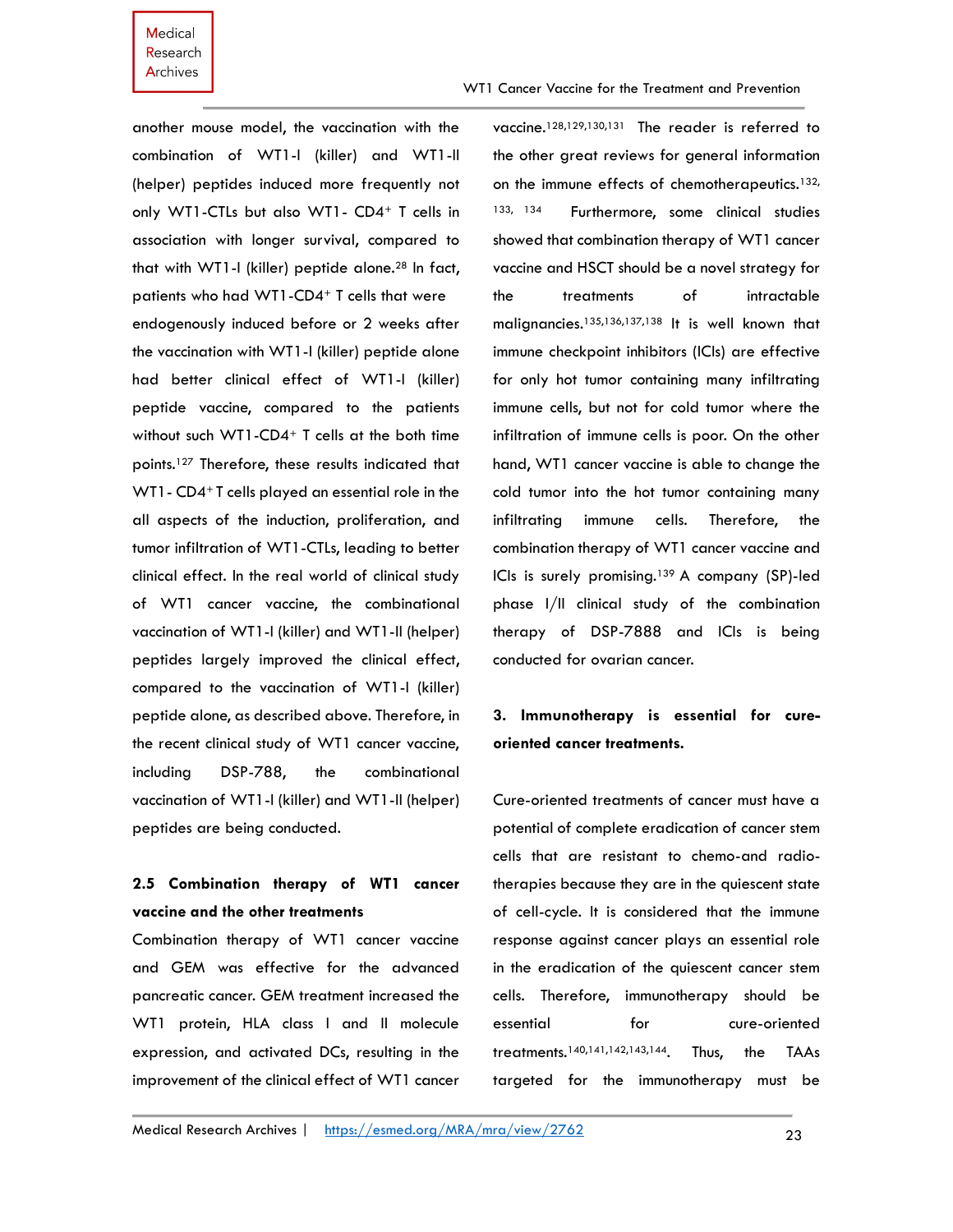expressed in the cancer stem cells. WT1 TAA is prominently unique in that it expresses not only in the growing cells of almost all kinds of cancer but also in their quiescent stem cells<sup>145,146,147,148</sup>, implying that WT1 is one of the best targets for cure-oriented immunotherapy. As New strategies of cancer treatment, it will be recommended that

WT1 cancer vaccine is begun immediately after the diagnosis of cancer, continued until the achievement of CR, and then tapered. Advantages of combinational use of WT1 cancer vaccine with operation, chemotherapy, radiotherapy, and immune checkpoint inhibitors were schematically summarized (Fig.4).



#### **4. WT1 cancer prevention vaccine**

WT1 cancer vaccine cured hematologic malignancies and many kinds of solid tumors, or suppressed their relapse for a long time as mentioned above. Therefore, the idea that WT1 cancer vaccine will be effective for cancer prevention is reasonable. FAP, hereditary breast and ovarian cancer syndrome (HBOC) with BRCA1/2 gene abnormality, intraductal papillary mucinous neoplasm (IPMN), heavy smokers with high risk of lung cancer, and senior people with high risk of cancer onset should be good targets for WT1 cancer prevention vaccine. A phase I/II clinical study of DSP-7888 WT1 peptide vaccine for FAP had been conducted as mentioned above.

# **COI**

I am an inventor in a part of the patents needed for the commercial development of WT1 cancer vaccine.

#### **Acknowledgments**

I am deeply grateful to President Yoshihiro Shimizu, FRC Japan Incorporated and Chairman Toshio Tarumi, Ark Real Estate Co., Ltd., and their colleagues for the great research funding for a very long time.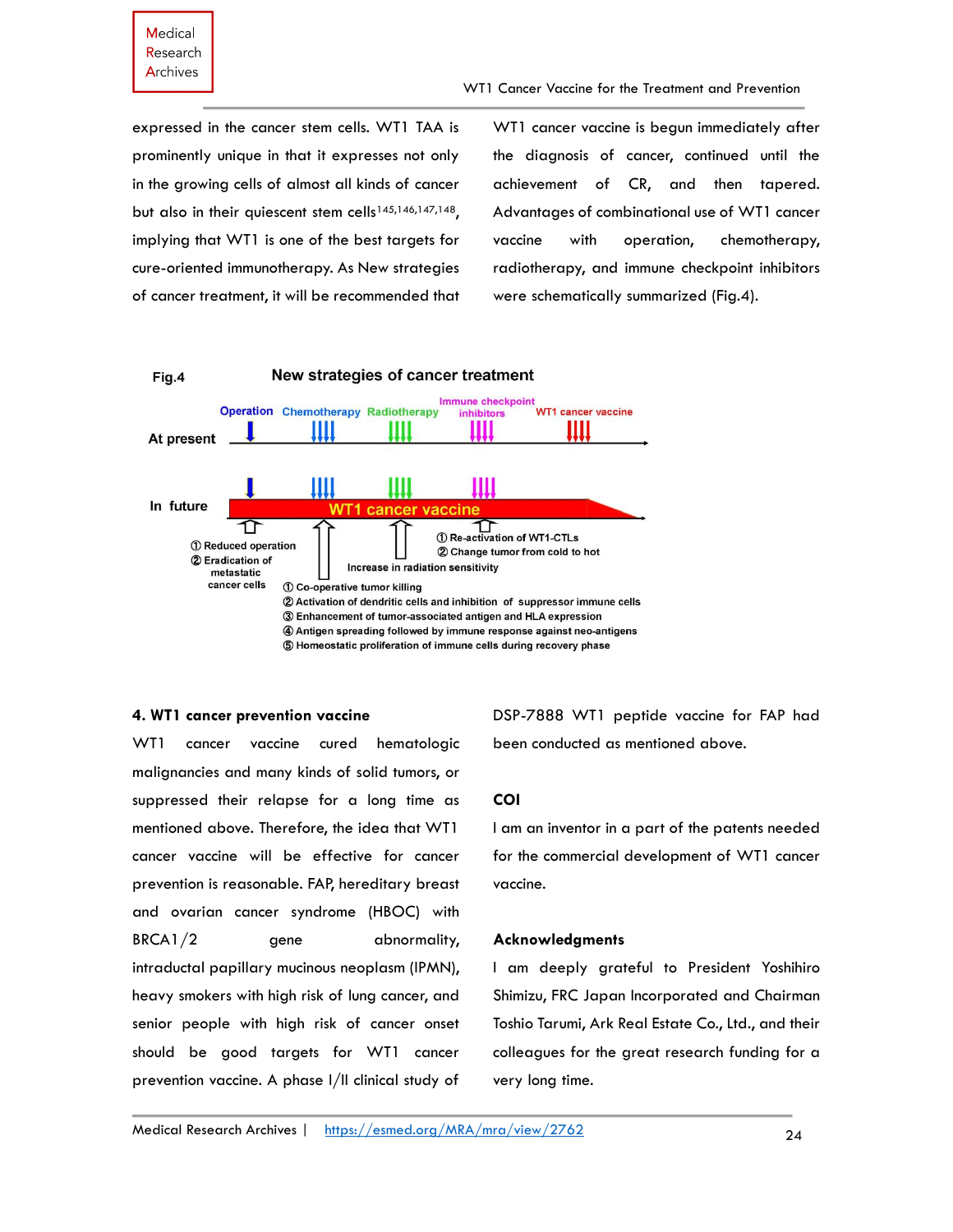### **References**

- 1. Gessler M, Poustka A, Cavenee W, Neve R L, Orkin S H, Bruns G A. Homozygous deletion in Wilms tumours of a zinc-finger gene identified by chromosome jumping. *Nature*. 1990; 343: 774-778.
- 2. Call K M, Glaser T, Ito C Y, Buckler A J, Pelletier J, Haber D A, Rose E A, Kral A, Yeger H, Lewis W H, Jones C, Housman D E. Isolation and characterization of a zinc finger polypeptide gene at the human chromosome 11 Wilms' tumor locus. *Cell.* 1990; 60: 509-520.
- 3. Sugiyama H. WT1 (Wilms' tumor gene 1): biology and cancer immunotherapy. *Jpn J Clin Oncol.* 2010; 40: 377-387.
- 4. Hastie ND. Wilms' tumour 1 (WT1) in development, homeostasis and disease. *Development.* 2017; 144: 2862-2872.
- 5. Wagner KD, Cherfils-Vicini J, Hosen N, Hohenstein P, Gilson E, Hastie ND, Michiels JF, Wagner N. The Wilms' tumour suppressor Wt1 is a major regulator of tumour angiogenesis and progression. *Nat Commun.* 2014; 5: 5852.
- 6. Wagner K D, Maï M E, Ladomery M, Belali T, Leccia N, Michiels J F, Wagner N. Altered VEGF Splicing Isoform Balance in Tumor Endothelium Involves Activation of Splicing Factors Srpk1 and Srsf1 by the Wilms'

Tumor Suppressor Wt1. *Cells.* 2019; 8: 41.

- 7. Miwa H, Beran M, Saunders GF. Expression of the Wilms' tumor gene (WT1) in human leukemias. *Leukemia.* 1992; 6: 405-409.
- 8. Inoue K, Sugiyama H, Ogawa H, Nakagawa M, Yamagami T, Miwa H, Kita K, Hiraoka A, Masaoka T, Nasu K, Kyo T, Dohy H, Nakauchi H, Ishidate T, Akiyama T, Kishimoto T. WT1 as a new prognostic factor and a new marker for the detection of minimal residual disease in acute leukemia. *Blood.* 1994; 84: 3071-3079.
- 9. Yamagami T, Sugiyama H, Inoue K, Ogawa H, Tatekawa T, Hirata M, Kudoh T, Akiyama T, Murakami A, Maekawa T, Kishimoto T. Growth inhibition of human leukemic cells by WT1 (Wilms tumor gene) antisense oligodeoxynucleotides: Implications for the involvement of WT1 in leukemogenesis. *Blood.* 1996; 87: 2878-2884.
- 10. Algar E M, Khromykh T, Smith S I, Blackburn D M, Bryson G J, Smith P J. A WT1 antisense oligonucleotide inhibits proliferation and induces apoptosis in myeloid leukaemia cell lines. *Oncogene.* 1996; 12: 1005-1014.
- 11. Oji Y, Ogawa H, Tamaki H, Oka Y, Tsuboi A, Kim EH, Soma T, Tatekawa T, Kawakami M, Asada M, Kishimoto T, Sugiyama H. Expression of the Wilms' tumor gene WT1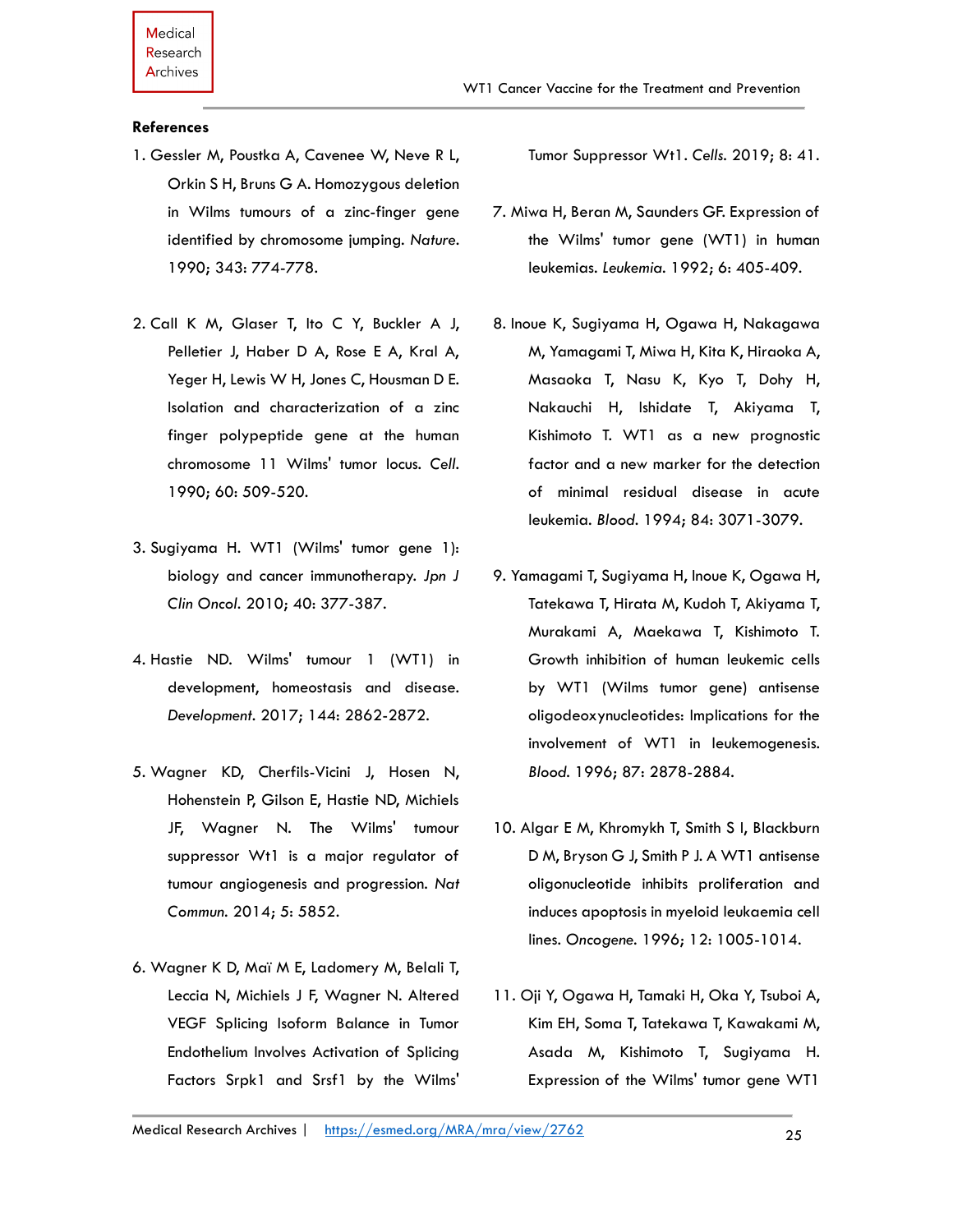in solid tumors and its involvement in tumor cell growth. *Jpn J Cancer Res.* 1999; 90: 194-204.

- 12. Nakatsuka S, Oji Y, Horiuchi T, Kanda T, Kitagawa M, Takeuchi T, Kawano K, Kuwae Y, Yamauchi A, Okumura M, Kitamura Y, Oka Y, Kawase I, Sugiyama H, Aozasa K. Immunohistochemical detection of WT1 protein in a variety of cancer cells. *Mod Pathol.* 2006; 19: 804-814.
- 13. Qi XW, Zhang F, Wu H, Liu JL, Zong BG, Xu C, Jiang J. Wilms' tumor 1 (WT1) expression and prognosis in solid cancer patients: a systematic review and metaanalysis. *Sci Rep.* 2015; 5:8924.
- 14. Inoue K, Ogawa H, Yamagami T, Soma T, Tani Y, Tatekawa T, Oji Y, Tamaki H, Kyo T, Dohy H, Hiraoka A, Masaoka T, Kishimoto T, Sugiyama H. Long-term follow-up of minimal residual disease in leukemia patients by monitoring WT1 (Wilms tumor gene) expression levels. *Blood.* 1996; 88: 2267-2278.
- 15. Cilloni D, Saglio G.WT1 as a universal marker for minimal residual disease detection and quantification in myeloid leukemias and in myelodysplastic syndrome. *Acta Haematol.* 2004; 112: 79-84.

WT1 Cancer Vaccine for the Treatment and Prevention

- Volpe G, Messa F, Rege-Cambrin G, Guerrasio A, Divona M, Lo Coco F, Saglio G. Quantitative assessment of WT1 expression by real time quantitative PCR may be a useful tool for monitoring minimal residual disease in acute leukemia patients. *Leukemia.* 2002; 16(10): 2115-2121.
- 17. Hashii Y, Kosaka Y, Watanabe K, Kato K, Imaizumi M, Kaneko T, Sunami S, Watanabe A, Hiramatsu H, Koga Y, Hirayama M, Nakao T, Hata T, Uchida N, Ishiyama K, Mitani K, Hidaka M, Kitamura K, Tsunemine H, Ueda Y, Mugitani A, Usuki K, Kanda Y, Miyazaki Y, Imai K, Naoe T, Koh K, Sugiyama H, Horibe K. Clinical Significance of WT1 mRNA Levels in Japanese Acute Lymphoblastic Leukemia Patients*. J Leuk.*  2017; 5: 243. Doi: 10.4172/2329- 6917.1000243
- 18. Tamaki H, Ogawa H, Ohyashiki K, Oyhashiki JH, Iwama H, Inoue K, Soma T, Oka Y, Tatekawa T, Oji Y, Tsuboi A, Kim EH, Kawakami M, Fuchigami K, Tomonaga M, Toyama K, Aozasa K, Kishimoto T, Sugiyama H. The Wilms' tumor gene WT1 is a good marker for diagnosis of disease progression of myelodysplastic syndromes. *Leukemia.* 1999; 13: 393-399.

19. Cilloni D, Gottardi E, Messa F, Fava M,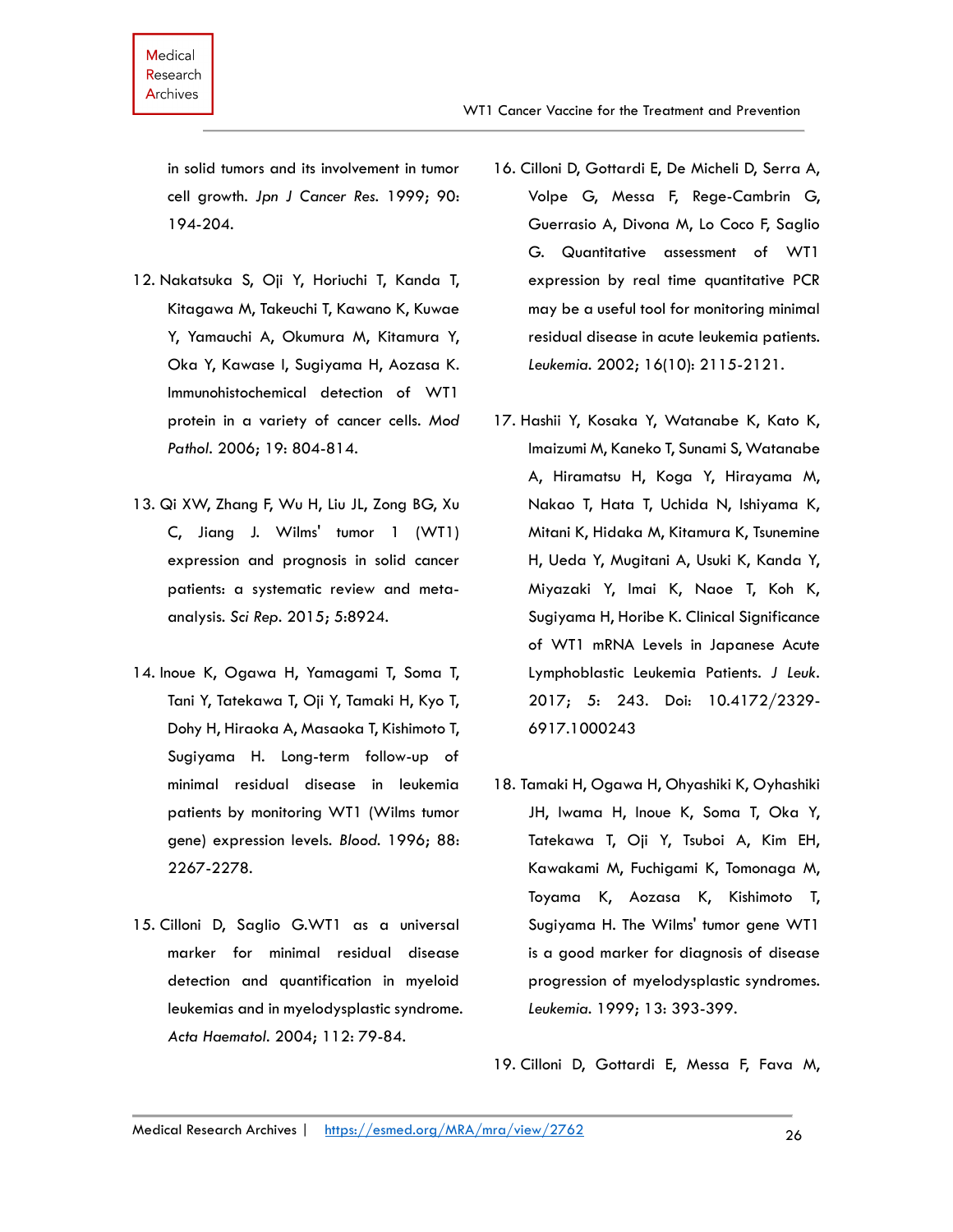Scaravaglio P, Bertini M, Girotto M, Marinone C, Ferrero D, Gallamini A, Levis A, Saglio G. Piedmont Study Group on Myleodysplastic Syndromes. Significant correlation between the degree of WT1 expression and the International Prognostic Scoring System Score in patients with myelodysplastic syndromes. *J Clin Oncol.*  2003; 21: 1988-1995.

- 20. Ueda Y, Mizutani C, Nannya Y, Kurokawa M, Kobayashi S, Takeuchi J, Tamura H, Ogata K, Dan K, Shibayama H, Kanakura Y, Niimi K, Sasaki K, Watanabe M, Emi N, Teramura M, Motoji T, Kida M, Usuki K, Takada S, Sakura T, Ito Y, Ohyashiki K, Ogawa H, Suzuki T, Ozawa K, Imai K, Kasai M, Hata T, Miyazaki Y, Morita Y, Kanamaru A, Matsuda A, Tohyama K, Koga D, Tamaki H, Mitani K, Naoe T, Sugiyama H, Takaku F. Clinical evaluation of WT1 mRNA expression levels in peripheral blood and bone marrow in patients with myelodysplastic syndromes. *Leuk Lymphoma.*  2013; 54: 1450-1458.
- 21. Oka Y, Udaka K, Tsuboi A, Elisseeva OA, Ogawa H, Aozasa K, Kishimoto T, Sugiyama H. Cancer Immunotherapy targeting Wilms' tumor gene WT1 product*. J Immunol.* 2000; 164: 1873-1880.
- 22. Gaiger A, Reese V, Disis M L, Cheever M A.

Immunity to WT1 in the animal model and in patients with acute myeloid leukemia. *Blood.* 2000; 96: 1480-1489.

- 23. Oka Y, Elisseeva OA, Tsuboi A, Ogawa H, Tamaki H, Li H, Oji Y, Kim EH, Soma T, Asada M, Ueda K, Sugiyama H. Human cytotoxic T lymphocyte responses specific for peptides of wild-type Wilms' tumor gene WT1 product. *Immunogenetics.* 2000; 51: 99-107
- 24. Gao L, Bellantuono I, Elsässer A, Marley SB, Gordon MY, Goldman JM, Stauss HJ. Selective elimination of leukemic CD34(+) progenitor cells by cytotoxic T lymphocytes specific for WT1. *Blood.* 2000; 95: 2198- 2203.
- 25. Ohminami H, Yasukawa M, Fujita S. HLA class I-restricted lysis of leukemia cells by a CD8(+) cytotoxic T-lymphocyte clone specific for WT1 peptide. *Blood.* 2000; 95: 286-293.
- 26. Cheever MA, Allison JP, Ferris AS, Finn OJ, Hastings BM, Hecht TT, Mellman I, Prindiville SA, Viner JL, Weiner LM, Matrisian LM. The Prioritization of Cancer Antigens: A National Cancer Institute Pilot Project for the Acceleration of Translational Research. *Clin Cancer Res.* 2009; 15: 5323-5337.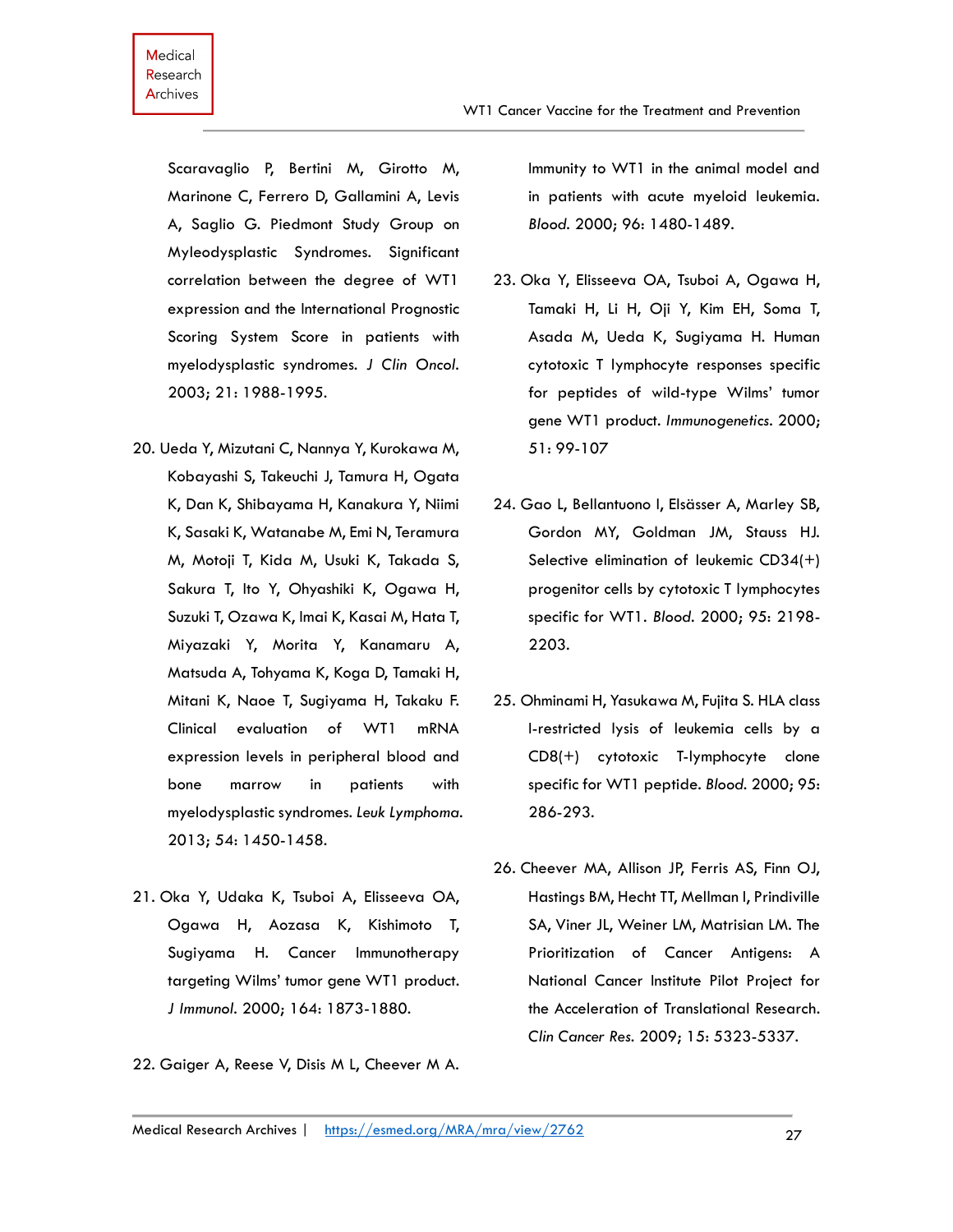- 27. Fujiki F, Oka Y, Tsuboi A, Kawakami M, Kawakatsu M, Nakajima H, Elisseeva OA, Harada Y, Ito K, Li Z, Tatsumi N, Sakaguchi N, Fujioka T, Masuda T, Yasukawa M, Udaka K, Kawase I, Oji Y, Sugiyama H. Identification and characterization of a WT1 (Wilms Tumor Gene) protein-derived HLA-DRB1\*0405-restricted 16-mer helper peptide that promotes the induction and activation of WT1-specific cytotoxic T lymphocytes. *J Immunother.* 2007; 30: 282- 93.
- 28. Nakajima H, Nakata J, Imafuku K, Hayashibara H, Isokawa K, Udaka K, Fujiki F, Morimoto S, Hasegawa K, Hosen N, Hashii Y, Nishida S, Tsuboi A, Oka Y, Oji Y, Sogo S, Sugiyama H. Identification of mouse helper epitopes for WT1-specific CD4+ T cells. *Cancer Immunol Immunother.*  2021; 70: 3323-3335.
- 29. Oka, Y, Tsuboi A, Murakami M, Hirai M, Tominaga N, Nakajima H, Masuda T, Nakano A, Kawakami M, Oji Y, Ikegame K, Hosen N, Udaka K, Yasukawa M, Ogawa H, Kawase I, Sugiyama H. WT1 peptidebased immunotherapy for patients with overt leukemia from myelodysplastic syndome (MDS) or MDS with myelofibrosis. *Int J Hematol.* 2003; 78: 56-61.

30. Oka Y, Tsuboi A, Taguchi T, Osaki T, Kyo T,

Nakajima, Elisseeva OA, Oji Y, Kawakami M, Ikegame K, Hosen, N, Yoshihara S, Wu F, Fujiki F, Murakami M, Masuda T, Nishida S, Shirakata T, Nakatsuka S, Sasaki A, Udaka K, Dohy H, Aozasa K, Noguchi S, Kawase I, Sugiyama H. Induction of WT1 (Wilms' tumor gene)-specific cytotoxic T lymphocytes by WT1 peptide vaccine and the resultant cancer regression. *Proc Natl Acad Sci U S A.* 2004; 101:13885-13890.

- 31. Rezvani K, Yong A S, Mielke S, Savani B N, Musse L, Superata J, Jafarpour B, Boss C, Barrett A J. Leukemia-associated antigenspecific T-cell responses following combined PR1 and WT1 peptide vaccination in patients with myeloid malignancies. *Blood,*  2008; 111: 236-42.
- 32. Keilholz U, Letsch A, Busse A, Asemissen AM, Bauer S, Blau IW, Hofmann WK, Uharek L, Thiel E, Scheibenbogen C. A clinical and immunologic phase 2 trial of Wilms tumor gene product 1 (WT1) peptide vaccination in patients with AML and MDS. *Blood.*  2009; 113: 6541-8.
- 33. Yasukawa M, Fujiwara H, Ochi T, Suemori K, Narumi H, Azuma T, Kuzushima K. Clinical efficacy of WT1 peptide vaccination in patients with acute myelogenous leukemia and myelodysplastic syndrome. *Am J Hematol.* 2009; 84: 314-315.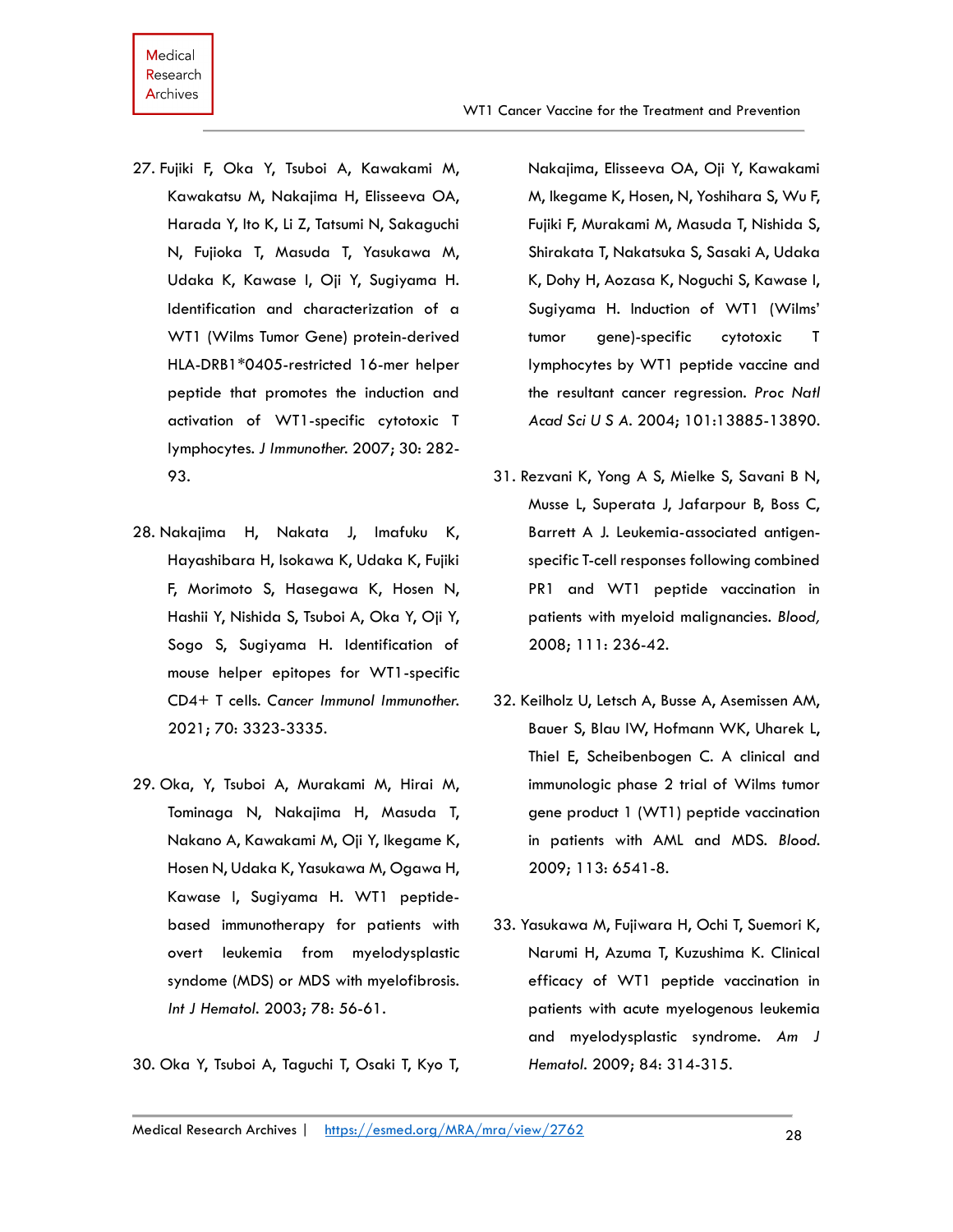- 34. Maslak PG, Dao T, Krug LM, Chanel S, Korontsvit T, Zakhaleva V, Zhang R, Wolchok JD, Yuan J, Pinilla-Ibarz J, Berman E, Weiss M, Jurcic J, Frattini MG, Scheinberg DA. Vaccination with synthetic analog peptides derived from WT1 oncoprotein induces T-cell responses in patients with complete remission from acute myeloid leukemia. *Blood.* 2010; 116: 171-179.
- 35. Koido S, Okamoto M, Kobayashi M, Shimodaira S, Sugiyama H. Significance of Wilms' tumor 1 antigen as a cancer vaccine for pancreatic cancer. *Discov Med.* 2017; 24: 41-49.
- 36. Koya T, Date I, Kawaguchi H, Watanabe A, Sakamoto T, Togi M, Kato T Jr, Yoshida K, Kojima S, Yanagisawa R, Koido S, Sugiyama H, Shimodaira S. Dendritic Cells Pre-Pulsed with Wilms' Tumor 1 in Optimized Culture for Cancer Vaccination. *Pharmaceutics.* 2020; 12: 305.
- 37. Van Driessche A, Van de Velde AL, Nijs G, Braeckman T, Stein B, De Vries JM, Berneman ZN, Van Tendeloo VF. Clinicalgrade manufacturing of autologous mature mRNA-electroporated dendritic cells and safety testing in acute myeloid leukemia patients in a phase I dose-escalation clinical trial. *Cytotherapy.* 2009; 11:653-668.
- 38. Dagvadorj N, Deuretzbacher A, Weisenberger D, Baumeister E, Trebing J, Lang I, Köchel C, Kapp M, Kapp K, Beilhack A, Hünig T, Einsele H, Wajant H, Grigoleit GU. Targeting of the WT1 91-138 fragment to human dendritic cells improves leukemia-specific T-cell responses providing an alternative approach to WT1-based vaccination. *Cancer Immunol Immunother.*  2017; 66: 319-332.
- 39. Tsuboi A, Oka Y, Udaka K, Murakami M, Masuda T, Nakano A, Nakajima H, Yasukawa M, Hiraki A, Oji Y, Kawakami M, Hosen N, Fujioka T, Wu F, Taniguchi Y, Nishida S, Asada M, Ogawa H, Kawase I, Sugiyama H. Enhanced induction of human WT1-specific cytotoxic T lymphocytes with a 9-mer WT1 peptide modified at HLA-A\*2402-binding residues. *Cancer Immunol Immunother.* 2002; 51: 614-620.
- 40. Tsuboi A, Oka Y, Kyo T, Katayama Y, Elisseeva OA, Kawakami M, Nishida S, Morimoto S, Murao A, Nakajima H, Hosen N, Oji Y, Sugiyama H. Long-term WT1 peptide vaccination for patients with acute myeloid leukemia with minimal residual disease. *Leukemia.* 2012; 26: 1410-1413.
- 41. Mailänder V, Scheibenbogen C, Thiel E, Letsch A, Blau IW, Keilholz U. Complete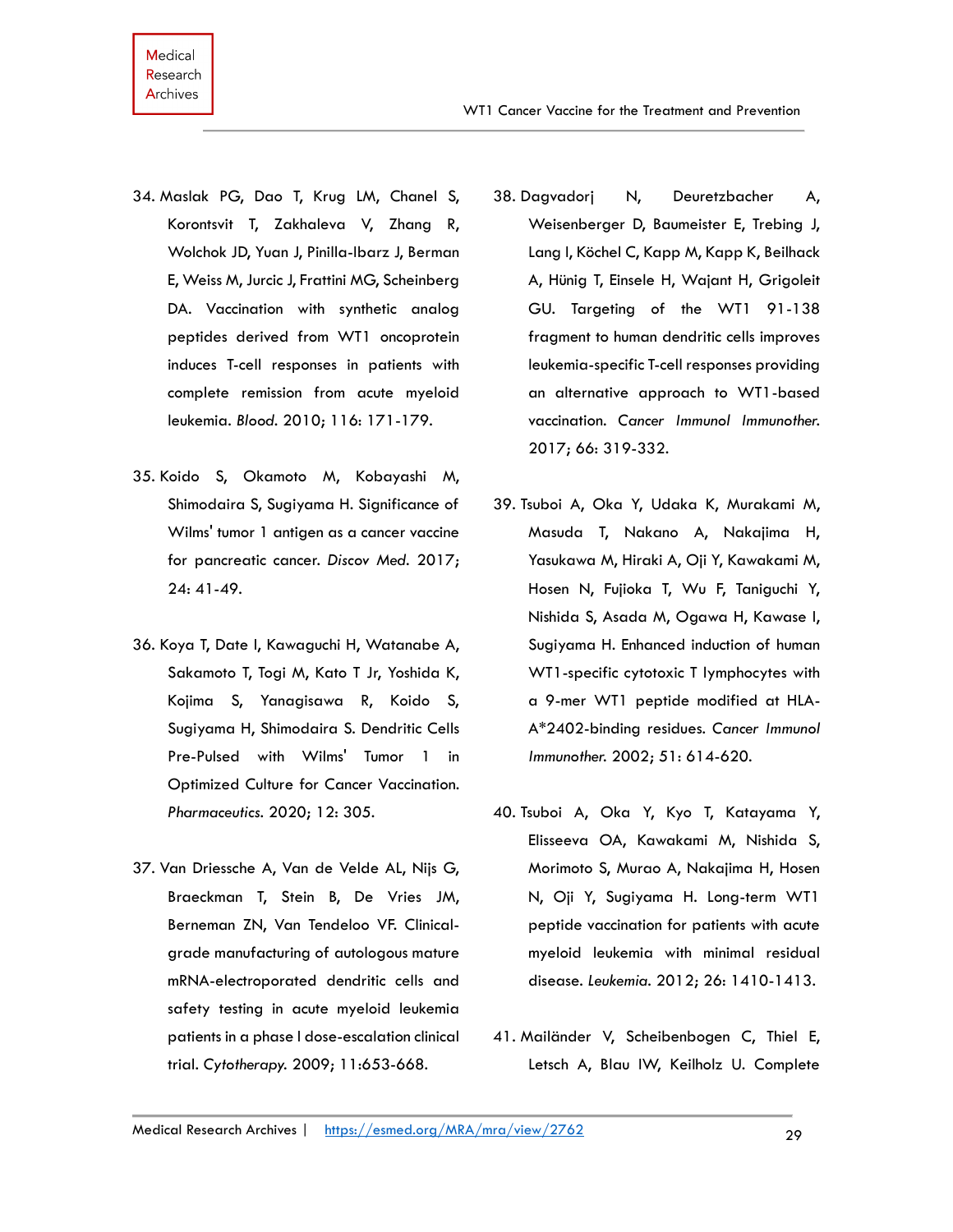remission in a patient with recurrent acute myeloid leukemia induced by vaccination with WT1 peptide in the absence of hematological or renal toxicity. *Leukemia.* 2004; 18: 165-166.

- 42. Ochsenreither S, Fusi A, Geikowski A, Stather D, Busse A, Stroux A, Letsch A, Keilholz U. Wilms' tumor protein 1 (WT1) peptide vaccination in AML patients: predominant TCR CDR3β sequence associated with remission in one patient is detectable in other vaccinated patients. *Cancer Immunol Immunother.* 2012; 61: 313-322.
- 43. Uttenthal B, Martinez-Davila I, Ivey A, Craddock C, Chen F, Virchis A, Kottaridis P, Grimwade D, Khwaja A, Stauss H, Morris EC. Wilms' Tumour 1 (WT1) peptide vaccination in patients with acute myeloid leukaemia induces short-lived WT1-specific immune responses. *Br J Haematol.* 2014; 164: 366-375.
- 44. Brayer J, Lancet JE, Powers J, List A, Balducci L, Komrokji R, Pinilla-Ibarz J. WT1 vaccination in AML and MDS: A pilot trial with synthetic analog peptides. *Am J Hematol.* 2015; 90: 602-607.
- 45. Shah NN, Loeb DM, Khuu H, Stroncek D, Ariyo T, Raffeld M, Delbrook C, Mackall CL, Wayne AS, Fry TJ. Induction of Immune Response after Allogeneic Wilms' Tumor 1

Dendritic Cell Vaccination and Donor Lymphocyte Infusion in Patients with Hematologic Malignancies and Post-Transplantation Relapse. *Biol Blood Marrow Transplant.* 2016; 22: 2149-2154.

- 46. Nakata J, Nakae Y, Kawakami M, Morimoto S, Motooka D, Hosen N, Fujiki F, Nakajima H, Hasegawa K, Nishida S, Tsuboi A, Oji Y, Oka Y, Kumanogoh A, Sugiyama H. Wilms tumour 1 peptide vaccine as a cureoriented post-chemotherapy strategy for patients with acute myeloid leukaemia at high risk of relapse. *Br J Haematol.* 2018; 182: 287-290.
- 47. Nakata J, Oji Y, Oka Y, Sugiyama H. What should we tackle next in acute myeloid leukemia? Wilms tumor gene 1 vaccine therapy would be a promising and versatile strategy for acute myeloid leukemia. *Expert Rev Hematol.* 2019; 12: 211-213.
- 48. Maslak PG, Dao T, Scheinberg DA, Bernal Y, Chanel SM, Zhang R, Frattini M, Rosenblat T, Jurcic JG, Brentjens RJ, Arcila ME, Rampal R, Park JH, Douer D, Katz L, Sarlis N, Tallman M, Scheinberg DA. Phase 2 trial of a multivalent WT1 peptide vaccine (galinpepimut-S) in acute myeloid leukemia. *Blood Adv.* 2018; 2(3): 224.

49. Anguille S, Van de Velde AL, Smits EL, Van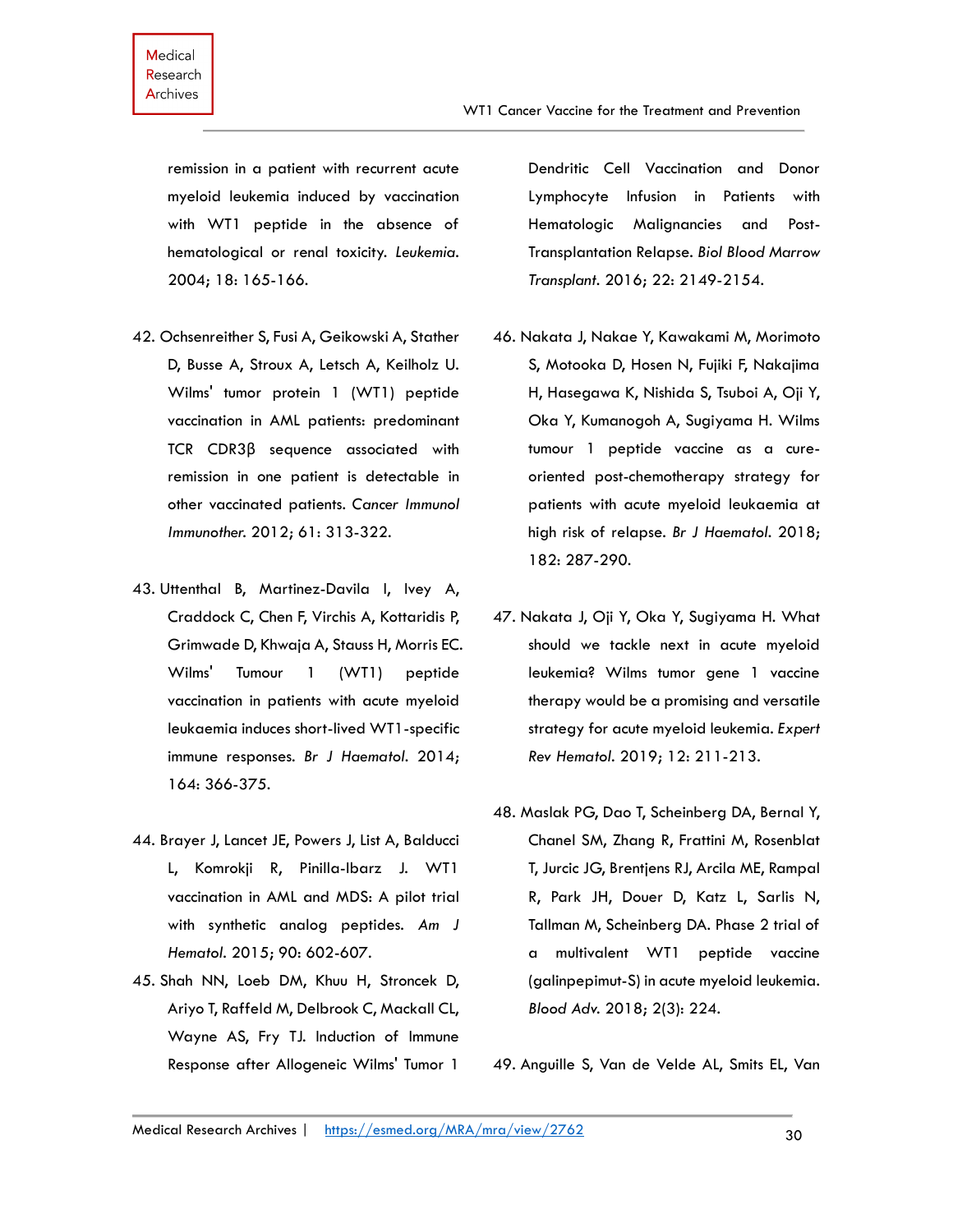Tendeloo VF, Juliusson G, Cools N, Nijs G, Stein B, Lion E, Van Driessche A, Vandenbosch I, Verlinden A, Gadisseur AP, Schroyens WA, Muylle L, Vermeulen K, Maes MB, Deiteren K, Malfait R, Gostick E, Lammens M, Couttenye MM, Jorens P, Goossens H, Price DA, Ladell K, Oka Y, Fujiki F, Oji Y, Sugiyama H, Berneman ZN. Dendritic cell vaccination as postremission treatment to prevent or delay relapse in acute myeloid leukemia. *Blood.* 2017; 130: 1713-1721.

- 50. Van Tendeloo VF, Van de Velde A, Van Driessche A, Cools N, Anguille S, Ladell K, Gostick E, Vermeulen K, Pieters K, Nijs G, Stein B, Smits EL, Schroyens WA, Gadisseur AP, Vrelust I, Jorens PG, Goossens H, de Vries IJ, Price DA, Oji Y, Oka Y, Sugiyama H, Berneman ZN. Induction of complete and molecular remissions in acute myeloid leukemia by Wilms' tumor 1 antigentargeted dendritic cell vaccination. *Proc Natl Acad Sci U S A.* 2010; 107: 13824- 13829.
- 51. Kobayashi Y, Sakura T, Miyawaki S, Toga K, Sogo S, Heike Y. A new peptide vaccine OCV-501: in vitro pharmacology and phase 1 study in patients with acute myeloid leukemia. *Cancer Immunol Immunother.* 2017; 66: 851-863.
- 52. Kiguchi T, Yamaguchi M, Takezako N, Miyawaki S, Masui K, Ihara Y, Hirota M, Shimofurutani N, Naoe T. Cancer Immunol Immunother. Efficacy and safety of Wilms' tumor 1 helper peptide OCV-501 in elderly patients with acute myeloid leukemia: a multicenter, randomized, double-blind, placebo-controlled phase 2 trial. *Cancer Immunol Immunother*. https://doi.org/10.1007/s00262-021- 03074-4.
- 53. Oji Y, Oka Y, Nishida S, Tsuboi A, Kawakami M, Shirakata T, Takahashi K, Murao A, Nakajima H, Narita M, Takahashi M, Morita S, Sakamoto J, Tanaka T, Kawase I, Hosen N, Sugiyama H. WT1 peptide vaccine induces reduction in minimal residual disease in an Imatinib-treated CML patient. *Eur J Haematol.* 2010; 85: 358-360.
- 54. Narita M, Masuko M, Kurasaki T, Kitajima T, Takenouchi S, Saitoh A, Watanabe N, Furukawa T, Toba K, Fuse I, Aizawa Y, Kawakami M, Oka Y, Sugiyama H, Takahashi M. WT1 peptide vaccination in combination with imatinib therapy for a patient with CML in the chronic phase. *Int J Med Sci.* 2010; 7: 72-81.
- 55. Saitoh A, Narita M, Watanabe N, Tochiki N, Yamahira A, Nakamura T, Kaji M, Masuko M, Furukawa T, Toba K, Fuse I, Aizawa Y,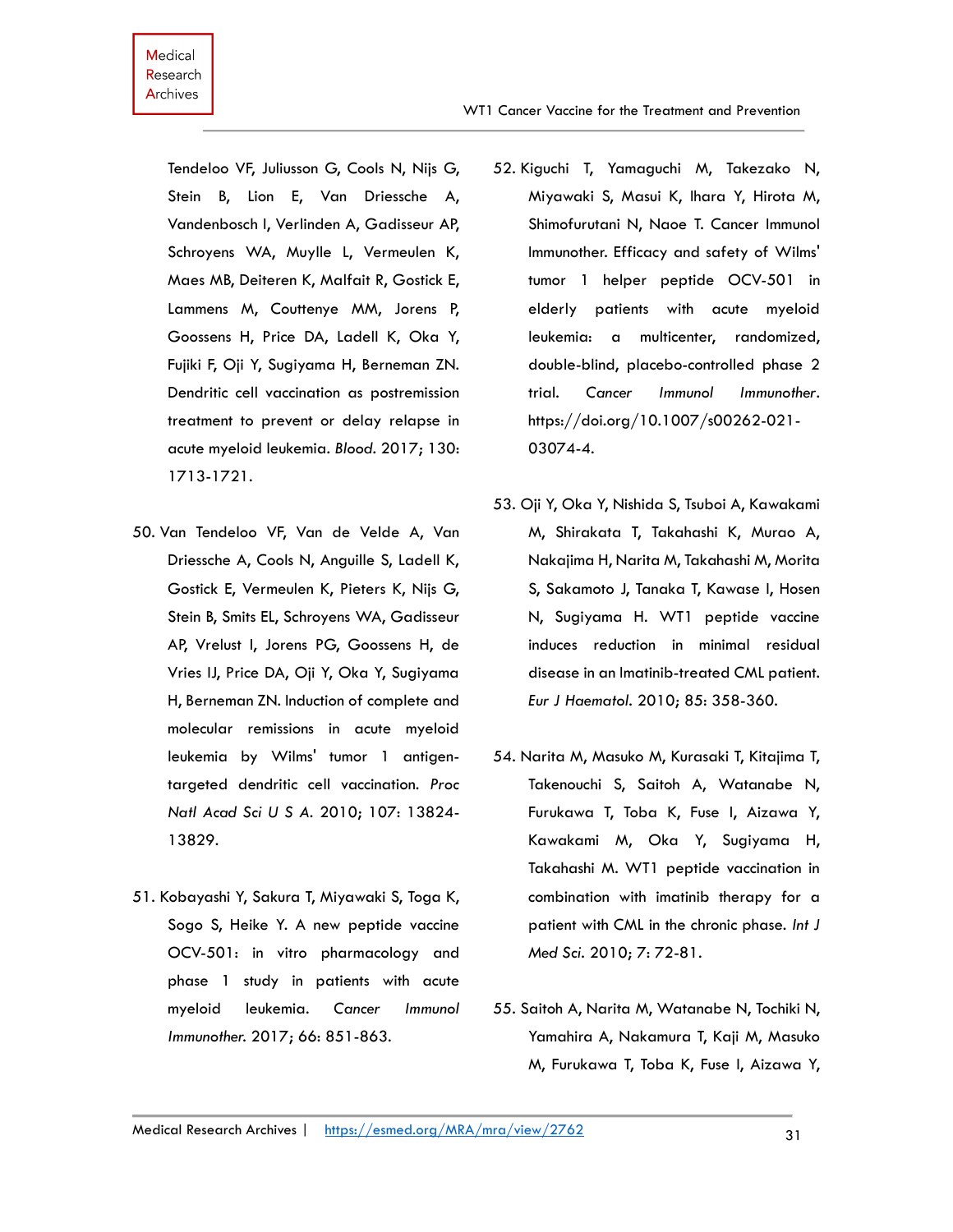Takahashi M. WT1 peptide vaccination in a CML patient: induction of effective cytotoxic T lymphocytes and significance of peptide administration interval. *Med Oncol.*  2011; 28: 219-230.

- 56. Hughes A, Clarson J, Tang C, Vidovic L, White DL, Hughes TP, Yong AS.CML patients with deep molecular responses to TKI have restored immune effectors and decreased PD-1 and immune suppressors. *Blood.* 2017; 129: 1166-1176.
- 57. Dong WZ, Dan L, jun HX. Graft-versusleukemia effects of Wilms' tumor 1 proteinspecific cytotoxic T lymphocytes in patients with chronic myeloid leukemia after allogeneic hematopoietic stem cell transplantation. *Chin Med J.* 2010; 123: 912-916.
- 58. Ueda Y, Ogura M, Miyakoshi S, Suzuki T, Heike Y, Tagashira S, Tsuchiya S, Ohyashiki K, Miyazaki Y. Phase 1/2 study of the WT1 peptide cancer vaccine WT4869 in patients with myelodysplastic syndrome. *Cancer Sci.* 2017; 108: 2445-2453.
- 59. Miyakoshi S, Usuki K, Matsumura I, Ueda Y, Iwasaki H, Miyamoto T, Origuchi M, Tagashira S, Ichiro Naoi, Naoe T, Kizaki M, Heike Y, Akashi K, Miyazaki Y. Preliminary results from a phase 1/2 study

of DSP-7888, a novel WT1 peptide-based vaccine, in patients with myelodysplastic syndrome (MDS). *Blood.* 2016; 128: 4335.

- *60.* Usuki K, Ueda Y, Fujita J, Matsumura I, Aotsuka N, Sekiguchi N, Nakazato T, Iwasaki H, Watanabe A, Sugimoto S, Yamakawa EK, Naoe T, Kizaki M, Heike Y, Miyazaki Y, Akashi K. Phase 1/2 study of DSP-7888 in patients with higher-risk (HR) myelodysplastic syndromes (MDS) after failure of azacitidine (AZA) therapy. *https://library.ehaweb.org/eha/2019/24t h/266961/kensuke.usuki.phase.1.2.study.of .dsp-7888.in.patients.with.higherrisk.%28hr%29.html.*
- 61. Spira A, Hansen AR, Harb WA, Curtis KK, Koga-Yamakawa E, Origuchi M, Li Z, Ertik B, Shaib WL. Multicenter, Open-Label, Phase I Study of DSP-7888 Dosing Emulsion in Patients with Advanced Malignancies. *Target Oncol.* 2021; 16: 461-469.
- *62.* Ogasawara M, Miyashita M, Yamagishi Y, Ota S. Wilms' tumor 1 peptide-loaded dendritic cell vaccination in patients with relapsed or refractory malignant lymphoma. *Leuk Lymph.* http://doi.org/10.1080/10428194.2022 .2038371.
- 63. Israyelyan A, La Rosa C, Tsai W, Kaltcheva T,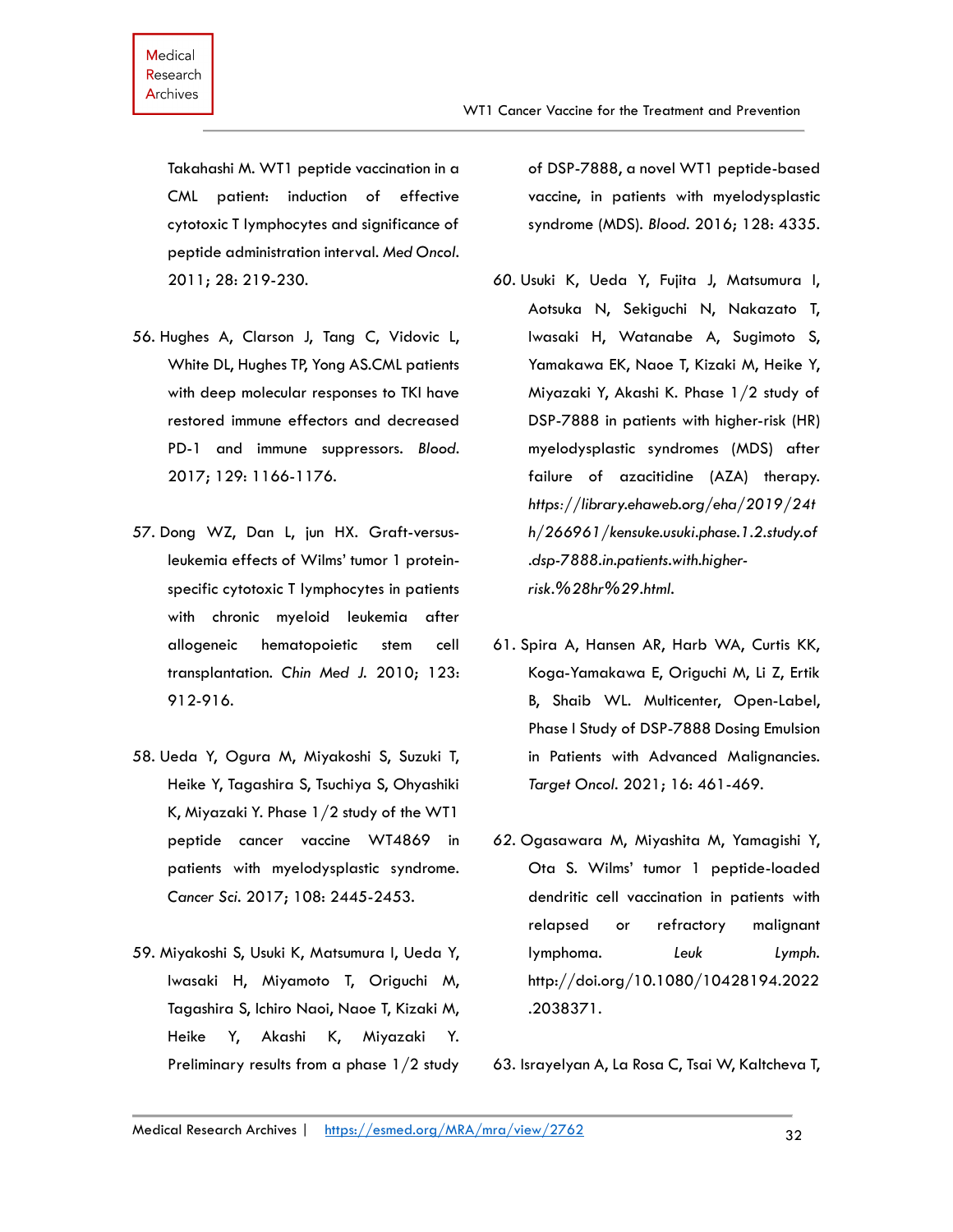Srivastava T, Aquino L, Li J, Kim Y, Palmer J, Streja L, Senitzer D, Zaia JA, Rosenwald A, Forman SJ, Nakamura R, Diamond DJ. Detection and preliminary characterization of CD8+T lymphocytes specific for Wilms' tumor antigen in patients with non-Hodgkin lymphoma. *Leuk Lymph.* 2013; 54: 2490- 2499.

- 64. Tsuboi A, Oka Y, Nakajima H, Fukuda Y, Elisseeva O. A, Yoshihara S, Hosen N, Ogata A, Kito K, Fujiki F, Nishida S Shirakata T Ohno S, Yasukawa M, Oji Y, Kawakami M, Morita S, Sakamoto J, Udaka K, Kawase I, Sugiyama H. Wilms' tumor gene WT1 peptide-based immunotherapy induced minimal response in a patient with advanced, therapy-resistant multiple myeloma. *Int J Hematol.* 2007; 86: 414- 417.
- 65. Tyler EM, Jungbluth AA, O'Reilly RJ, Koehne G. WT1-specific T-cell responses in high-risk multiple myeloma patients undergoing allogeneic T cell-depleted hematopoietic stem cell transplantation and donor lymphocyte infusions. *Blood.* 2013; 121: 308-317.
- 66. Izumoto S, Tsuboi A, Oka Y, Suzuki T, Hashiba T, Kagawa N, Hashimoto N, Maruno M, Elisseeva, OA, Shirakata T, Kawakami M, Oji Y, Nishida S, Ohno S, Kawase I,

Hatazawa J, Morita S, Sakamoto J, Sugiyama H, Yoshimine T. Phase II clinical trial of Wilms tumor 1 peptide vaccination for patients with recurrent glioblastoma multiforme. *J Neurosurg.* 2008; 108: 963- 971.

- 67. Hashimoto N, Tsuboi A, Kagawa N, Chiba Y, Izumoto S, Kinoshita M, Kijima N, Oka Y, Morimoto S, Nakajima H, Morita S, Sakamoto J, Nishida S, Hosen N, Oji Y, Arita N, Yoshimine T, Sugiyama H. Wilms tumor 1 peptide vaccination combined with temozolomide against newly diagnosed glioblastoma: safety and impact on immunological response. *Cancer Immunol Immunother.* 2015; 64: 707-716.
- 68. Tsuboi A, Hashimoto N, Fujiki F, Morimoto S, Kagawa N, Nakajima H, Hosen N, Nishida S, Nakata J, Morita S, Sakamoto J, Oji Y, Oka Y, Sugiyama H. A phase I clinical study of a cocktail vaccine of Wilms' tumor 1 (WT1) HLA class I and II peptides for recurrent malignant glioma. *Cancer Immunol Immunother.* 2019; 68: 331-340.
- 69. Chiba Y, Hashimoto N, Tsuboi A, Rabo C, Oka Y, Kinoshita M, Kagawa N, Oji Y, Sugiyama H, Yoshimine T. Prognostic value of WT1 protein expression level and MIB-1 staining index as predictor of response to WT1 immunotherapy in glioblastoma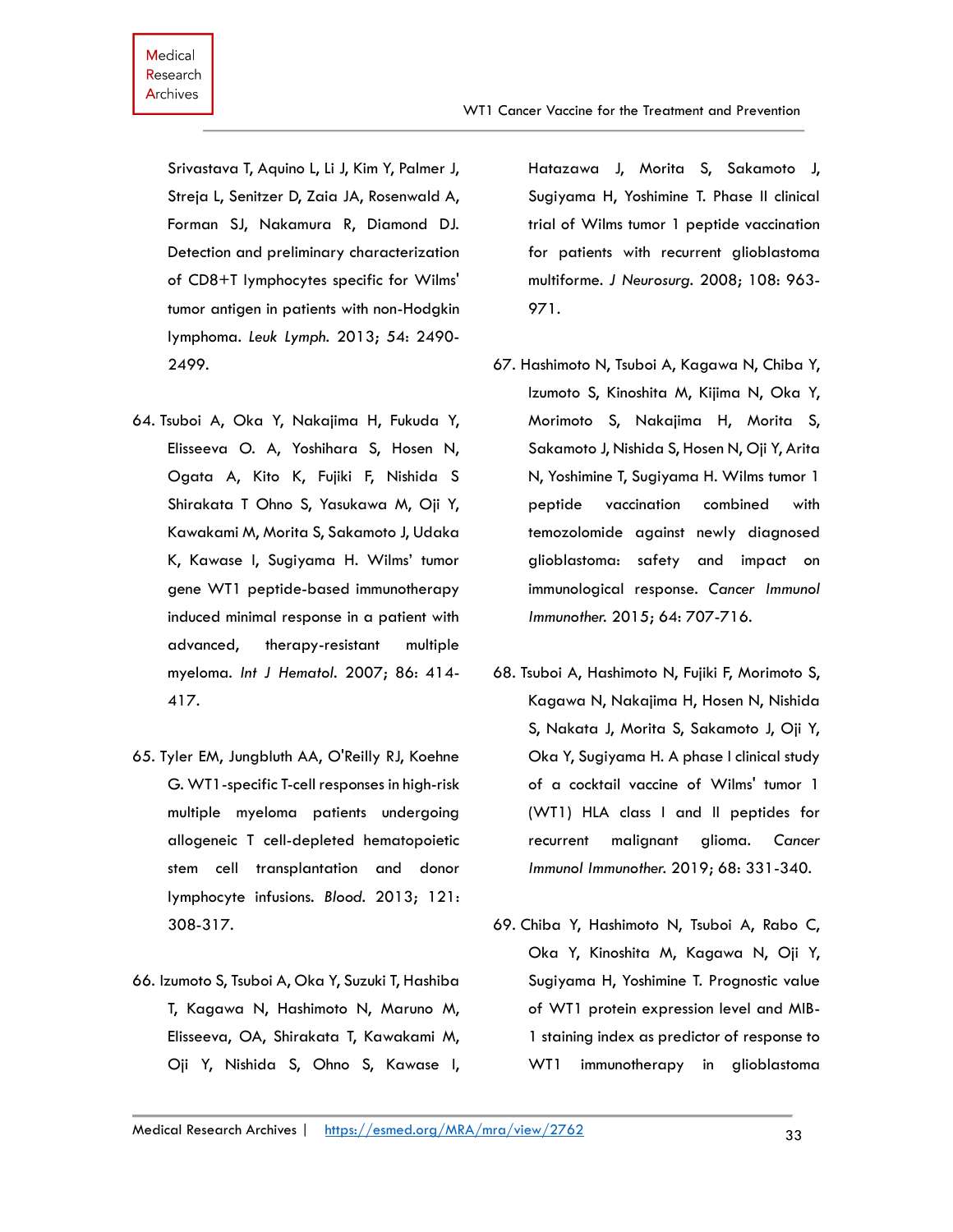patients. *Brain Tumor Pathol.* 2010; 27: 29- 34.

- 70. Sakai K, Shimodaira S, Maejima S, Udagawa N, Sano K, Higuchi Y, Koya T, Ochiai T, Koide M, Uehara S, Nakamura M, Sugiyama H, Yonemitsu Y, Okamoto M, Hongo K. Dendritic cell-based immunotherapy targeting Wilms' tumor 1 in patients with recurrent malignant glioma. *J Neurosurg.* 2015; 123: 989-997.
- *71.* Sakai K, Shimodaira S, Maejima S, Sano K, Higuchi Y, Koya T, Sugiyama H, Hongo K. Clinical effect and immunological response in patients with advanced malignant glioma treated with WT1-pulsed dendritic cellbased immunotherapy: A report of two cases. In*terdisciplinary Neurosurg.*2017; 9:24-29.
- 72. Hashii Y, Oka Y, Kagawa N, Hashimoto N, Saitou H, Fukuya S, Kanegae M, Ikejima S, Oji Y, OzonoK, Tsuboi A, Sugiyama H. Encouraging clinical evolution of a pediatric patient with relapsed diffuse midline glioma who underwent WT1-targeting immunotherapy: A case report and literature review. *Front Oncol.* 2020; 10: 1188.
- 73. Yokota C, Takano K, Chiba Y, Kagawa N, Tsuboi A, Oka Y, Oji Y, Kinoshita M, Kijima

N, Kishima H, Izumoto S, Sugiyama H, Hashimoto N. Maintenance of WT1 expression in tumor cells is associated with good prognosis in malignant glioma patients treated with WT1 peptide vaccine immunotherapy. *Cancer Immunol Immunother.* 2022; 71: 189-201.

- 74. Fu S, Piccioni DE, Liu H, Lukas RV, Kesari S, Aregawi D, Hong DS, Yamaguchi K, Whicher K, Zhang Y, Chen YL, Poola N, Eddy J, Blum D. A phase I study of the WT2725 dosing emulsion in patients with advanced malignancies. *Sci Rep.* 2021; 11: 22355.
- 75. Fujisaki H, Hashii Y, Terashima K, Goto H, Horibe K, Sugiyama K, Watanabe A, Sugimoto S, Yanagisawa T, Kikuta A, Kawamoto H, Hashimoto N, Hara J. Phase 1/2 study of DSP-7888 in pediatric patients with malignant glioma. 23rd Annual Scientific Meeting and Education Day of the Society for Neuro-oncology, New Orleans, 2018. *Neuro Oncol.* 2018; 20 (Suppl 6): vi202.
- 76. Ogasawara M, Miyashita M, Yamagishi Y, Ota S. Phase I/II Pilot Study of Wilms' Tumor 1 Peptide-Pulsed Dendritic Cell Vaccination Combined With Conventional Chemotherapy in Patients With Head and Neck Cancer. *Ther Apher Dial.* 2019; 23: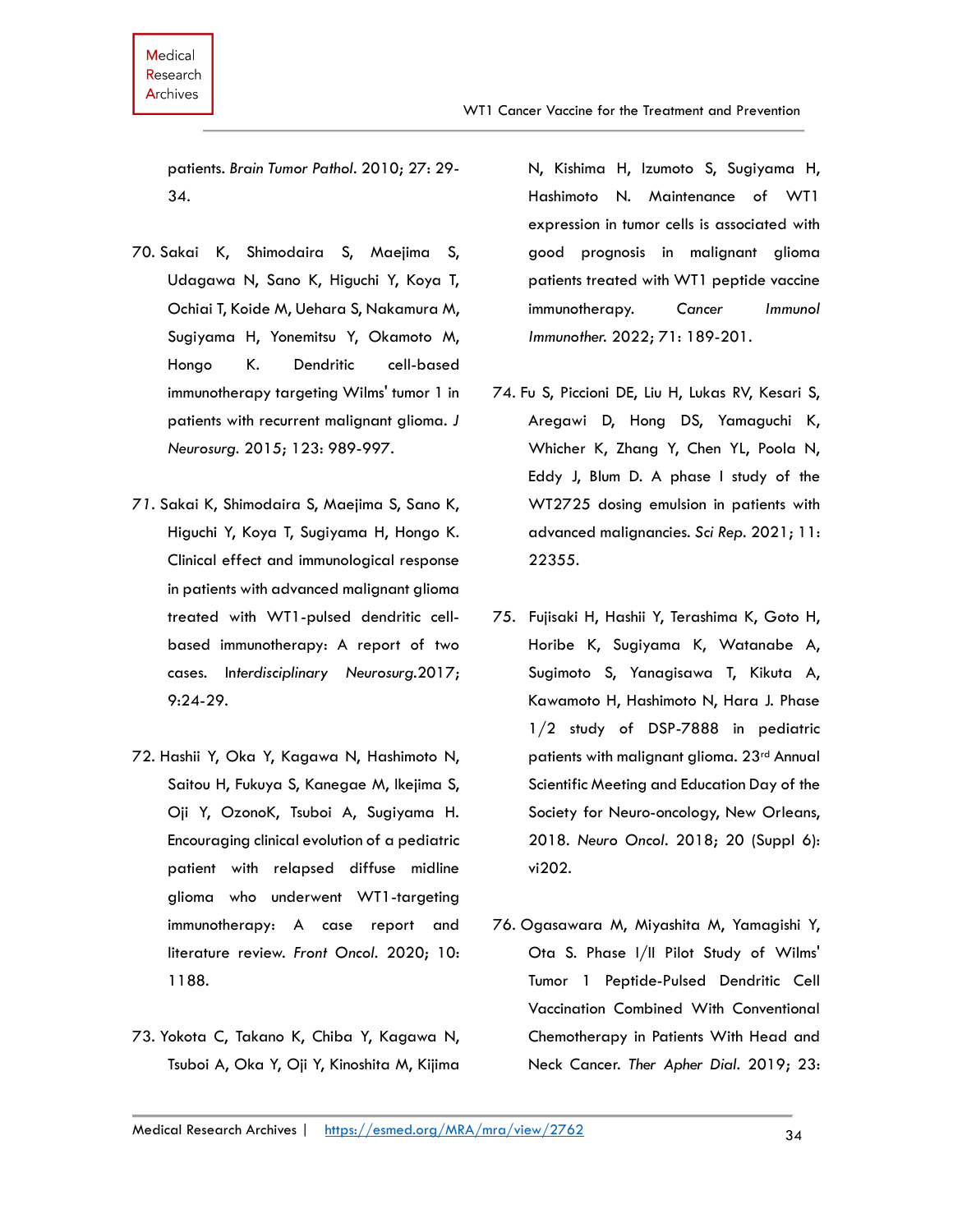279-288.

- 77. Tsuboi A, Oka Y, Osaka T, Kumagai T, Tachibana I, Hayashi S, Murakami M, Nakajima H, Elisseeva OA, Wu F, Masuda T, Yasukawa M, Oji Y, Kawakami M, Hosen N, Ikegame K, Yoshihara S, Udaka K, Nakatsuka S, Aozasa K. Kawase I, Sugiyama H. WT1 peptide-based immunotherapy for patients with lung cancer. *Microbiol Immunol.* 2004; 48: 175- 184.
- 78. Krug LM, Dao T, Brown AB, Maslak P, Travis W, Bekele S, Korontsvit T, Zakhaleva V, Wolchok J, Yuan J, Li H, Tyson L, Scheinberg DA. WT1 peptide vaccinations induce CD4 and CD8 T cell immune responses in patients with mesothelioma and non-small cell lung cancer. *Cancer Immunol Immunother.*  2010; 59: 1467-1479.
- 79. Takahashi H, Okamoto M, Shimodaira S, Tsujitani S, Nagaya M, Ishidao T, Kishimoto J, Yonemitsu Y; DC-vaccine study group at the Japan Society of Innovative Cell Therapy (J-SICT). Impact of dendritic cell vaccines pulsed with Wilms' tumour-1 peptide antigen on the survival of patients with advanced non-small cell lung cancers. *Eur J Cancer.* 2013; 49: 852-859.

80. May RJ, Dao T, Pinilla-Ibarz J, Korontsvit T,

Zakhaleva V, Zhang RH, Maslak P, Scheinberg DA. Peptide epitopes from the Wilms' tumor 1 oncoprotein stimulate CD4+ and CD8+ T cells that recognize and kill human malignant mesothelioma tumor cells. *Clin Cancer Res.* 2007; 13: 4547-4555.

- 81. Zauderer MG, Tsao AS, Dao T, Panageas K, Lai WV, Rimner A, Rusch VW, Adusumilli PS, Ginsberg MS, Gomez D, Rice D, Mehran R, Scheinberg DA, Krug LM. A Randomized phase II trial of adjuvant galinpepimut-S, WT-1 analogue peptide vaccine, after multimodality therapy for patients with malignant pleural mesothelioma. *Clin Cancer Res.* 2017; 23: 7483.
- 82. Oji Y, Inoue M, Takeda Y, Hosen N, Shintani Y, Kawakami M, Harada T, Murakami Y, Iwai M, Fukuda M, Nishida S, Nakata J, Nakae Y, Takashima S, Shirakata T, Nakajima H, Hasegawa K, Kida H, Kijima T, Morimoto S, Fujiki F, Tsuboi A, Morii E, Morita S, Sakamoto J, Kumanogoh A, Oka Y, Okumura M, Sugiyama H. WT1 peptidebased immunotherapy for advanced thymic epithelial malignancies. *Int J Cancer.* 2018; 142: 2375-2382.
- 83. Takahashi N, Zhao C, Rajan A. WT1 as an immunotherapy target for thymic epithelial tumors: a novel method to activate antitumor immunity. *Mediastinum.* 2019; 3: 11.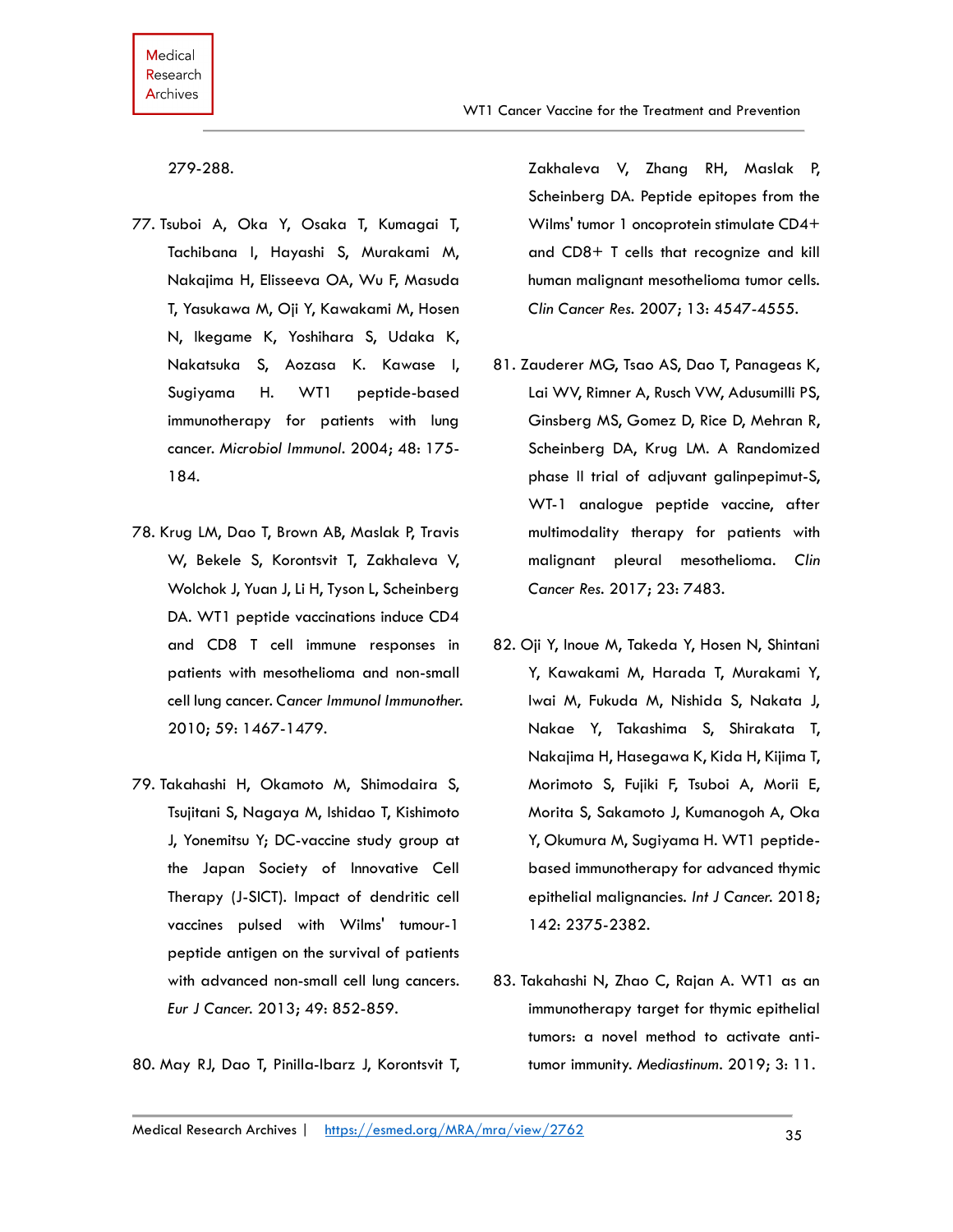- 84. Higgins M, Curigliano G, Dieras V, Kuemmel S, Kunz G, Fasching PA, Campone M, Bachelot T, Krivorotko P, Chan S, Ferro A, Schwartzberg L, Gillet M, De Sousa Alves PM, Wascotte V, Lehmann FF, Goss P. Safety and immunogenicity of neoadjuvant treatment using WT1-immunotherapeutic in combination with standard therapy in patients with WT1-positive Stage II/III breast cancer: a randomized Phase I study. *Breast Cancer Res Treat.* 2017; 162: 479- 488.
- 85. Gillmore R, Xue SA, Holler A, Kaeda J, Hadjiminas D, Healy V, Dina R, Parry SC, Bellantuono I, Ghani Y, Coombes RC, Waxman J, Stauss HJ. Detection of Wilms' tumor antigen--specific CTL in tumordraining lymph nodes of patients with early breast cancer. *Clin Cancer Res.* 2006; 12: 34-42.
- 86. Sasabe E, Hamada F, Iiyama T, Udaka K, Sugiyama H, Yamamoto T. Wilm's tumor gene WT1 peptide immunotherapy for pulmonary metastasis from adenoid cystic carcinoma of the salivary gland. *Oral Oncology.* 2011; 47: 77-78.
- 87. Shirakata T, Oka Y, Nishida S, Hosen N, Tsuboi A, Oji Y, Murao A, Tanaka H, Nakatsuka S, Inohara H, Sugiyama H. WT1 Peptide Therapy for a Patient with

Chemotherapy-resistant Salivary Gland Cancer. *Anticancer Res.* 2012; 32: 1081- 1086.

- 88. Matsuda T, Takeuchi H, Sakurai T, Mayanagi S, Booka E, Fujita T, Higuchi H, Taguchi J, Hamamoto Y, Takaishi H, Kawakubo H, Okamoto M, Sunamura M, Kawakami Y, Kitagawa Y. Pilot study of WT1 peptidepulsed dendritic cell vaccination with docetaxel in esophageal cancer. *Oncol Lett.*  2018; 16: 1348-1356.
- 89. Ogasawara M, Miyashita M, Yamagishi Y, Ota S. Immunotherapy employing dendritic cell vaccination for patients with advanced or relapsed esophageal cancer. *Ther Apher Dial.* 2020; 24: 482-491.
- 90. Kobayashi M, Sakabe T, Chiba A, Nakajima A, Okamoto M, Shimodaira A, Yonemitsu Y, Shibamoto Y, Suzuki N, Nagaya M. Therapeutic effect of intratumoral injections of dendritic cells for locally recurrent gastric cancer: a case report. *World J Surg Oncol.* 2014; 12: 390.
- 91. Lu X, Liu J, Cui P, Liu T, Piao C, Xu X, Zhang Q, Xiao M, Liu X, Wang Y, Yang L. Am J Cancer Res. Co-inhibition of TIGIT, PD1, and Tim3 reverses dysfunction of Wilms tumor protein-1 (WT1)-specific CD8+ T lymphocytes after dendritic cell vaccination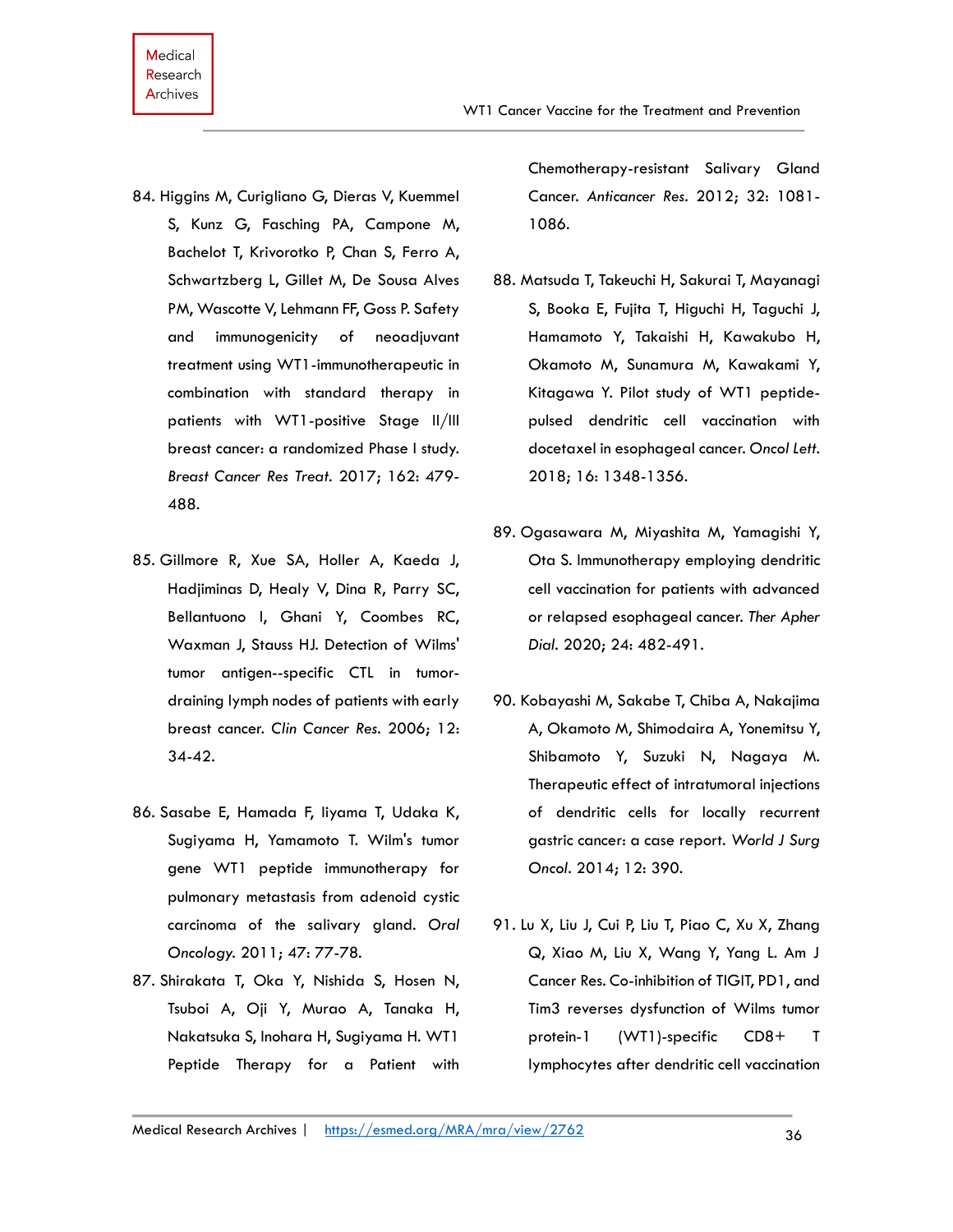in gastric cancer. *Am J Cancer Res.* 2018; 8: 1564-1575.

- 92. Kaida M, Morita-Hoshi Y, Soeda A, Wakeda T, Yamaki Y, Kojima Y, Ueno H, Kondo S, Morizane C, Ikeda M, Okusaka T, Takaue Y, Heike Y. Phase 1 trial of Wilms tumor 1 (WT1) peptide vaccine and gemcitabine combination therapy in patients with advanced pancreatic or biliary tract cancer. *J Immunother.* 2011; 34: 92-99.
- 93. Nishida S, Koido S, Takeda Y,Honma S, Kimita H, Takahara A, Morita S, Ito T, Morimoto S, Hara K, Tsuboi A, Oka Y, Yanagisawa S, Toyama Y, Ikegami M, Kitagawa T, Eguchi H, Wada H, Nagano H, Nakata J, Nakae Y, Hosen N, Oji Y, Tanaka T, Kawase I, Kumanogoh A, Sakamoto J, Doki Y, Mori M,Ohkusa T, Tajiri H, Sugiyama H. Wilms Tumor Gene 1 (WT1) Peptide– based Cancer Vaccine Combined With Gemcitabine for Patients With Advanced Pancreatic Cancer. *J Immunother.* 2014; 37: 105-114.
- 94. Nishida S, Ishikawa T, Sugiyama H, et al. Combination gemcitabine and WT1 peptide vaccination improves progressionfree survival in advanced pancreatic ductal adenocarcinoma: A phase II randomized study. *Cancer Immunol Res.* 2018; 6: 320.
- 95. Kimura Y, Tsukada J, Tomoda T, Takahashi H, Imai K, Shimamura K, Sunamura M, Yonemitsu Y, Shimodaira S, Koido S, Homma S, Okamoto M. Clinical and immunologic evaluation of dendritic cell-based immunotherapy in combination with gemcitabine and/or S-1 in patients with advanced pancreatic carcinoma. *Pancreas.*  2012; 41: 195-205.
- 96. Mayanagi S, Kitago M, Sakurai T, Matsuda T, Fujita T, Higuchi H, Taguchi J, Takeuchi H, Itano O, Aiura K, Hamamoto Y, Takaishi H, Okamoto M, Sunamura M, Kawakami Y, Kitagawa Y. Phase I pilot study of Wilms tumor gene 1 peptide-pulsed dendritic cell vaccination combined with gemcitabine in pancreatic cancer. *Cancer Sci.* 2015; 106: 397-406.
- 97. Hanada S, Tsuruta T, Hiraguchi K, Okamoto M, Sugiyama H, Koido S. Long-term survival of pancreatic cancer patients treated with multimodal therapy combined with WT1 targeted dendritic cell vaccines. *Hum Vaccin Immunother.* 2019; 15: 397-406.
- 98. Nagai K, Adachi T, Harada H, Eguchi S, Sugiyama H, Miyazaki Y. Dendritic cellbased immunotherapy pulsed with Wilms Tumor 1 peptide and MUC-1 as an adjuvant therapy for pancreatic ductal adenocarcinoma after curative resection: a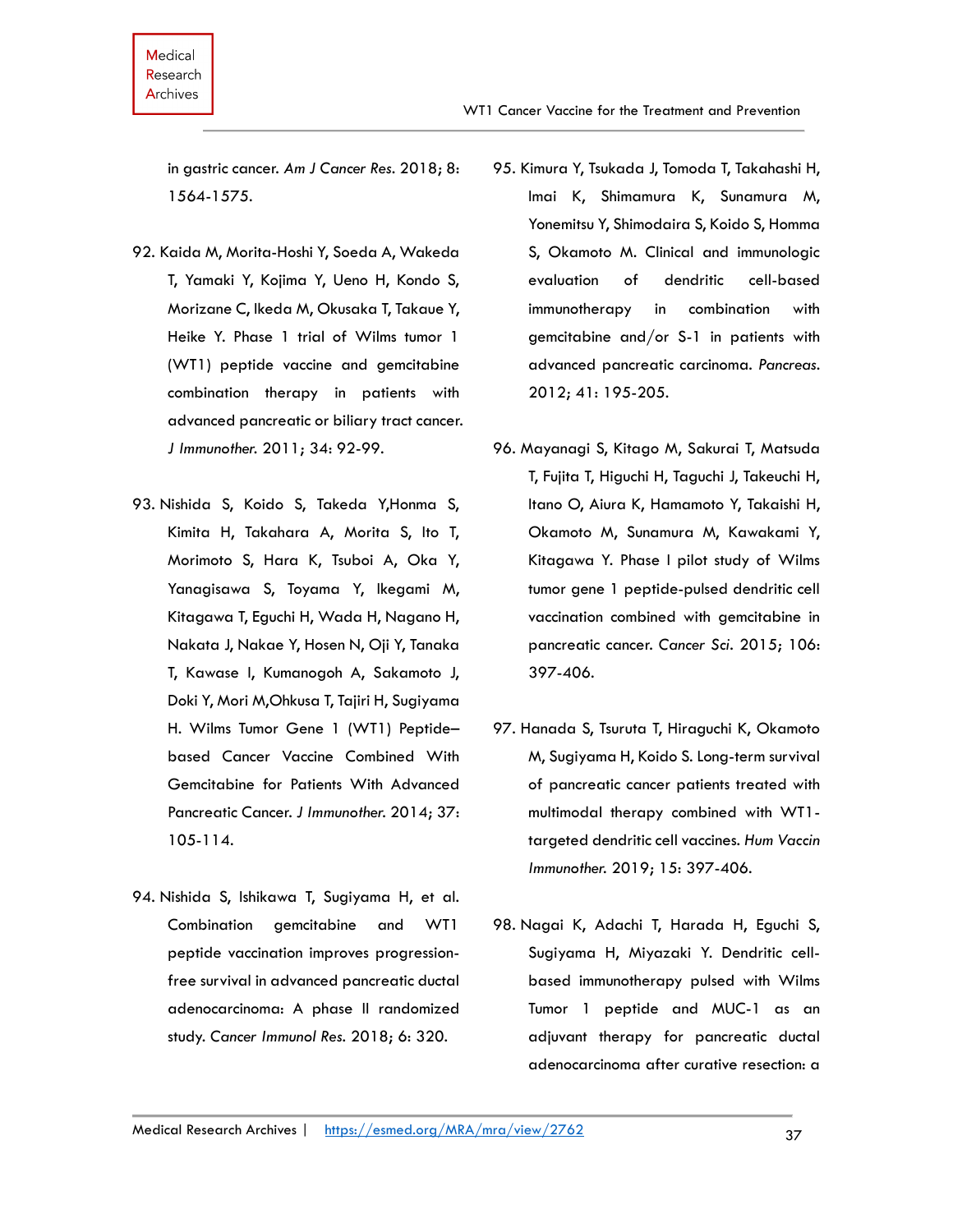Medical

PhaseⅠ/Ⅱa clinical trial. *Anticancer Res.*  2020; 40: 5765-5776.

- 99. Ota S, Miyashita M, Yamagishi Y, Ogasawara M. Baseline immunity predicts prognosis of pancreatic cancer patients treated with WT1 and/or MUC1 peptideloaded dendritic cell vaccination and a standard chemotherapy. *Hum Vaccin Immunother.* 2021; 17: 1-10.
- 100. Koido S, Homma S, Okamoto M, Takakura K, Mori M, Yoshizaki S, Tsukinaga S, Odahara S, Koyama S, Imazu H, Uchiyama K, Kajihara M, Arakawa H, Misawa T, Toyama Y, Yanagisawa S, Ikegami M, Kan S, Hayashi K, Komita H, Kamata Y, Ito M, Ishidao T, Yusa SI, Shimodaira S, Gong J, Sugiyama H, Ohkusa T, Tajiri H. Treatment with Chemotherapy and Dendritic Cells Pulsed with Multiple Wilms' Tumor 1 (WT1)- Specific MHC Class I/II-Restricted Epitopes for Pancreatic Cancer. *Clin Cancer Res.* 2014; 20: 4228-4239.
- 101. Koido S, Okamoto M, Shimodaira S, Sugiyama H. Wilms' tumor 1 (WT1) targeted cancer vaccines to extend survival for patients with pancreatic cancer. *Immunotherapy.* 2016; 8: 1309-1320.
- 102. Yanagisawa R, Koizumi T, Koya T, Sano K, Koido S, Nagai K, Kobayashi M, Okamoto

M, Sugiyama H, Shimodaira S. WT1-pulsed Dendritic Cell Vaccine Combined wirh Chemotherapy for Resected Pancreatic Cancer in a Phase Ⅰ Study. *Anticance Res.*  2018; 38: 2217-2225.

- 103. Katsuda M, Miyazawa M, Ojima T, Katanuma A, Hakamada K, Sudo K, Asahara S, Endo I, Ueno M, Hara K, Yamada S, Fujii T, Satoi S, Ioka T, Ohira M, Akahori T, Kitano M, Nagano H, Furukawa M, Adachi T, Yamaue H. A double-blind randomized comparative clinical trial to evaluate the safety and efficacy of dendritic cell vaccine loaded with WT1 peptides (TLP0-001) in combination with S-1 in patients with advanced pancreatic cancer refractory to standard chemotherapy. *Trials.* 2019; 20: 242.
- 104. Koesters R, Linnebacher M, Coy JF, Germann A, Schwitalle Y, Findeisen P, von Knebel Doeberitz M. WT1 is a tumorassociated antigen in colon cancer that can be recognized by in vitro stimulated cytotoxic T cells. *Int J Cancer.* 2004; 109: 385-392.
- 105. Shimodaira S, Sano K, Hirabayashi K, Koya T, Higuchi Y, Mizuno Y, Yamaoka N, Yuzawa M, Kobayashi T, Ito K, Koizumi T. Dendritic Cell-Based Adjuvant Vaccination Targeting Wilms' Tumor 1 in Patients with Advanced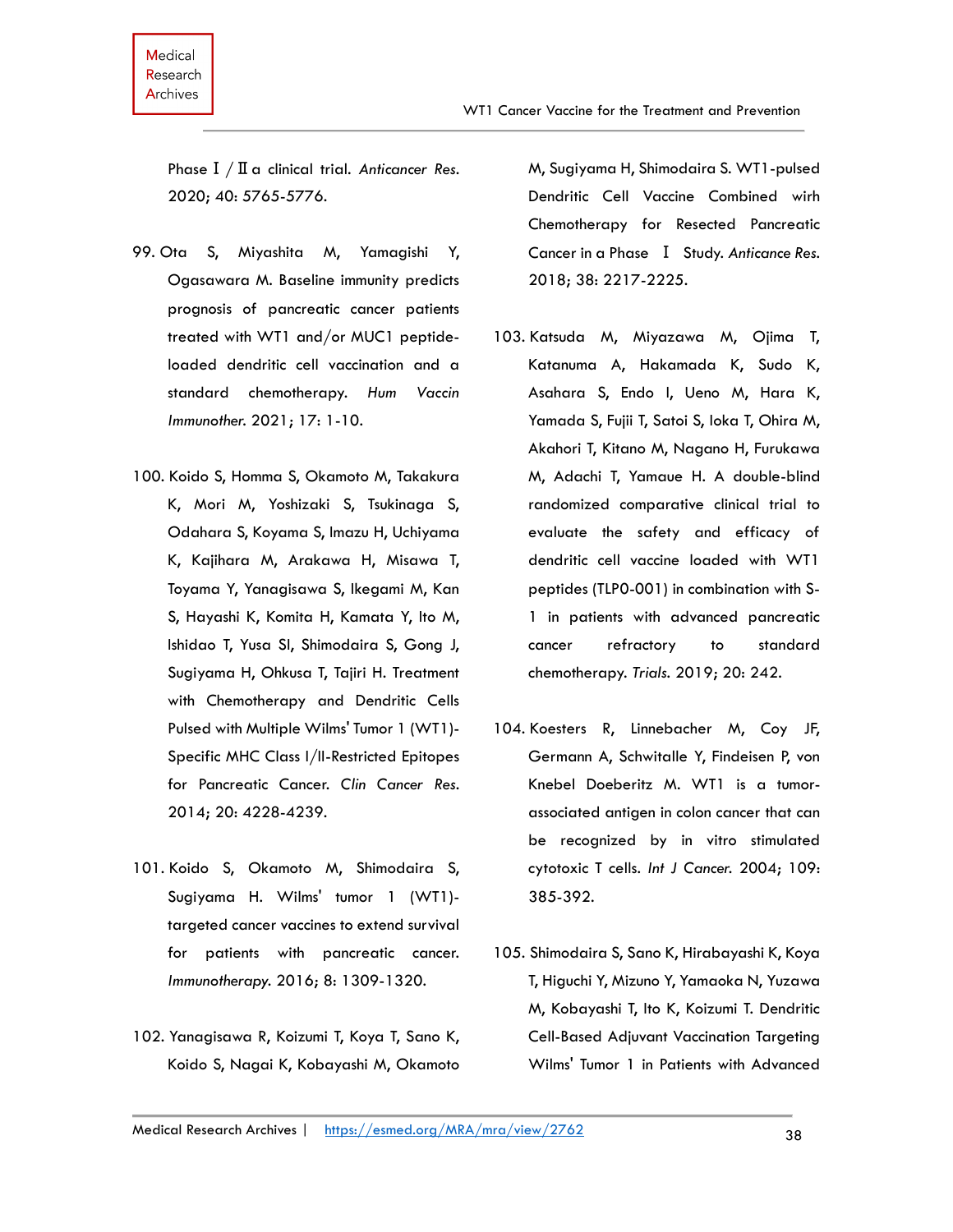Colorectal Cancer. *Vaccines (Basel).* 2015; 3: 1004-1018.

- 106. Iiyama T, Udaka K, Takeda, S, Takeuchi T, Adachi Y C, Ohtsuki Y, Tsuboi A, Nakatsuka S, Elisseeva O A, Oji Y, Kawakami M, Nakajima H, Nishida S, Shirakata T, Oka, Y, Shuin T, Sugiyama H. WT1(Wilms' Tumor 1) peptide immunotherapy for renal cell carcinoma. *Microbiol Immunol.* 2007; 51: 519-530.
- 107. Morita Y, Heike Y, Kawakami M, Miura O, Nakatsuka S, Ebisawa M, Mori S, Tanosaki R, Fukuda T, Kim SW, Tobinai K, Takaue Y. Monitoring of WT1-specific cytotoxic T lymphocytes after allogeneic hematopoietic stem cell transplantation. *Int J Cancer.* 2006; 119: 1360–1367.
- 108. Ogasawara M, Miyashita M, Ota S. Vaccination of Urological Cancer Patients With WT1 Peptide-Pulsed Dendritic Cells in Combination With Molecular Targeted Therapy or Conventional Chemotherapy Induces Immunological and Clinical Responses. *Ther Apher Dial.* 2018; 22: 266- 277
- 109. Ohno S, Kyo S, Myojo S, Dohi S, Ishizaki J, Miyamoto K, Morita S, Sakamoto J, Enomoto T, Kimura T, Oka Y, Tsuboi A, Sugiyama H, Inoue M. Wilms' tumor 1

(WT1) peptide immunotherapy for gynecological malignancy. *Anticancer Res.* 2009; 29: 4779-4784.

- 110. Dohi S, Ohno S, Ohno Y, Takakura M, Kyo S, Soma G, Sugiyama H, Inoue M. WT1 peptide vaccine stabilized intractable ovarian cancer patient for one year: a case report. *Anticancer Res.* 2011; 31: 2441- 2446.
- 111. Miyatake T, Ueda Y, Morimoto A, Enomoto T, Oka Y, Nishida S, Tsuboi A, Shirakata T, Oji Y, Hosen N, Aozasa K, Morita S, Sakamoto J, Sugiyama H, Kimura T. WT1 Peptide Immunotherapy for Gynecologic Malignancies Resistant to Conventional Therapies: a Phase II trial. *J Cancer Res Clin Oncol.* 2013; 139: 457-463.
- 112. Nishida S, Morimoto S, Oji Y, Morita S, Shirakata T, Enomoto T, Tsuboi A, Ueda Y, Yoshino K, Shouq A, Kanegae M, Ohno S, Fujiki F, Nakajima H, Nakae Y, Nakata J, Hosen N, Kumanogoh A, Oka Y, Kimura T, Sugiyama H. Cellular and humoral immune responses induced by an HLA class Irestricted peptide cancer vaccine targeting WT1 are associated with favorable clinical outcomes in advanced ovarian cancer. *J Immunother.* 2022; 45: 56-66.

113. Coosemans A, Vanderstraeten A, Tuyaerts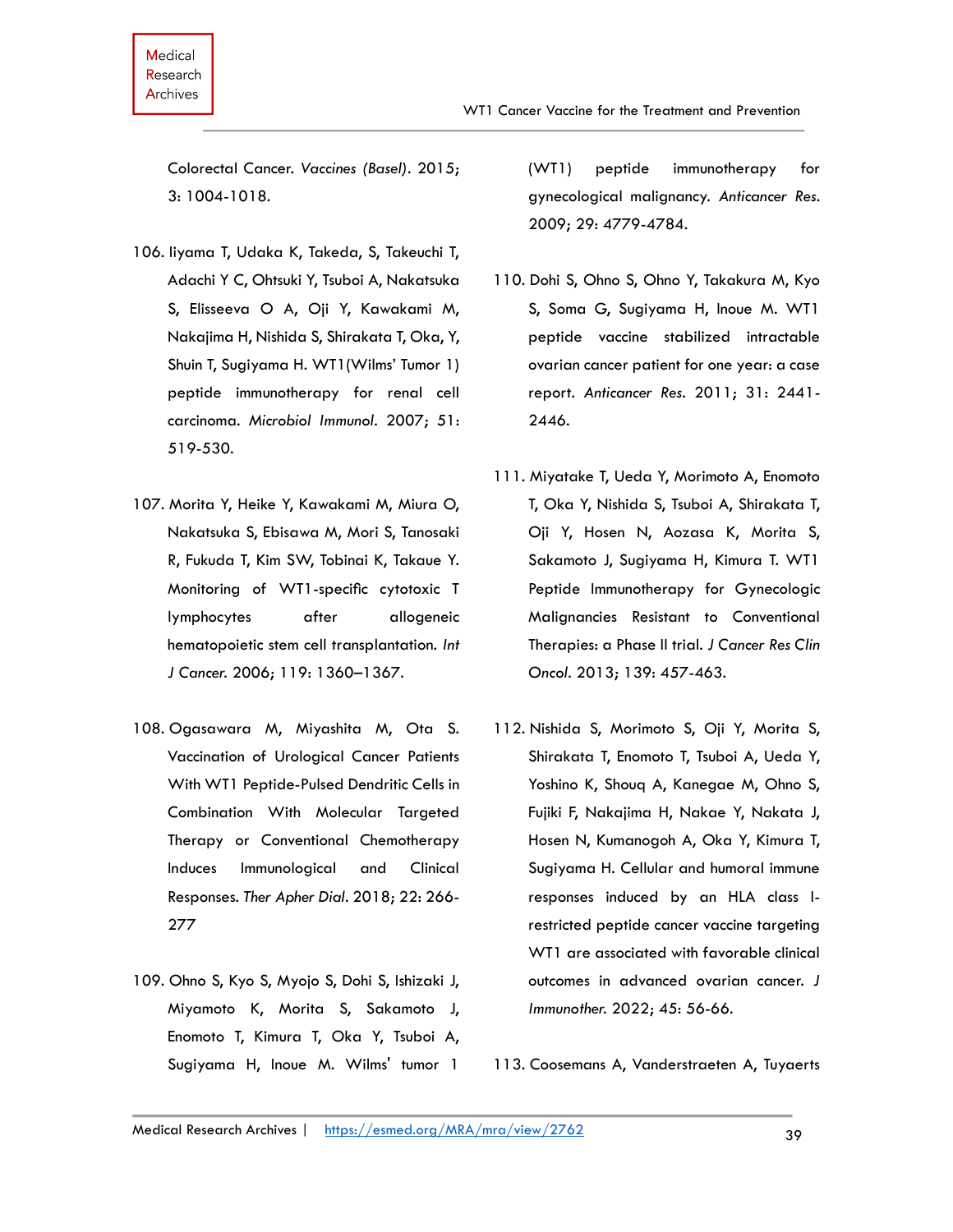S, Verschuere T, Moerman P, Berneman Z, Vergote I, Amant F, Van Gool SW. Immunological response after WT1 mRNAloaded dendritic cell immunotherapy in ovarian carcinoma and carcinosarcoma. *Anticancer Res.* 2013; 33: 3855-3859.

- 114. Coosemans A, Vanderstraeten A, Tuyaerts S, Verschuere T, Moerman P, Berneman ZN, Vergote I, Amant F, VAN Gool SW. Wilms' Tumor Gene 1 (WT1)-loaded dendritic cell immunotherapy in patients with uterine tumors: a phase I/II clinical trial. *Anticancer Res.* 2013; 33: 5495-5500.
- 115. Coosemans A, Wölfl M, Berneman ZN, Van Tendeloo V, Vergote I, Amant F, Van Gool SW. Immunological response after therapeutic vaccination with WT1 mRNAloaded dendritic cells in end-stage endometrial carcinoma. *Anticancer Res.* 2010; 30: 3709-3714.
- 116. Coosemans A. Wilms' Tumour gene 1 (WT1) as an immunotherapeutic target in uterine cancer. *Facts Views Vis ObGyn.* 2011; 3: 89-99.
- 117. Kobayashi M, Chiba A, Izawa H, Yanagida E, Okamoto M, Shimodaira S, Yonemitsu Y, Shibamoto Y, Suzuki N, Nagaya M; DCvaccine study group at the Japan Society of Innovative Cell Therapy (J-SICT). The

feasibility and clinical effects of dendritic cell-based immunotherapy targeting synthesized peptides for recurrent ovarian cancer. J *Ovarian Res.* 2014; 7:48.

- 118. Nishida S, Tsuboi A, Tanemura A, Ito T, Nakajima H, Shirakata T, Morimoto S, Fujiki F, Hosen N, Oji Y, Kumanogoh A, Kawase I, Oka Y, Azuma I, Morita S, Sugiyama H. Immune adjuvant therapy using Bacillus Calmette-Guérin cell wall skeleton (BCG-CWS) in advanced malignancies: A phase 1 study of safety and immunogenicity assessments. *Medicine (Baltimore).* 2019; 98: e16771.
- 119. Nishioka M, Tanemura A, Nishida S, Nakano A, Tsuboi A, Oji Y, Oka Y, Azuma I, Sugiyama H, Katayama I. Vaccination with WT-1 (Wilms' tumor gene-1) peptide and BCG-CWS in melanoma. *Eur J Dermatol.*  2012; 22: 258-259.
- 120. Fukuda K, Funakoshi T, Sakurai T, Nakamura Y, Mori M, Tanese K, Tanikawa A, Taguchi J, Fujita T, Okamoto M, Amagai M, Kawakami Y. Peptide-pulsed dendritic cell vaccine in combination with carboplatin and paclitaxel chemotherapy for stage IV melanoma. *Melanoma Res.* 2017; 27: 326- 334.
- 121. Hashii Y, Sato E, Ohta H, Oka Y, Sugiyama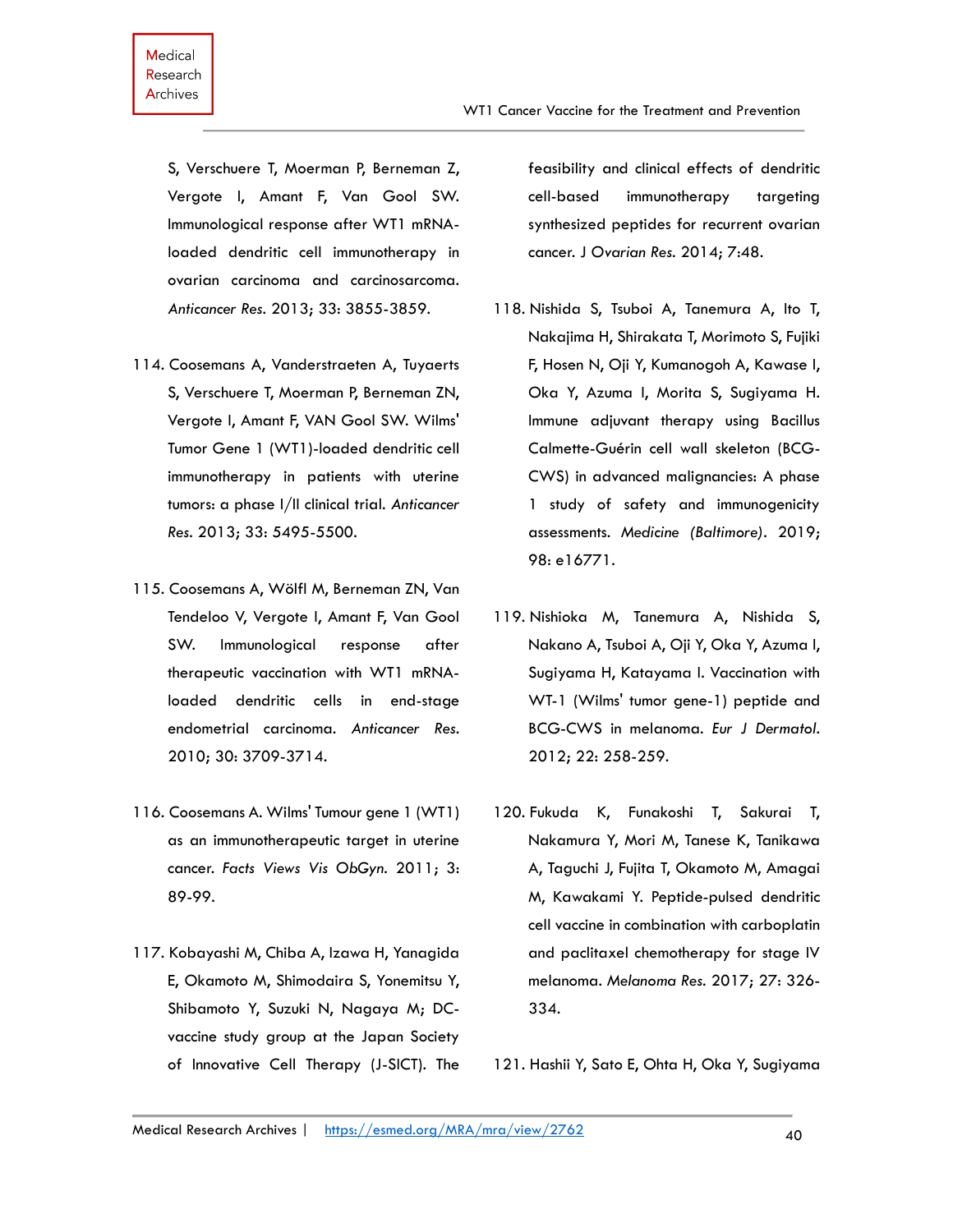H, Ozono K. WT1 peptide immunotherapy for cancer in children and young adults. *Pediat Blood Cancer.* 2010; 55: 352-355.

- 122. Ohta H, Hashii Y, Yoneda A, Takizawa S, Kusuki S, Tokimasa S, Fukuzawa M, Tsuboi A, Murao A, Oka Y, Oji Y, Aozasa K, Nakatsuka S, Sugiyama H, Ozono K. WT1 (Wilms' tumor 1) peptide immunotherapy for childhood rhabdomyosarcoma, *Pediatr Hematol Oncol.* 2009; 26: 74-83.
- 123. Sawada A, Inoue M, Kondo O, Yamada-Nakata K, Ishihara T, Kuwae Y, Nishikawa M, Ammori Y, Akihiro A, Oji Y, Koyama M, Oka Y, Yasui M, Sugiyama H, Kawa K. Feasibility of Cancer Immunotherapy with WT1 Peptide Vaccination for Solid Hematological Malignancies in Children. *Pediatr Blood Cancer.* 2016; 63: 234-41.
- *124.* Miyachi M, Teramukai S, Matsumoto K, Sasahara Y, Takahashi Y, Karakawa S, Kobayashi M, Cho Y, Koga Y, Horiguchi G, Yamada A, Ito-Ihara T, Matsuyama K, Oji Y, Sugiyama H, Hosoi H. Results from a randomized trial of DSP-7888, a novel WT1 peptide-based vaccine, maintenance therapy in patients with rhabdomyosarcoma (RMS) and nonrhabdomyosarcoma soft tissue sarcoma (NRSTS). *Oral presentation at: The 53rd Annual Congress of the International Society*

*of Paediatric Oncology, October 23, 2021, Virtual Meeting.*

WT1 Cancer Vaccine for the Treatment and Prevention

- 125. Sugiyama M, Seigo K, Hosoya Y, Iguchi A, Manabe A. 131 I-MIBG therapy with WT-1 peptide for refractory neuroblastoma. *Pediatr Int.* 2020; 62: 746-747.
- 126. Nakata J, Nakajima H, Sugiyama H, et al. Extremely strong infiltration of WT1 specific CTLs into mouse tumor by the combination vaccine with WT1-specific CTL and helper peptides. *Oncotarget*. 2018; 9: 36029.
- 127. Fujiki F, Oka Y, Kawakatsu M, Tsuboi A, Tanaka-Harada Y, Hosen N, Nishida S, Shirakata T, Nakajima H, Tatsumi N, Hashimoto N, Taguchi T, Ueda S, Nonomura N, Takeda Y, Ito T, Myoui A, Izumoto S, Maruno M, Yoshimine T, Noguchi S, Okuyama A, Kawase I, Oji Y, Sugiyama H. A clear correlation between WT1-specific Th response and clinical response in WT1 CTL epitope vaccination. *Anticancer Res.* 2010; 30: 2247-2254.
- 128. Takahara A, Koido S, Ito M, Nagasaki E, Sagawa Y, Iwamoto T, Komita H, Ochi T, Fujiwara H, Yasukawa M, Mineno J, Shiku H, Nishida S, Sugiyama H, Tajiri H, Homma S. Gemcitabine enhances Wilms' tumor gene WT1 expression and sensitizes human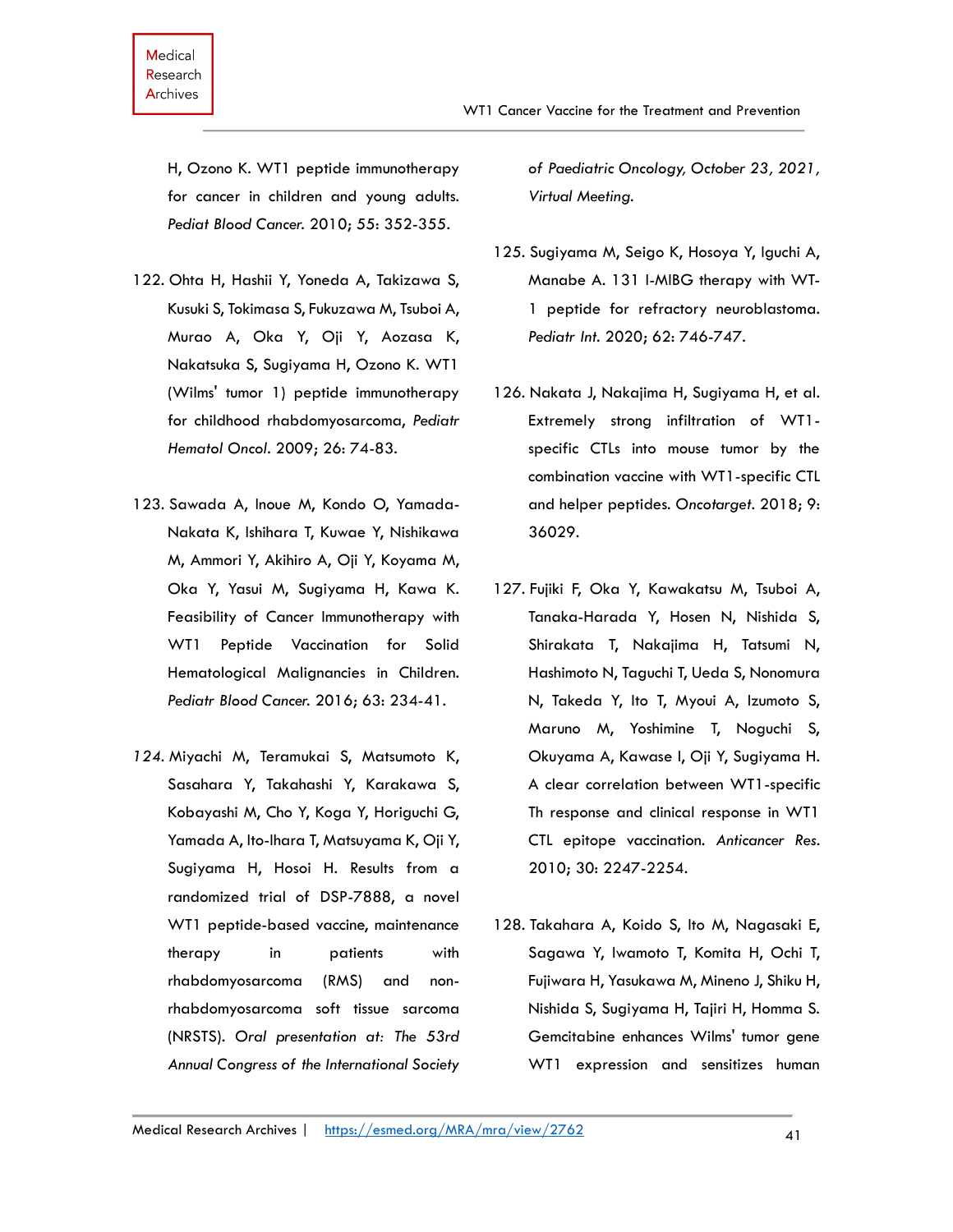pancreatic cancer cells with WT1-specific Tcell-mediated antitumor immune response. *Cancer Immunol Immunother.* 2011; 60: 1289-1297.

- 129. Koido S, Kan S, Yoshida K, Yoshizaki S, Takakura K, Namiki Y, Tsukinaga S, Odahara S, Kajihara M, Okamoto M, Ito M, Yusa SI, Gong J, Sugiyama H, Ohkusa T, Homma S, Tajiri H. Immunogenic Modulation of Cholangiocarcinoma Cells by Chemoimmunotherapy. *Anticancer Res.*  2014; 34: 6353-6362.
- 130. Smith PL, Yogaratnam Y, Samad M, Kasow S, Dalgleish AG. Effect of Gemcitabine based chemotherapy on the immunogenicity of pancreatic tumour cells and T-cells. *Clin Transl Oncol.* 2021; 23: 110-121.
- 131. Soeda A, Morita-Hoshi Y, Makiyama H, Morizane C, Ueno H, Ikeda M, Okusaka T, Yamagata S, Takahashi N, Hyodo I, Takaue Y, Heike Y. Regular dose of gemcitabine induces an increase in CD14+ monocytes and CD11c+ dendritic cells in patients with advanced pancreatic cancer. *Jpn J Clin Oncol.* 2009; 39: 797-806.
- 132. Zitvogel L, Apetoh L, Ghiringhelli F, Kroemer G. Immunological aspects of cancer chemotherapy. *Nat Rev Immunol.*

2008; 8: 59-73.

- 133. Bracci L, Schiavoni G, Sistigu A, Belardelli F. Immune-based mechanisms of cytotoxic chemotherapy: implications for the design of novel and rationale-based combined treatments against cancer. *Cell Death Differ.*  2014; 21: 15-25.
- 134. Pusuluri A, Wu D, Mitragotri S. J Control Release. Immunological consequences of chemotherapy: Single drugs, combination therapies and nanoparticle-based treatments. *J Control Release.* 2019; 305: 130-154.
- 135. Hashii Y, Sato-Miyashita E, Matsumura R, Kusuki S, Yoshida H, Ohta H, Hosen N, Tsuboi A, Oji Y, Oka Y, Sugiyama H, Ozono K. WT1 peptide vaccination following allogeneic stem cell transplantation in pediatric leukemic patients with high risk for relapse: successful maintenance of durable remission. *Leukemia.* 2012; 26: 530-532.
- 136. Maeda T, Hosen N, Fukushima K, Tsuboi A, Morimoto S, Matsui T, Sata H, Fujita J, Hasegawa K, Nishida S, Nakata J, Nakae Y, Takashima S, Nakajima H, Fujiki F, TatsumiN, Kondo T, Hino M, Oji Y, Oka Y, Kanakura Y, Kumanogoh A Sugiyama H. Maintenance of complete remission after allogeneic stem cell transplantation in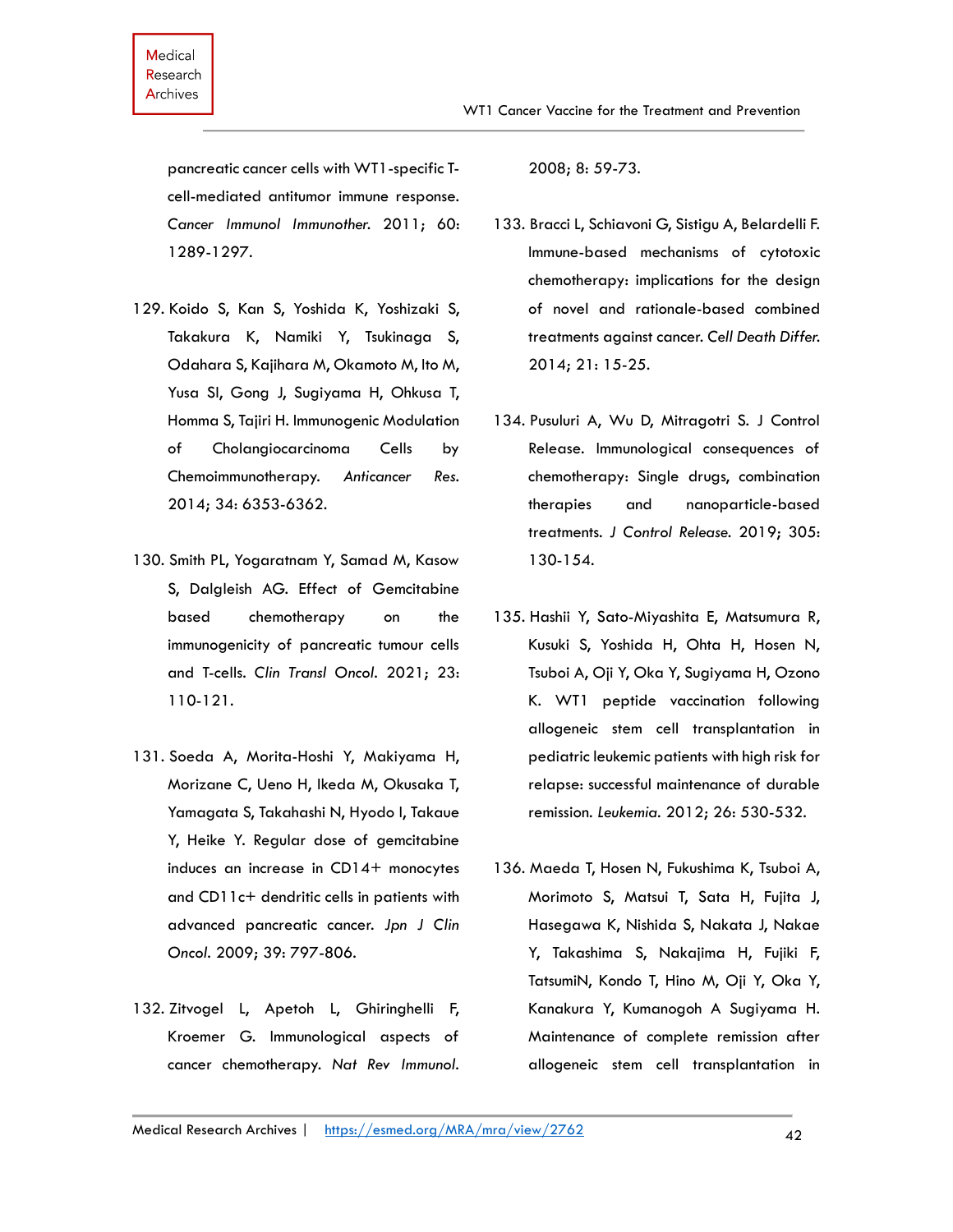leukemia patients treated with Wilms tumor 1 peptide vaccine. *Blood Cancer J.* 2013; e130. Doi: 10.1038/bcj.2013.29

- 137. Saito S, Yanagisawa R, Yoshikawa K, Higuchi Y, Koya T, Yoshizawa K, Tanaka M, Sakashita K, Kobayashi T, Kurata T, Hirabayashi K, Nakazawa Y, Shiohara M, Yonemitsu Y, Okamoto M, Sugiyama H, Koike K, Shimodaira S. Safety and tolerability of allogeneic dendritic cell vaccination with induction of Wilms tumor 1-specific T cells in a pediatric donor and pediatric patient with relapsed leukemia: a case report and review of the literature. *Cytotherapy.* 2015; 17: 330-335.
- 138. Ishikawa T, Fujii N, Imada M, Aoe M, Meguri Y, Inomata T, Nakashima H, Fujii K, Yoshida S, Nishimori H, Matsuoka KI, Kondo E, Maeda Y, Tanimoto M. Graft-versusleukemia effect with a WT1-specific T-cell response induced by azacitidine and donor lymphocyte infusions after allogeneic hematopoietic stem cell transplantation. *Cytotherapy.* 2017, 19: 514-520.
- 139. Yokota C, Nakata J, Takano K, Nakajima H, Hayashibara H, Minagawa H, Chiba Y, Hirayama R, Kijima N, Kinoshita M, Hashii Y, Tsuboi A, Oka Y, Oji Y, Kumanogoh A, Sugiyama H, Kagawa N, Kishima H. Distinct difference in tumor-infiltrating immune cells

between Wilms' tumor gene 1 peptide vaccine and anti-programmed cell death-1 antibody therapies. *Neuro-Oncol Adv.*  2021; 3:1-10.

- 140. Oji Y, Kitamura Y, Kamino E, Kitano A, Sawabata N, Inoue M, Mori M, Nakatsuka SI, Sakaguchi N, Miyazaki K, Nakamura M, Fukuda I, Nakamura J, Tatsumi N, Takakuwa T, Nishida S, Shirakata T, Hosen N, Tsuboi A, Nezu R, Maeda H, Oka Y, Kawase I, Aozasa K, Okumura M, Miyoshi S, Sugiyama H. WT1 IgG antibody for early detection of nonsmall cell lung cancer and as its prognostic factor. *Int J Cancer.* 2009; 125: 381-387.
- 141. Tada K, Kitano S, Shoji H, Nishimura T, Shimada Y, Nagashima K, Aoki K, Hiraoka N, Honma Y, Iwasa S, Okita N, Takashima A, Kato K, Yamada Y, Katayama N, Boku N, Heike Y, Hamaguchi T. Pretreatment Immune Status Correlates with Progression-Free Survival in Chemotherapy-Treated Metastatic Colorectal Cancer Patients. *Cancer Immunol Res.* 2016; 4: 592-599.
- 142. Pagès F, Mlecnik B, Marliot F, Bindea G, Ou FS, Bifulco C, Lugli A, Zlobec I, Rau TT, Berger MD, Nagtegaal ID, Börger EV, Hartmann A, Geppert C, Kolwelter J, Merkel S, Grützmann R, Eynde MVD, Mourin AJ, Kartheuser A, Léonard D, Remue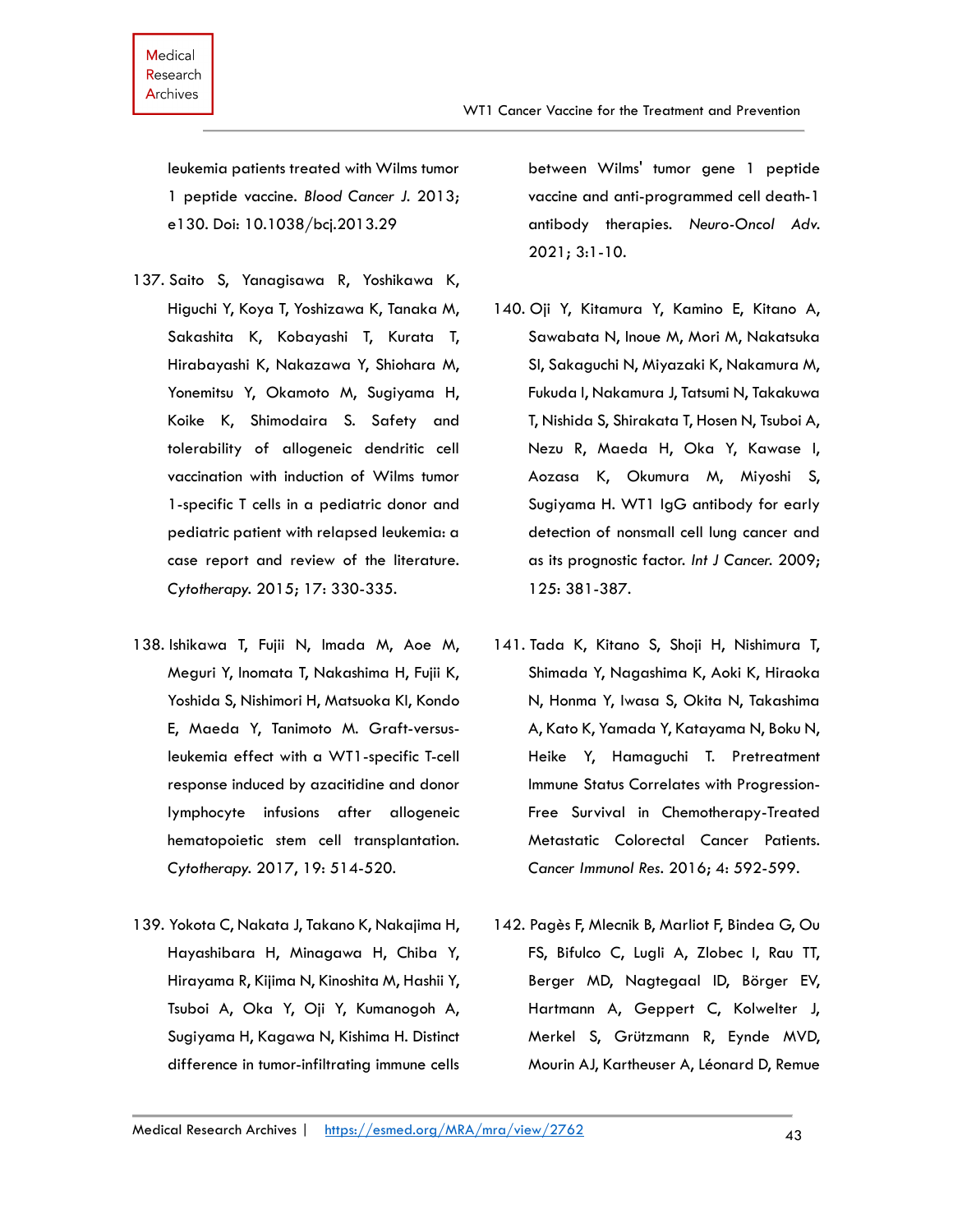C, Wang JY, Bavi P, Roehrl MHA, Ohashi PS, Nguyen LT, Han SJ, Gregor HLM, Bakhtiari SH, Wouters BG, Masucci GV, Andersson EK, Zavadova E, Vocka M, Spacek J, Petruzelka L, Konopasek B, Dundr P, Skalova H, Nemejcova K, Botti G, Tatangelo F, Delrio P, Ciliberto G, Maio M, Laghi L, Grizzi F, Fredriksen T, Buttard B, Angelova M, Vasaturo A, Maby P, Church SE, Angell HK, Lafontaine L, Bruni D, Sissy CE, Haicheur N, Kirilovsky A, Berger A, Lagorce C, Meyers JP, Paustian C, Feng Z, Merino CB, Dijkstra J, Water CVD , Vliet SVLV, Knijn N, Mușină AM, Scripcariu DV, Popivanova B, Xu M, Fujita T, Hazama S, Suzuki N, Nagano H, Okuno K, Torigoe T, Sato N, Furuhata T, Takemasa I, Itoh K, Patel PS, Vora HH, Shah B, Patel JB, Rajvik KN, Pandya SJ, Shukla SN, Wang Y, Zhang G, Kawakami Y, Marincola FM, Ascierto PA, Sargent DJ, Fox BA, Galon J. International validation of the consensus Immunoscore for the classification of colon cancer: a prognostic and accuracy study. *Lancet.* 2018; 391: 2128-2139.

- 143. Kitayama J, Yasuda K, Kawai K, Sunami E, Nagawa H. Circulating lymphocyte is an important determinant of the effectiveness of preoperative radiotherapy in advanced rectal cancer. *BMC Cancer.* 2011; 11: 64.
- 144. Yoshimoto Y, Suzuki Y, Mimura K, Ando K, Oike T, Sato H, Okonogi N, Maruyama T,

Izawa S, Noda S, Fujii H, Kono K, Nakano T. Radiotherapy-induced anti-tumor immunity contributes to the therapeutic efficacy of irradiation and can be augmented by CTLA-4 blockade in a mouse model. *PLOS One.* 2014; 9: e92572.

- 145. Saito Y, Kitamura H, Hijikata A, Murasawa MT, Tanaka S, Takagi S, Uchida N, Suzuki N, Sone A, Najima Y, Ozawa H, Wake A, Taniguchi S, Shultz LD, Oharaand O, Ishikawa F. Identification of therapeutic targets for quiescent, chemotherapyresistant human leukemia stem cells. *Sci Transl Med.* 2010; 17: 17-19.
- 146. Hosen N, Sonoda Y, Oji Y, Kimura T, Minamiguchi H, Tamaki H, Kawakami M, Asada M, Kanato K, Motomura M, Murakami M, Fujioka T, Masuda T, Kim EH, Tsuboi A, Oka Y, Soma T, Ogawa H, Sugiyama H. Very low frequencies of human normal CD34+ hematopoietic progenitor cells express the Wilms' tumor gene WT1 at the levels comaprable to those in leukemia cells. *Brit J Hematol.*  2002; 116: 409-420.
- 147. Gerber J M, Kowalski L Q, Smith B D, Griffin C A, Vala M S, Collector M I, Perkins B, Zahurak M, Matsui W, Gocke C D, Sharkis S J, Levitsky H I, Jones R J. Characterization of chronic myeloid